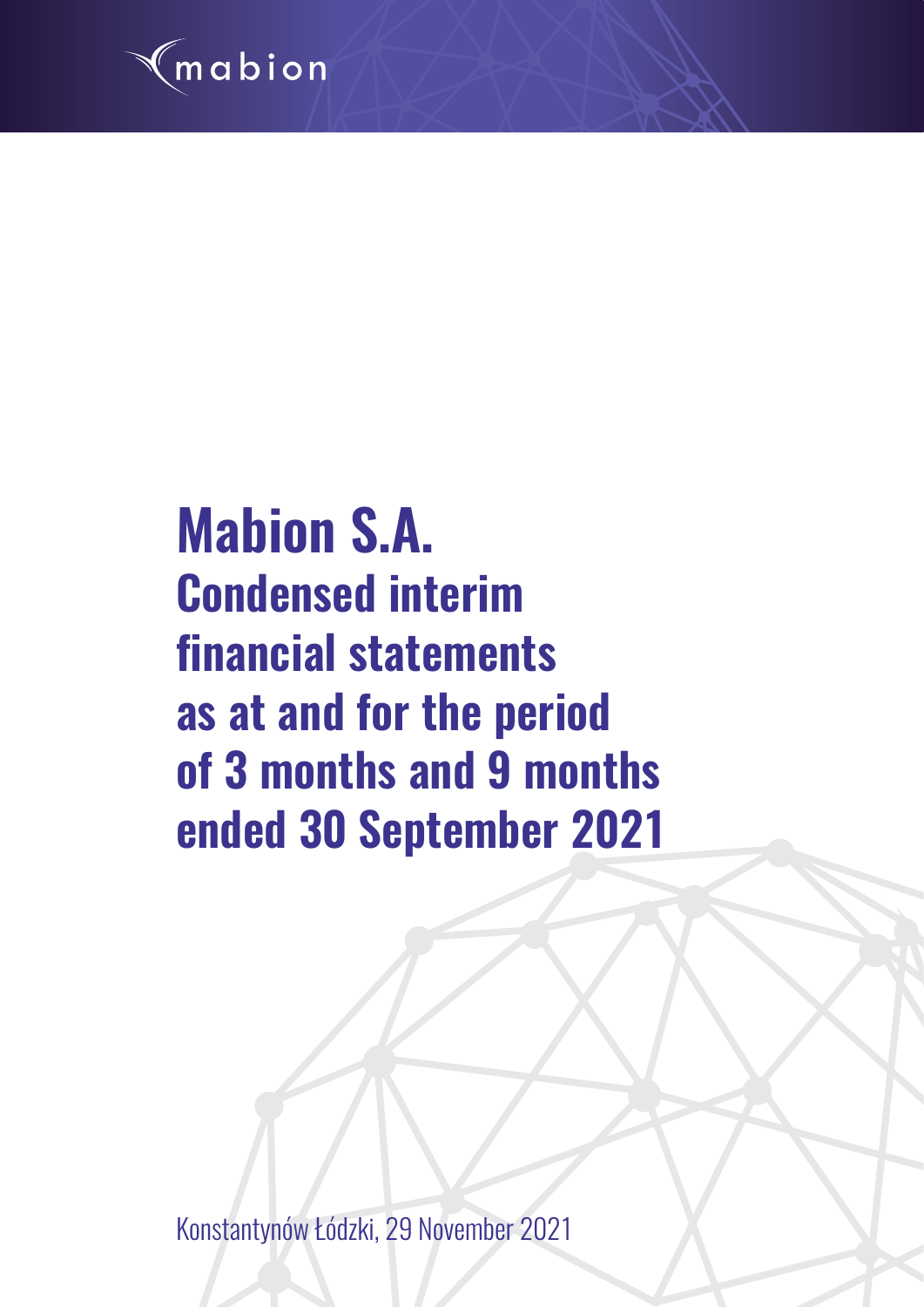## CONDENSED INTERIM STATEMENT OF COMPREHENSIVE INCOME

| in PLN thousand,<br>unless otherwise indicated                    | <b>Notes</b>    | <b>1 July 2021</b><br>- 30 September<br>2021<br>(not audited) | 1 January 2021<br>-30 September<br>2021<br>(not audited) | <b>1 July 2020</b><br>-30 September<br>2020<br>(not audited) | 1 January 2020<br>- 30 September<br>2020<br>(not audited) |
|-------------------------------------------------------------------|-----------------|---------------------------------------------------------------|----------------------------------------------------------|--------------------------------------------------------------|-----------------------------------------------------------|
| Income from research<br>and development services                  |                 |                                                               | 1,590                                                    |                                                              |                                                           |
| Cost of services sold                                             |                 | $\overline{a}$                                                |                                                          | ÷,                                                           |                                                           |
| <b>Gross profit on sales</b>                                      |                 |                                                               | 1,590                                                    |                                                              |                                                           |
| <b>Research and development costs</b>                             | 8,9             | (9, 478)                                                      | (20, 266)                                                | (6, 143)                                                     | (26, 193)                                                 |
| General administration costs                                      | 8               | (6,893)                                                       | (16, 461)                                                | (4, 321)                                                     | (14, 193)                                                 |
| Other operating income                                            | 10              | 329                                                           | 1,033                                                    | 323                                                          | 1,298                                                     |
| Other operating costs                                             | 10 <sup>1</sup> | (288)                                                         | (736)                                                    | (45)                                                         | (129)                                                     |
| <b>Operating loss</b>                                             |                 | (16, 330)                                                     | (34, 840)                                                | (10, 186)                                                    | (39, 217)                                                 |
| <b>Financial income</b>                                           | 11              | 975                                                           | 585                                                      | 1,417                                                        | 702                                                       |
| <b>Financial costs</b>                                            | 11              | (276)                                                         | (948)                                                    | (350)                                                        | (1, 433)                                                  |
| <b>Gross loss</b>                                                 |                 | (15, 631)                                                     | (35, 203)                                                | (9, 119)                                                     | (39, 948)                                                 |
| Income tax                                                        | 21              |                                                               |                                                          |                                                              |                                                           |
| <b>NET LOSS</b>                                                   |                 | (15, 631)                                                     | (35, 203)                                                | (9, 119)                                                     | (39, 948)                                                 |
| Other comprehensive income                                        |                 |                                                               |                                                          |                                                              |                                                           |
| <b>TOTAL COMPREHENSIVE INCOME</b>                                 |                 | (15, 631)                                                     | (35, 203)                                                | (9, 119)                                                     | (39, 948)                                                 |
| <b>Basic and diluted loss per share</b><br>(in PLN per one share) |                 | (0.97)                                                        | (2.18)                                                   | (0.66)                                                       | (2.91)                                                    |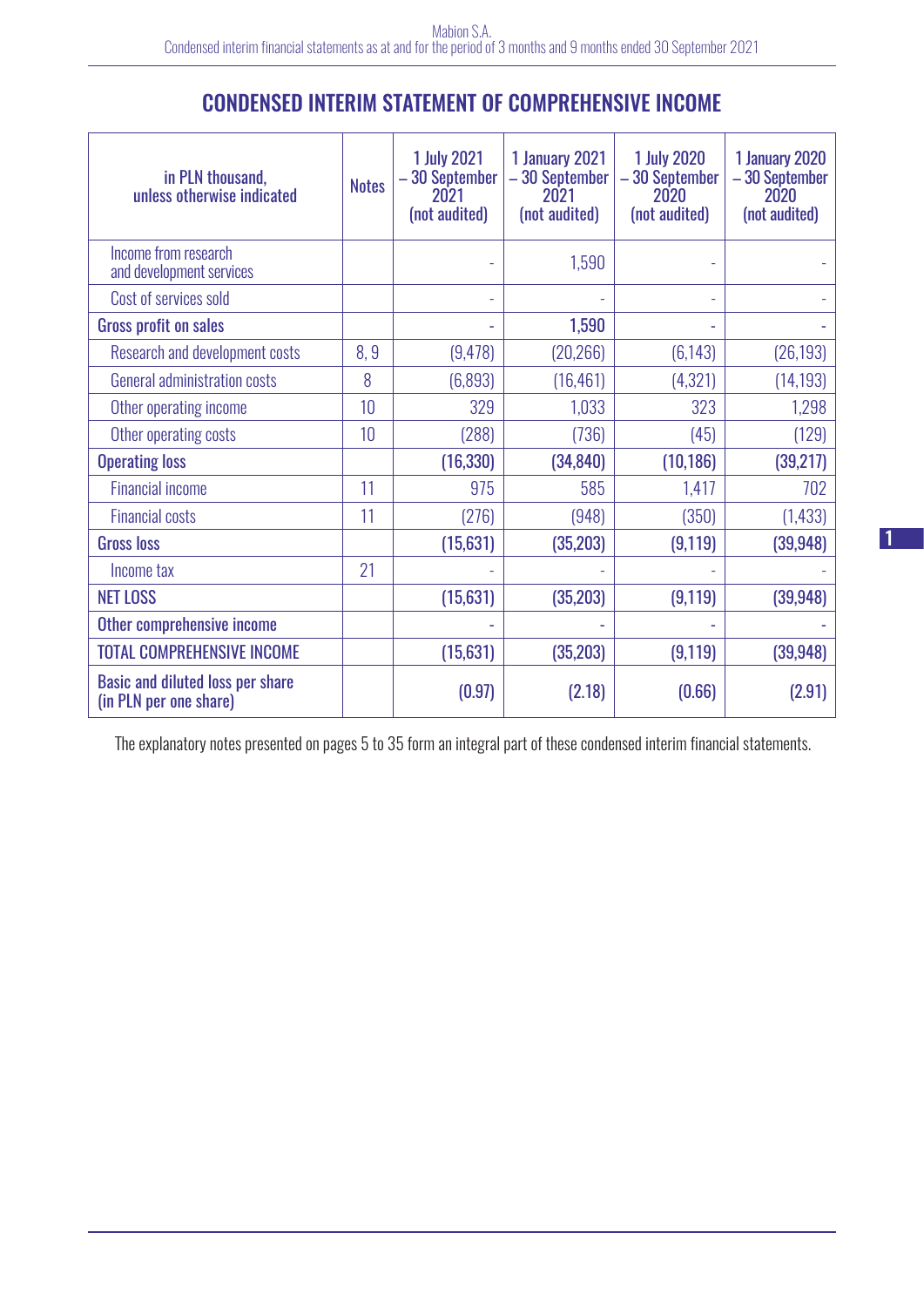## in PLN thousand Notes 30 September 2021 (not audited) 31 December 2020 Intangible assets 12 869 1,071 Property, plant and equipment 65,280 Long-term receivables 206 195 Total fixed assets 66,546 Inventories 13 19,405 5,976 Trade and other receivables 14 14 7,284 2,641 Prepayments and accrued income 1 1 1 1 1 1 1 1 1 1 1 1 1 1 1 1 7 6 3 Cash and cash equivalents **85,078** 2,395 Total current assets 11,775 TOTAL ASSETS 192,120 78,321 Share capital 1,373 Share premium 237,443 108,923 Other reserves 696 Accumulated losses (223,583) (188,380) Total equity 15 16,201 (77,388) Deferred income from grants 16 33,988 33,988  $\frac{1}{20.810}$  |  $\frac{1}{20.810}$  |  $\frac{1}{20.810}$  |  $\frac{1}{20.810}$  |  $\frac{1}{20.810}$  |  $\frac{1}{20.810}$  |  $\frac{1}{20.810}$  |  $\frac{1}{20.810}$  |  $\frac{1}{20.810}$  |  $\frac{1}{20.810}$  |  $\frac{1}{20.810}$  |  $\frac{1}{20.810}$  |  $\frac{1}{20.810}$  | Trade liabilities 20 737 Loans and borrowings 18 200 Lease 19 2,943 2,943 2,943 2,943 2,943 2,943 2,943 2,943 2,943 2,943 2,943 2,943 Total long-term liabilities 51,138 Repayable advances on distribution rights 17 17 17 1,802 44,077 Repayable advances on future services 17 17 59,752 Trade liabilities 20 16,104 18,124 Liabilities under advances received from distribution partners 20 1 20 13,974 Other liabilities 20 5,971 5,971 5,971 5,971 5,971 5,971 5,971 5,971 5,971 Loans and borrowings 18 18 18 18 15,515 31,180 Deferred income from grants 16 1,087 1,271 Liabilities under contracts with customers 16 16 16 2,493 1,590 Lease 19 19 19 1,856 2,358 2,358 2,358 2,458 2,558 2,558 2,558 2,558 2,558 2,558 2,558 2,558 2,558 2,558 2,558 Total short-term liabilities 104,571 TOTAL LIABILITIES 175,919 155,709 TOTAL LIABILITIES AND EQUITY **192,120** 78,321

# CONDENSED INTERIM STATEMENT OF FINANCIAL POSITION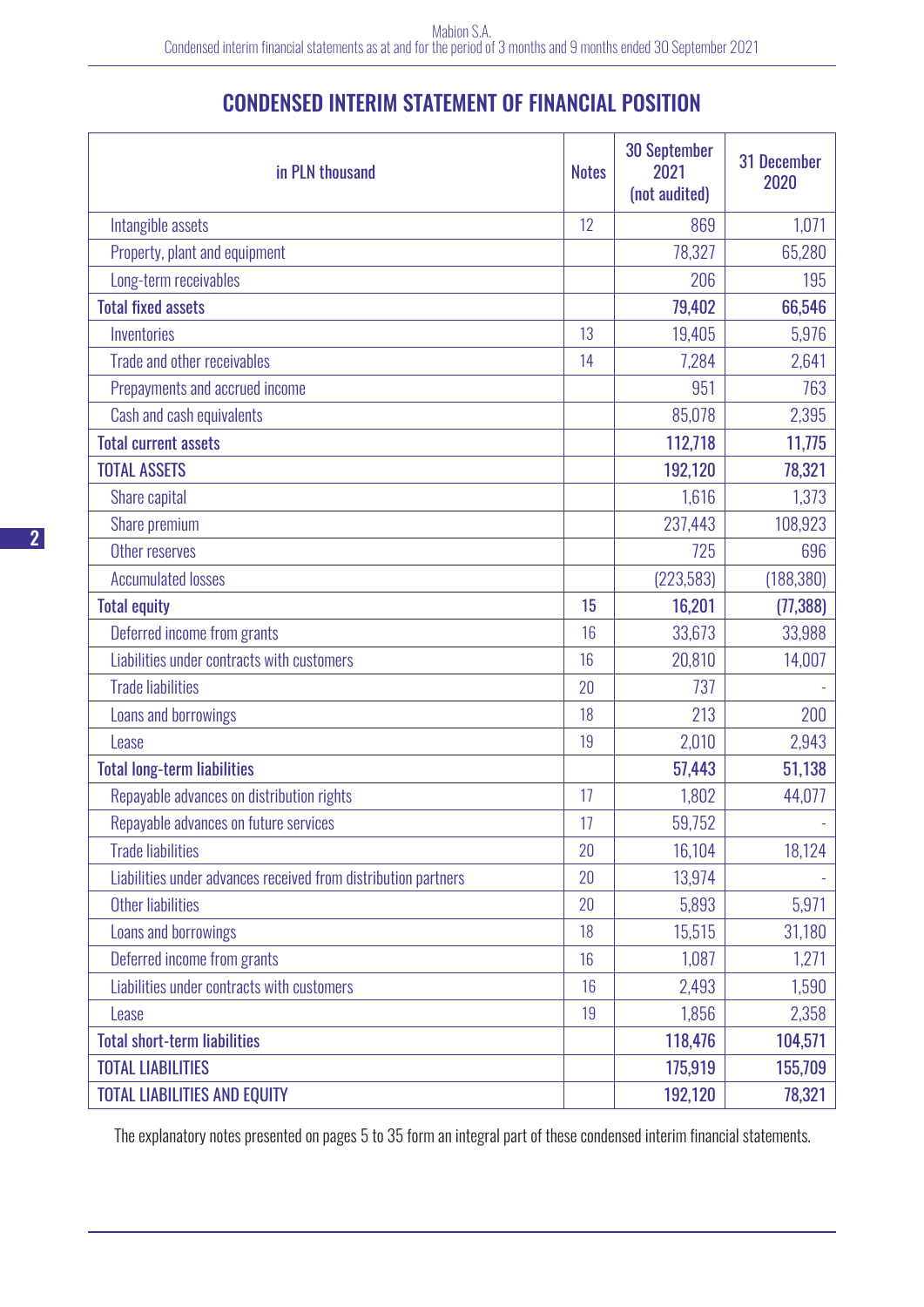| <b>CONDENSED INTERIM CASH FLOW STATEMENT</b> |  |  |  |  |
|----------------------------------------------|--|--|--|--|
|----------------------------------------------|--|--|--|--|

| in PLN thousand                                                    | 1 January 2021<br>-30 September<br>2021 (not audited) | <b>1 January 2020</b><br>-30 September<br>2020 (not audited) |
|--------------------------------------------------------------------|-------------------------------------------------------|--------------------------------------------------------------|
| <b>Gross loss</b>                                                  | (35, 203)                                             | (39, 948)                                                    |
| <b>Adjustments for items:</b>                                      |                                                       |                                                              |
| Depreciation and amortisation                                      | 6,441                                                 | 7,545                                                        |
| Interest income                                                    |                                                       | (34)                                                         |
| Interest costs                                                     | 947                                                   | 863                                                          |
| Income from grants                                                 | (953)                                                 | (1,254)                                                      |
| Costs of the share-based incentive scheme                          | 29                                                    | (14)                                                         |
| Lease payment measurement                                          | 223                                                   | (670)                                                        |
| <b>Change in assets and liabilities</b>                            |                                                       |                                                              |
| <b>Change in inventories</b>                                       | (13, 429)                                             | 2,744                                                        |
| Change in trade and other receivables                              | (4,643)                                               | 471                                                          |
| Change in prepayments and accrued income                           | (189)                                                 | (76)                                                         |
| Change in trade and other liabilities                              | 65,371                                                | 1,033                                                        |
| Change in repayable advances on distribution rights                | (28, 301)                                             | 870                                                          |
| Change in other financial liabilities                              | (406)                                                 |                                                              |
| <b>Cash flows from operating activities</b>                        | (10, 113)                                             | (28, 470)                                                    |
| Proceeds from research and development grants                      | 454                                                   | 3,274                                                        |
| Repayment of research and development grants                       |                                                       | (12)                                                         |
| Interest received                                                  |                                                       | 34                                                           |
| Interest paid                                                      | (1, 336)                                              | (863)                                                        |
| Net cash flows from operating activities                           | (10, 995)                                             | (26, 037)                                                    |
| Disposal of property, plant and equipment                          | 319                                                   | 16 <sup>°</sup>                                              |
| Acquisition of property, plant and equipment and intangible assets | (18,097)                                              | (3,330)                                                      |
| Net cash flows from investing activities                           | (17, 778)                                             | (3, 314)                                                     |
| Proceeds from the issue of shares                                  | 117,480                                               |                                                              |
| <b>Share issue costs</b>                                           | (4, 917)                                              |                                                              |
| Proceeds from shareholders' borrowings                             | 3,500                                                 | 21,144                                                       |
| <b>Repayment of borrowings</b>                                     | (2,882)                                               | (349)                                                        |
| <b>Repayment of bank loans</b>                                     |                                                       | (15,000)                                                     |
| Repayment of lease principal                                       | (1, 725)                                              | (1,532)                                                      |
| Net cash flows from financing activities                           | 111,456                                               | 4,263                                                        |
| Net increase/(decrease) in cash and cash equivalents               | 82,683                                                | (25,088)                                                     |
| Cash and cash equivalents - opening balance                        | 2,395                                                 | 27,970                                                       |
| Change in cash due to exchange rate differences                    |                                                       |                                                              |
| Cash and cash equivalents - closing balance                        | 85,078                                                | 2,882                                                        |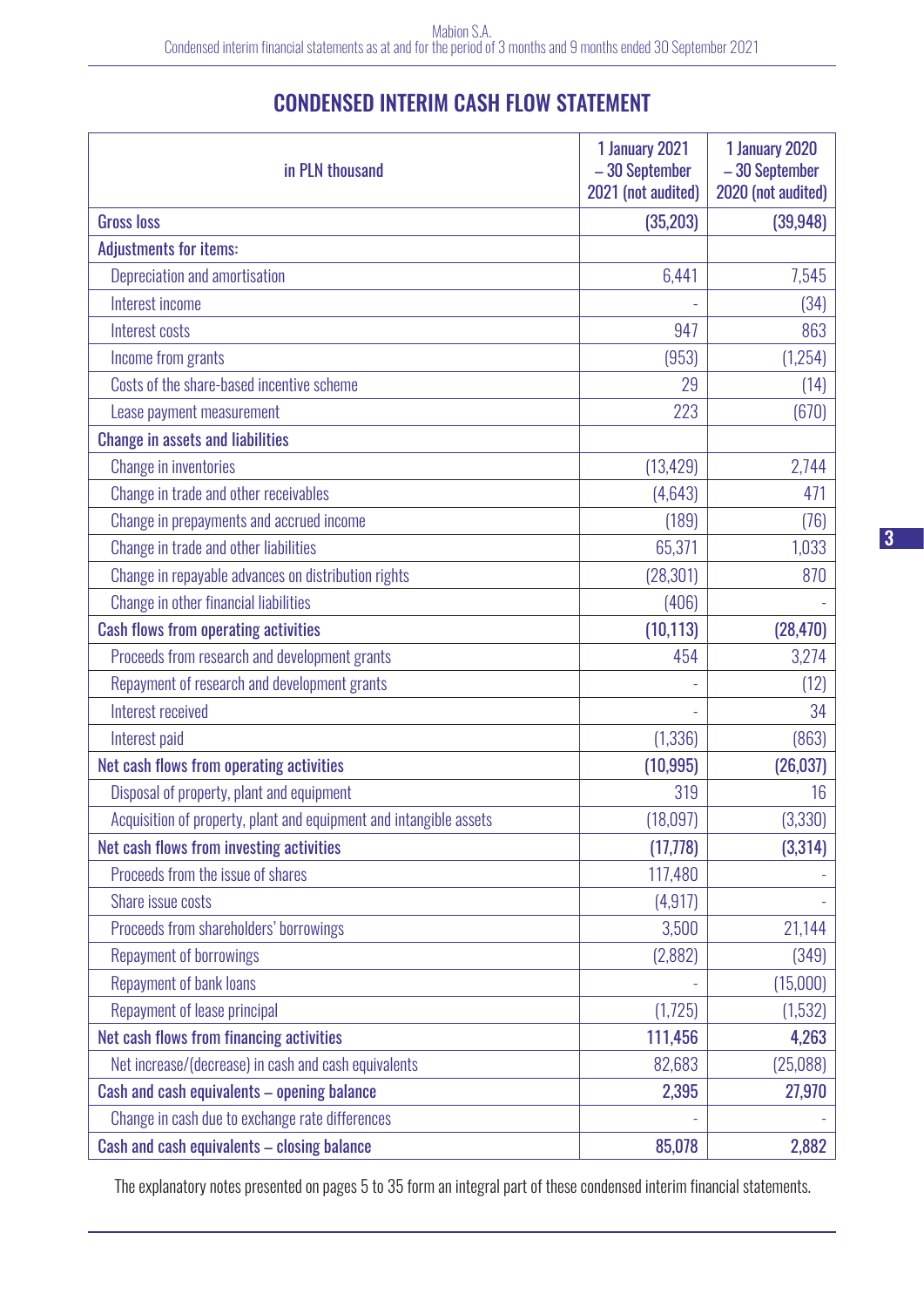# CONDENSED INTERIM STATEMENT OF CHANGES IN EQUITY

| in PLN thousand                                                | <b>Share</b><br>capital | <b>Issued but</b><br>unregistered<br>share<br>capital | <b>Share</b><br>premium | <b>Other</b><br>reserves | <b>Cumulative</b><br><b>Losses</b> | <b>Total</b><br>equity |
|----------------------------------------------------------------|-------------------------|-------------------------------------------------------|-------------------------|--------------------------|------------------------------------|------------------------|
| As at 1 January 2020                                           | 1,372                   |                                                       | 108,923                 | 732                      | (132,608)                          | (21,580)               |
| Net loss / total comprehensive income                          |                         |                                                       |                         |                          | (39, 948)                          |                        |
| <b>Transactions with shareholders:</b><br>S series share issue |                         | (1)                                                   |                         |                          |                                    |                        |
| Measurement of the incentive scheme<br>based on shares         | L,                      | ÷,                                                    |                         | (14)                     |                                    |                        |
| As at 30 September 2020 (not audited)                          | 1,373                   | 0                                                     | 108,923                 | 718                      | (172, 556)                         | (61, 542)              |
| As at 1 January 2021                                           | 1,373                   | 0                                                     | 108,923                 | 696                      | (188, 380)                         | (77, 388)              |
| Net loss / total comprehensive income                          | ÷.                      |                                                       |                         | ÷,                       | (35,203)                           | (35,203)               |
| Transactions with shareholders:                                | L,                      | $\overline{\phantom{a}}$                              | ÷.                      | ÷,                       |                                    |                        |
| U series share issue                                           | 243                     |                                                       | 133,437                 | ÷,                       |                                    | 133,680                |
| U series share issue costs                                     |                         |                                                       | (4, 917)                | L,                       |                                    | (4, 917)               |
| Measurement of the incentive scheme<br>based on shares         | ÷                       |                                                       |                         | 29                       |                                    | 29                     |
| As at 30 September 2021<br>(not audited)                       | 1,616                   | 0                                                     | 237,443                 | 725                      | (223, 583)                         | 16,201                 |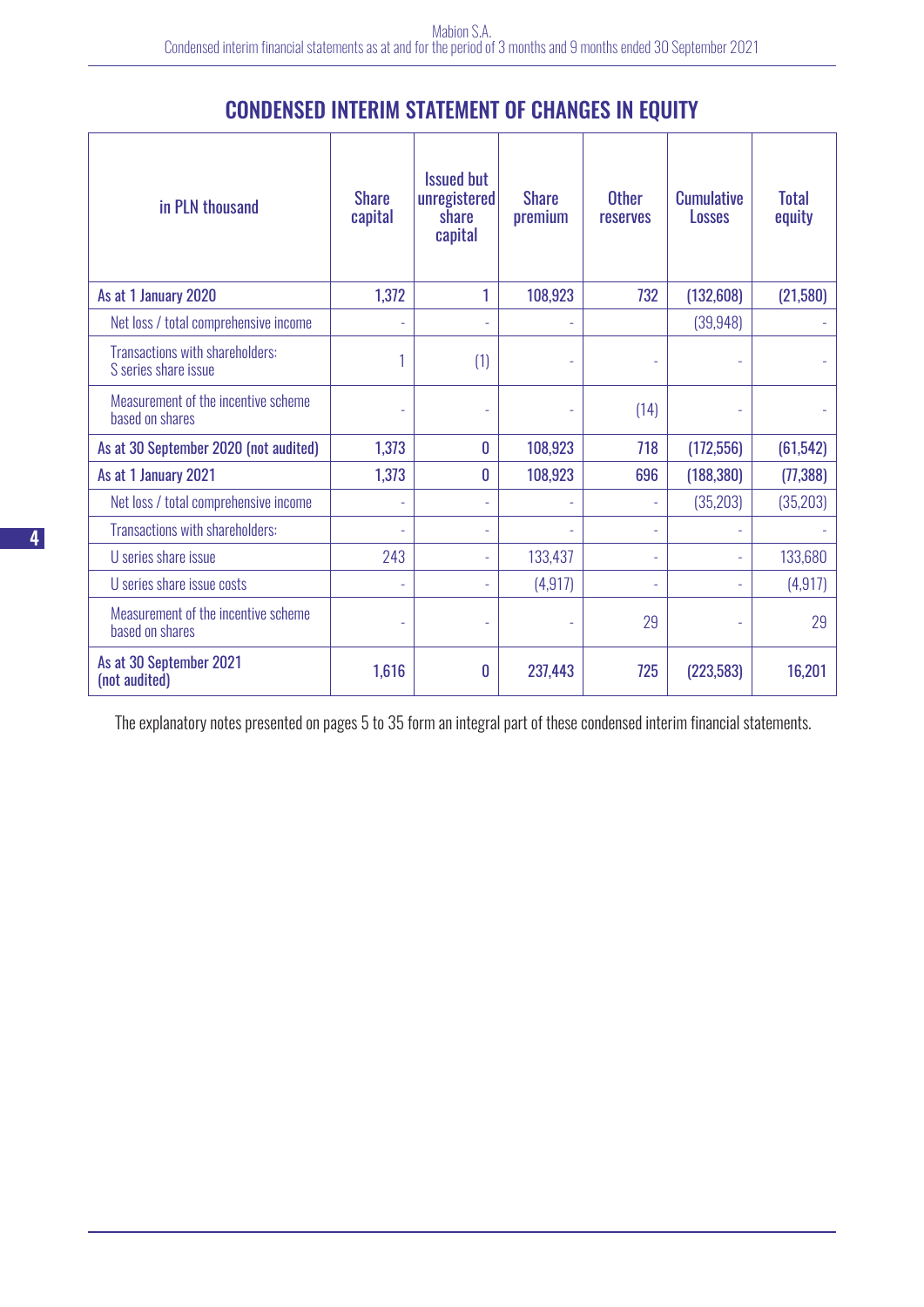# ADDITIONAL INFORMATION

## 1. Company

Mabion S.A. (Mabion or Company) was established on 30 May 2007 as a limited liability company. The legal form of the Company changed on 29 October 2009 as a result of the transformation of the limited liability company into a joint-stock company established in accordance with the law of the Republic of Poland. Currently, Mabion is entered on the Register of Entrepreneurs of the National Court Register kept by the District Court for Łódź-Śródmieście in Łódź, 20<sup>th</sup> Commercial Division of the National Court Register under KRS number 0000340462. The Company was assigned tax identification number NIP 7752561383 and statistical identification number REGON 100343056. The Company's registered office is Konstantynów Łódzki, ul. gen. Mariana Langiewicza 60.

The Company's shares are listed on the Warsaw Stock Exchange.

Mabion is a biotechnology company developing and introducing biotech drugs based on the monoclonal antibody technology which is at the moment the foundation of the fight against the most serious diseases owing to its two unique features – specificity and safety. The drugs developed by the Company are targeted therapies, characterised by the ability to recognise the factor causing the disease and affect only that factor. Appropriate engineering of the structure of these drugs makes them resemble a particle of the patient's body and there is a significantly reduced risk that the immune system will treat the antibody as a foreign protein. Unlike chemical therapies or therapies based on proteins isolated from animal tissues, this guarantees very low toxicity and offers an extremely important benefit for the patient. As a result, the Company creates biosimilar versions of biological drugs (as opposed to drugs based on chemical substances), focusing on those drugs which are accepted in the current market and which are reasonably close to the expiry of patent protection.

The Company's priority and most advanced project is MabionCD20, a proposed biosimilar to the reference drug MabThera/Rituxan (Roche). The Company has started preparations to submit a marketing authorisation application for MabionCD20 to the European Medicines Agency (EMA) and the US Food and Drug Administration (FDA). After registering the medicine, the Company plans to launch it on the market as quickly as possible, which requires its preparation to comply with the market product status (production, marketing, distribution, and sales) and involves substantial outlays and organizational preparedness. As the product is unique and the target markets of Mabion are diverse, the Management Board plans to implement a multi-faceted strategy for the promotion and distribution of the medicine manufactured by the Company.

The available GMP-certified manufacturing capacity and the experience of the staff in the research and development, clinical, and regulatory areas enable the Company, among other things, to participate in the development of new recombinant protein vaccines related to the prevention of COVID-19 infection. In the area of therapeutic products, the strategic goal of the Company is to develop, manufacture, and sell medicines used in the treatment of neoplastic, autoimmune, metabolic, and neurological diseases, including rare diseases. In the area of prevention of COVID-19 infection, the Company's strategic objective is to collaborate with a strategic partner in the development and production of new protein vaccines for use against the persisting COVID-19 pandemic. Biological medicines developed by the Company are targeted preparations characterised by the ability to recognise a factor, e.g. a receptor whose overexpression is associated with the development of cancer, and to interact only with that factor. Appropriate engineering of the structure of such medicines and thereby, a high degree of similarity to the proteins of the patient's body, makes the immune system treat the therapeutic antibody as its own protein. This guarantees a possible lower toxicity of the therapies developed by the Company and is a significant benefit for the patient.

## 2. Basis of preparation

These condensed interim financial statements of Mabion S.A. for the period of three and nine months ended 30 September 2021 have been drawn up in accordance with International Accounting Standard 34 "Interim Financial Reporting" as endorsed by the European Union ("IAS 34"). These statements are also drawn up in accordance with IAS 34 as issued by the IASB due to the fact that there are no differences between the IFRS as adopted in the European Union and the IFRS as issued by the IASB insofar as they apply to the Company.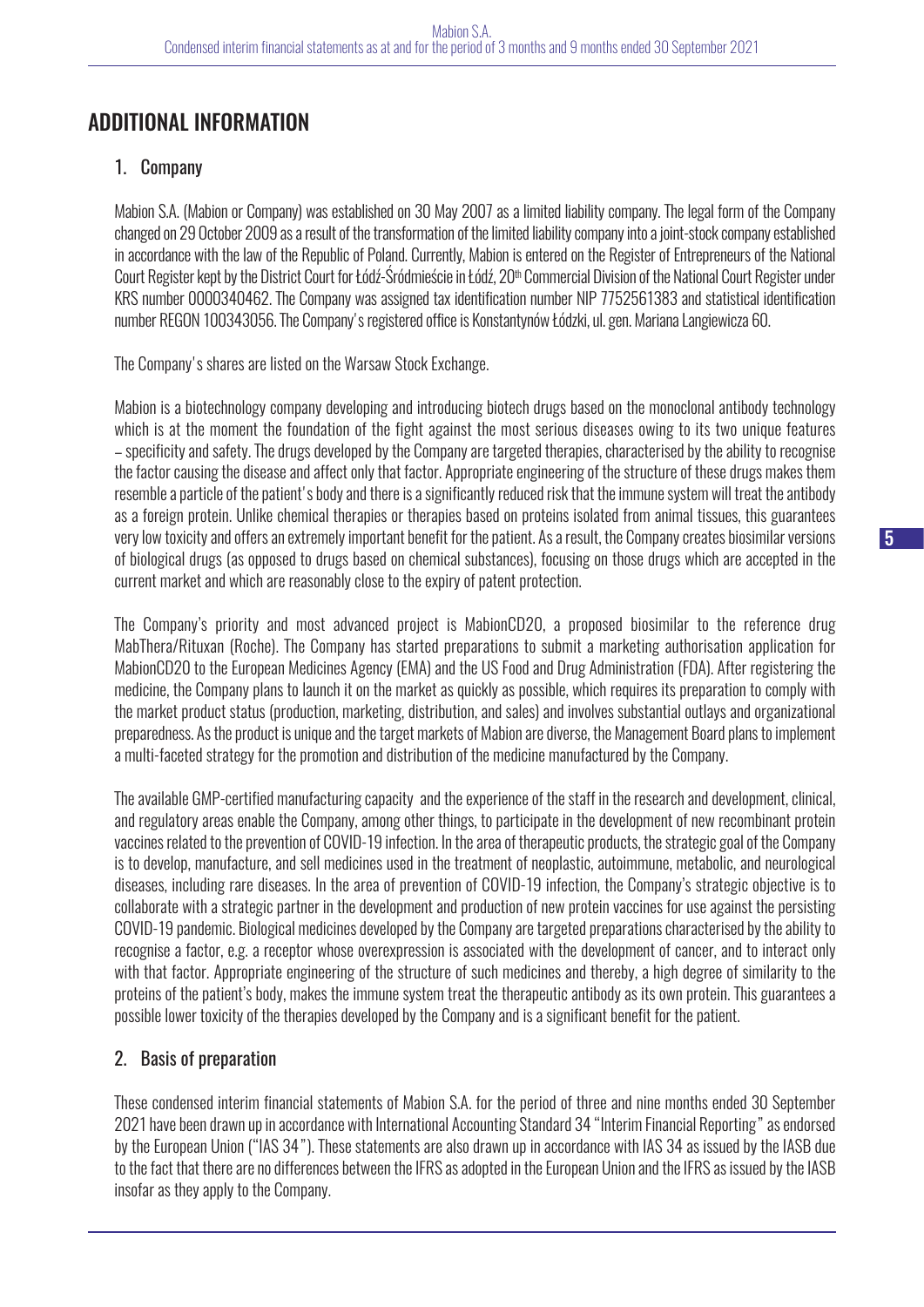The condensed interim financial statements do not include all the information required in the full financial statements compliant with IFRS as adopted for application in the European Union ("IFRS") and should be read in conjunction with the audited financial statements of the Company for the financial year ended 31 December 2020.

The condensed interim financial statements of Mabion S.A. for the period of 3 and 9 months ended 30 September 2021 have been prepared in accordance with the going concern principle (further information on the assumptions concerning the Company's ability to continue operations is provided in Note 3).

The most important accounting policies that have been applied in these financial statements are presented in Note 4. The same policies were applied in each financial year, unless explicitly stated otherwise.

The condensed interim financial statements have been drawn up in accordance with the historical cost principle.

Significant accounting estimates and judgements of the Management are presented in Note 5.

These financial statements were authorised for publication by the Company's Management Board on 29 November 2021.

#### 3. Going concern principle

Since its inception up to the balance-sheet date, the Company's core business has been conducting research and development activities with a view to developing and commercially marketing medicinal products. As a result of the specific nature of its activity, the Company has incurred operating losses and generated negative cash flows from operating activities. Such a situation may reoccur in the foreseeable future. Having in mind the prospect of commercialising a product that is at the most advanced stage of development, the Company has implemented a new strategy aimed at leveraging its production capacity. The available GMP-certified manufacturing capacity and the experience of the staff in the research and development, clinical, and regulatory areas enable the Company, among other things, to participate in the development of new recombinant protein vaccines related to the prevention of SARS-CoV-2 infection. In the area of therapeutic products, the strategic goal of the Company is to develop, manufacture, and sell medicines used in the treatment of neoplastic, autoimmune, metabolic, and neurological diseases, including rare diseases. In the area of prevention of SARS-CoV-2 infection, the Company's strategic objective is to collaborate with a strategic partner in the development and production of new protein vaccines for use in fight against the COVID-19 pandemic. To date, the Company has financed its operations with cash received from shareholder borrowings, capital issues, bank loans, grants and proceeds from distribution partners. Conclusion of a framework agreement and the first order for contracted services with Novavax, Inc. (Novavax) as part of the COVID-19 vaccine programme and the advancement of cooperation with Novavax, confirmed by the commercial contract manufacturing agreement signed on 8 October 2021, warrant that the Company will start generating revenue from this business segment in the foreseeable future.

On 27 January 2021, the Company's Management Board, on the basis of an in-depth analysis of needs and estimated benefits, adopted a new long-term strategy for financing the Company's activities. The strategy adopoted covers the Company's overall capital needs which has to be fulfilled in order to carry out all activities which, in the opinion of the Company's Management Board, are necessary to complete the registration of MabionCD20 with the EMA and to start selling MabionCD20, allowing the Company to generate operating cash flows. The arrangements for the Company's financing strategy were positively reviewed by the Company's Supervisory Board.

The financial strategy consists of parallel processes: commencement of activities aimed at acquiring a strategic investor and two issues of the Company's shares.

As part of the strategy, the following directional funding decisions were taken:

1) decision to initiate the search for a strategic investor for the Company. In order to effectively carry out this process, the Company signed an agreement with the financial advisor Rothschild & Co. The scope of the advisor's responsibilities includes, inter alia, searching for a potential strategic investor, advising on the structure of a potential transaction, support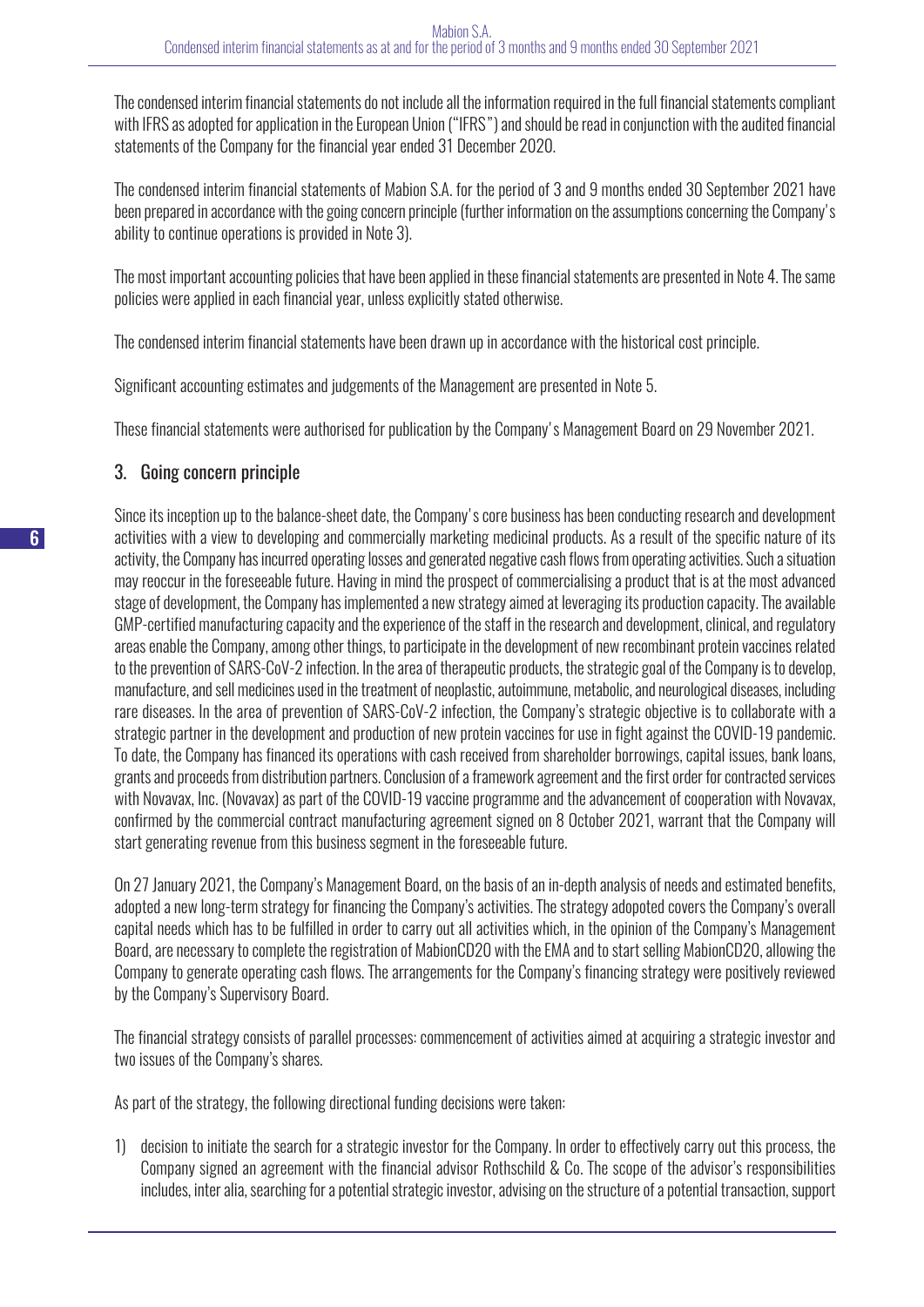in drafting transaction documentation and in negotiations with the potential strategic investor. As at the date of the financial statements, the process is being actively pursued.

2) decision to conduct an offering of the Company's shares in the first quarter of 2021 under the "accelerated bookbuilding" procedure, addressed to eligible investors who are shareholders of the Company and who are qualified investors or who acquire shares with a total value of at least EUR 100 thousand, as indicated by the Company's Management Board.

Therefore, the Company's Management Board convened an Extraordinary General Meeting (EGM) for 23 February 2021, which adopted Resolution 4/II/2021 on increasing the Company's share capital by an amount not less than PLN 0.10 and not more than PLN 243,055.40 by way of an issue of at least one and not more than 2,430,554 U series ordinary bearer shares with a par value of PLN 0.10 each. The Company's Management Board has proposed an issue structure with the exclusion of existing shareholders' pre-emptive right in its entirety, while taking into account the pre-emptive rights of eligible investors who are shareholders of the Company and who are qualified investors or who acquire shares with an aggregate value of at least EUR 100 thousand. Pursuant to the resolution, the issue price of U series shares could not be lower than 90% of the average market price of the Company's shares in the 30-day period preceding the book-building process aimed at attracting entities which would take up U series shares. Upon completion of the accelerated book-building process for U Series Shares on 9 March 2021, the Company's Management Board set the issue price of U Series Shares at PLN 55.00 per one New Issue Share and the Company made offers to investors to take up a total of 2,430,554 U Series Shares. Ultimately, the Company concluded agreements with investors for subscription of all the offered U series ordinary bearer shares of the Company. The required cash contributions to cover all U Series Shares were made in entirety in the general amount of PLN 133,680 thousand, whereby the Company made a contractual set-off of the entire claim against Glatton Sp. z o.o. for payment of the issue price of the U Series Shares against Glatton Sp. z o.o.'s claim under the borrowing agreement concluded with the Company on 12 August 2020, up to a total of PLN 5,000 thousand, and a contractual set-off of part of the claims against Twiti Investments Limited (Twiti) for payment of the issue price of the U Series Shares against claims of Twiti Investments Limited under the borrowing agreements concluded with the Company on 12 August 2020 and 5 February 2021 up to the total amount of PLN 11,200 thousand, whereby the remaining part of the issue price of the U Series Shares subscribed for by Twiti in the amount of PLN 5,000 thousand was paid by Twiti in cash. The Company's share capital increase through the issue of U series shares was registered with the National Court Register on 2 April 2021.

3) decision on the intention to make a prospectus-based offer of the Company's shares within the meaning of the relevant legislation. Concurrently with the issue of U shares, the Company started preparations related to the prospectus and the offering of the Company's shares on the basis of the prospectus, the parameters of the offering, and its schedule. The prospectus-based issue will be effectively carried out subject to relevant resolutions being adopted by the next General Meeting of the Company, the approval of the prospectus by the Polish Financial Supervision Authority and the fulfilment of other legal requirements.

On 16 March 2021, the Management Board of the Company decided to cancel the EGM of the Company that was to be held on 22 March 2021 to decide on a further capital increase. The decision to cancel the EGM of the Company resulted from the need to verify available sources of funding necessary to cover financing needs, inter alia, following the successful issue of U shares and the conclusion of a framework agreement together with the first CDMO order for contractual services with Novavax regarding the COVID-19 vaccine programme. At the date of these financial statements, the Management Board has not decided whether to carry out a subsequent capital increase.

The funds raised from the issue of U series shares and the fact of concluding an agreement with Novavax enabled the Company to potentially access additional, not yet fully available sources of financing, including potential debt financing from Polski Fundusz Rozwoju S.A. (PLN 30,000 thousand) and a granted and unused subsidy from the European Regional Development Fund (approximately PLN 63,000 thousand). The Company is also holding talks with the European Investment Bank to amend the terms and conditions of the agreement and on the possibility of releasing funds as part of individual tranches up to a total of EUR 30,000 thousand, i.e. approximately PLN 138,000 thousand.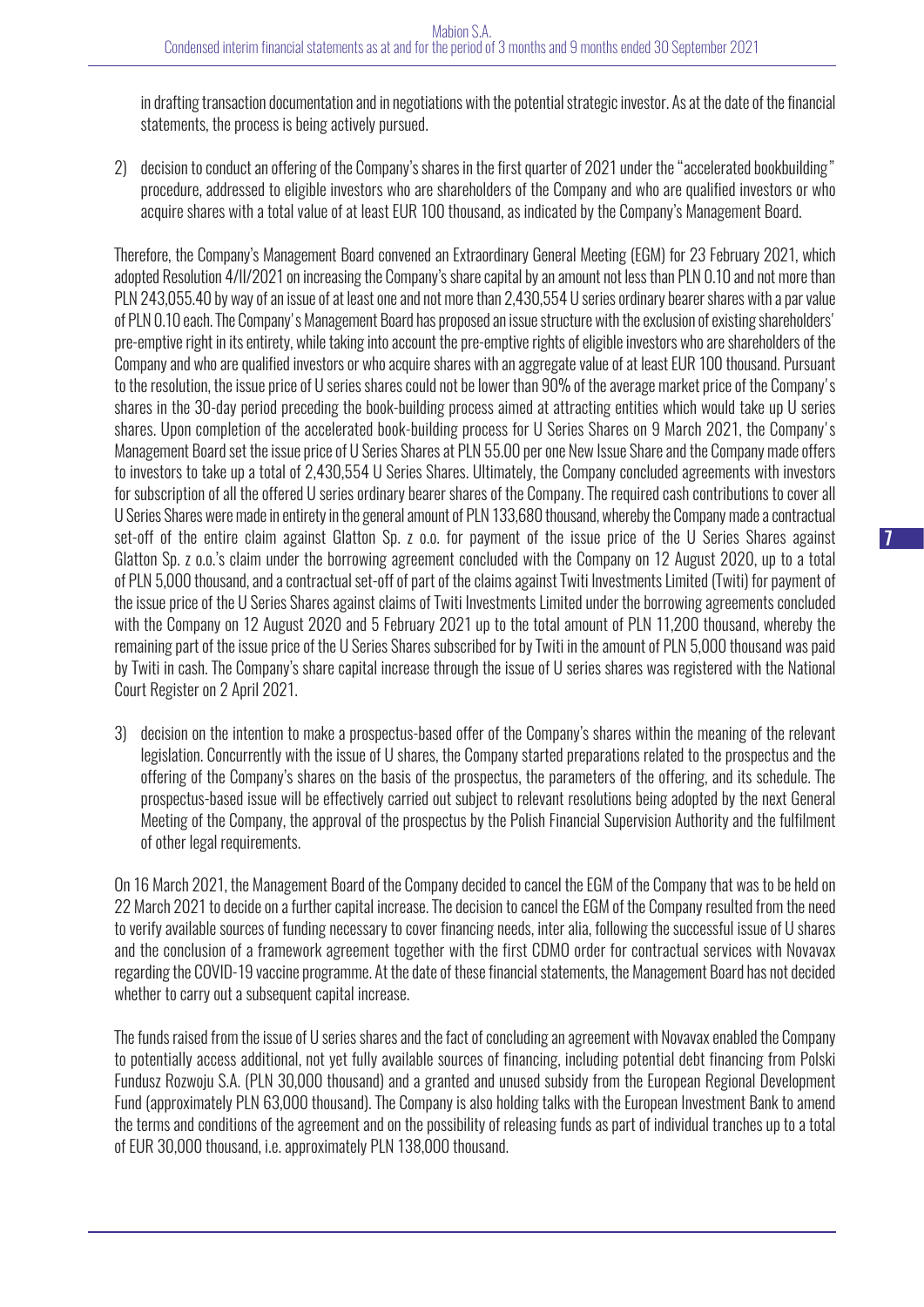Pursuant to the agreement with Novavax of 3 March 2021, the Company has undertaken activities related to the transfer of process technology for the production of a COVID-19 vaccine candidate antigen called Nuvaxovid (formerly NVX-CoV2373) and is conducting technical trial runs of the process on a commercial scale at the Company's facility – the cooperation with Novavax and the work on the vaccine does not require the Company to incur any significant additional capital expenditure. Additional customisation expenditure in respect of the necessary machinery and equipment has been duly covered by Novavax under existing agreements prior to the date of publication of these statements. With the conclusion of the Framework Agreement, the parties agreed on the scope and budget of the work contracted to the Company to carry out the technology transfer and technical runs for the Nuvaxovid protein antigen. These are standard activities when starting cooperation in the field of contract manufacturing.

By the balance-sheet date, the Company received payments under the agreement that represent the first part of the consideration, of USD 530 thousand, and an advance payment on the purchase of materials and raw materials, of USD 500 thousand. Until the balance-sheet date, in accordance with the mutual agreement governing the scope of subsequent tasks, Novavax has made an advance payment, in the amount of USD 15,226 thousand, on future deliveries of materials and raw materials representing the raw material base for future commercial production. After the balance-sheet date, Novavax made further payments representing partial settlement of the agreement of 3 March 2021 and the arrangement to cover expenditure on the necessary machinery and equipment for a total of USD 1,830 thousand.

At present, the Company is at the final stage of settlement of the first agreement, confirming the effectiveness of the technology transfer, and it has completed the final stage of negotiation related to the terms and conditions of commercial production for the business partner. The latter was confirmed by an commercial contract manufacturing agreement signed on 8 October 2021, with a statement of work. Under the documents in force, the Company will manufacture on a commercial scale, on a GMP (Good Manufacturing Practice) basis, a vaccine candidate antigen for COVID-19 under the name of Nuvaxovid. The Agreement in place is unconditional, and its conclusion and commencement are independent of the registration procedure of the Nuvaxovid vaccine candidate in the respective markets. The Agreement has been concluded for a fixed period of time until the end of 2025, with an option for renewal. The total value of the Agreement during its term was estimated at USD 372 million i.e. PLN 1.46 billion based on the average exchange rate of the National Bank of Poland as at 7 October 2021 (the Agreement's value was estimated on the theoretical assumption of future zero inflation during the entire term of the Agreement). The Agreement will be implemented and settled per batch of the product, at the unit price per batch specified in the Agreement (unit prices are subject to indexation based on future inflation). Under the Agreement, the parties have agreed on the volume and production schedule for each year in the period 2022 –2025, based on which Mabion will manufacture the number of product batches required by Novavax. The production schedule has been set for the entire duration of the Agreement, but the parties may agree on modifications to the schedule and volume of deliveries. The possibility of completing the agreed scope of work under the Agreement in the future years depends on the Company's available production capacity, therefore the Management Board's objective will be to expand the production capacity in late 2022 and early 2023 and equipping the facility with new bioreactors, which will result in the Company having four bioreactors in the years 2023 –2025. The Company's Management Board estimates that during the first two years of commercial manufacturing covered by the Agreement (i.e. 2022–2023), the Company may realise approximately 40% of the total value of the Agreement, and in the following two years, including as a result of increased production capacity, approximately 60% of the total value of the Agreement. The parties expect the commercial-scale GMP manufacturing to commence in December 2021. Until that time, the Company will carry out the preparatory work specified in the Order, including, among other things, the installation of additional systems and equipment, the acquisition and quality control of materials, and drawing up documentation specific to commercial manufacturing.

On 3 March 2021 the Company entered into an agreement with Polski Fundusz Rozwoju S.A. (PFR) regarding the entry conditions for PFR's investment of up to PLN 40,000 thousand for the purpose of increasing the Company's production capacity, in particular for the Company's possible broader cooperation with Novavax regarding serial production of the COVID-19 vaccine antigen; the vaccine is currently pending registration with the European Medicines Agency. The parties' intention is to implement the PFR Investment in the form of an interest-bearing three-year loan (or bond issue) granted to the Company up to the amount of PLN 30,000 thousand and taking-up the Company's shares up to the amount of PLN 10,000 thousand. The intended taking-up of the shares has been put into practice as part of the issue of U series shares carried out pursuant to the resolution of the EGM of the Company of 23 February 2021. However, pursuant to the agreement, the PFR Debt Investment is conditional on the Company signing a manufacturing agreement with Novavax providing for certain net revenues of the Company from the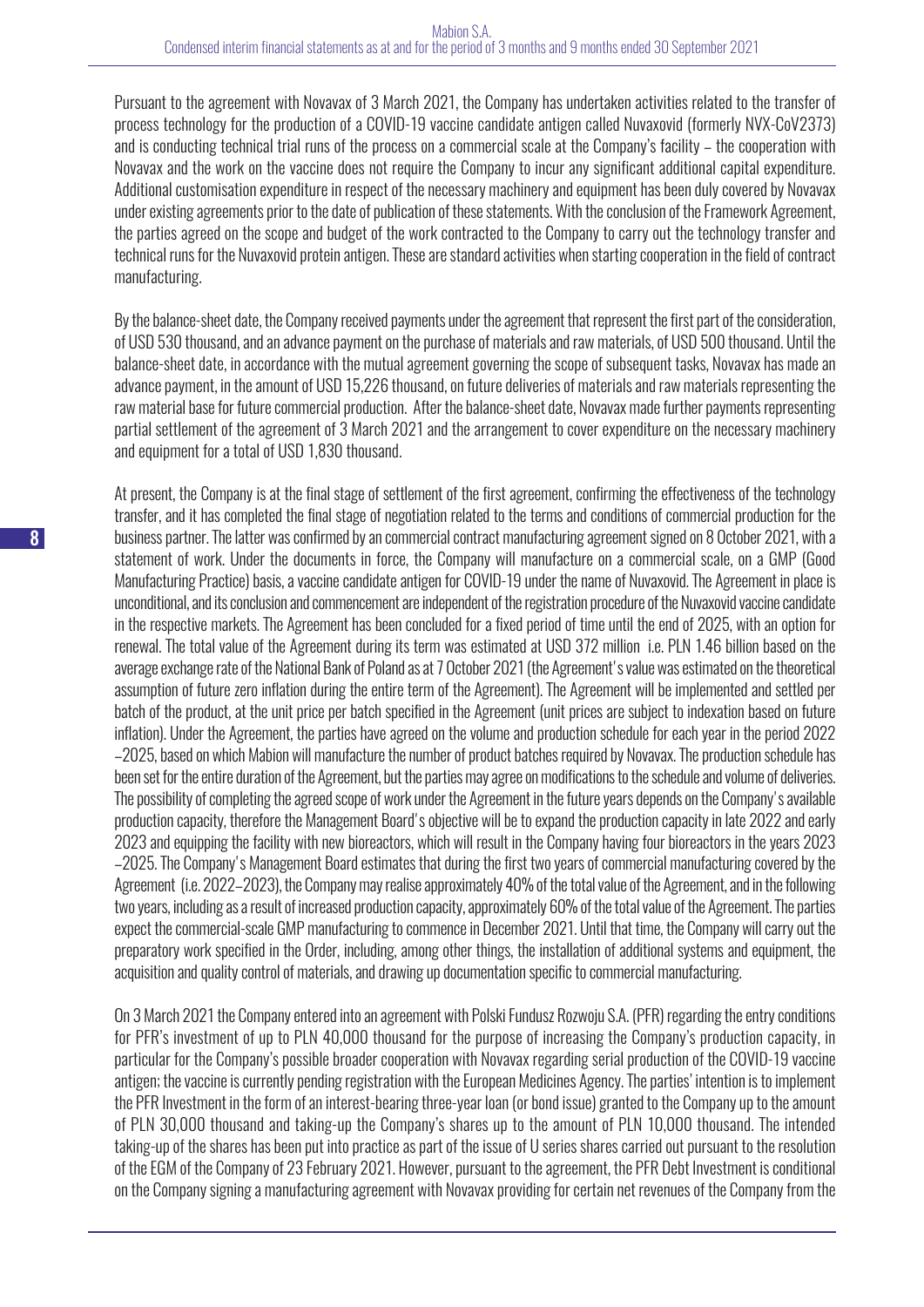implementation of the agreement and, in addition, the Debt Investment will be effected subject to the preparation of and reaching an agreement by the parties as to the terms of the transaction documentation, and the establishment or submission of applications for the establishment of possible collateral. The Company is preparing documentation for debt financing.

The Management Board of the Company assumes that the actions described above, depending on their success, should provide the Company with the financing necessary to complete the registration process and commercialisation of MabionCD20 as well as work related to cooperation with Novavax, including the existing facility's capacity increase.

The Company does not also exclude the use of other sources of financing such as external debt financing, grants, subsidies from EU funds, earmarked funds for the implementation of new projects, or other sources depending on the needs and capabilities of the Company, in particular where a decision is taken to implement an investment aiming at a substantial increase in manufacturing capacity. The Management Board of the Company is also undertaking activities aimed at starting cooperation with other entities operating on the market, in the case of which such cooperation may bring profits to the Company in the area of development and production of biologics. The agreement signed with Novavax confirms that the Company can expect to generate revenue in the near term, provided the requirements set out in the agreement are met, from projects related to technology transfer and the provision of production capacity for the contract manufacturing of the active substance of the vaccine being developed by Novavax.

On 29 April 2021, the Company signed an annex to the cooperation agreement with Mylan Ireland Ltd. (Viatris group, hereinafter Mylan), under which the parties decided that Mylan will remain Company's non-exclusive distribution partner for MabionCD20 in selected countries in regions such as, in particular Australia, New Zealand, Mexico, Central America, southern Africa, south-eastern Asia. At the same time, it was decided that Mylan's exclusive right to sell MabionCD20 in the European Union and the Balkan countries, as well as Mylan's priority right to enter into a commercialization agreement for MabionCD20 in the United States (USA), shall expire. The change in the scope of cooperation with Mylan will enable the Company to acquire a new partner or partners interested in commercializing MabionCD20 on the European and American markets and to establish cooperation taking into account the potential of MabionCD20 and the current market conditions. At the same time, the parties have agreed that the Company will reimburse to Mylan part of the advances, in an amount lower than the advance payments received by the Company under the agreement in place before the date of the Annex, constituting repayable advances on distribution rights. As at the balance-sheet date, the full amount of the liability has been disclosed in Note 20 of the financial statements, which is the final settlement of all payments to date between the Parties. Until the date of these statements, the Company has settled the entire liability resulting from the annex in question, in the amount of USD 9,500 thousand. Following the full payment to Mylan and as a result of receiving, after the balance-sheet date, the termination notice related to the cooperation agreement entered into in 2016 , the Company has gained the full and necessary flexibility to commercialise MabionCD20 in all its markets. Importantly, the annex in force does not affect the activities currently carried out by the Company in order to obtain the marketing authorisation for MabionCD20 from the European Medicines Agency, or their schedule.

As at the date of these financial statements, the Company holds letters of support received from the key shareholders (Twiti Investments Limited, Glatton Sp. z o.o., Polfarmex S.A.), whose contents indicate that these shareholders are willing and able to continue their financial support for the Company's day-to-day operations in the near future covering a period of at least another 11 months from the date of signing of these financial statements.

The implementation of the commercial contract manufacturing agreement, the change in the terms of the currently binding debt financing agreements and further leveraging of financing available on the market, including financing available from EU projects and projects supporting research and development, or exclusive agreements with future distribution partners or support from shareholders (both strategic and stock market participants) should provide the Company with funds necessary to complete the registration process and commercialization of MabionCD20. Following the analysis, no significant uncertainties have been identified that may cast serious doubt on the Company's ability to continue as a going concern. The Company actively monitors its environment as part of the prospects for obtaining new financing opportunities to cover expenses related to its basic R&D and investment activities.

These financial statements have been drawn up in accordance with the going concern principle, which provides that the Company will continue to operate in the foreseeable future – not shorter than 12 months as of the date of drawing up the financial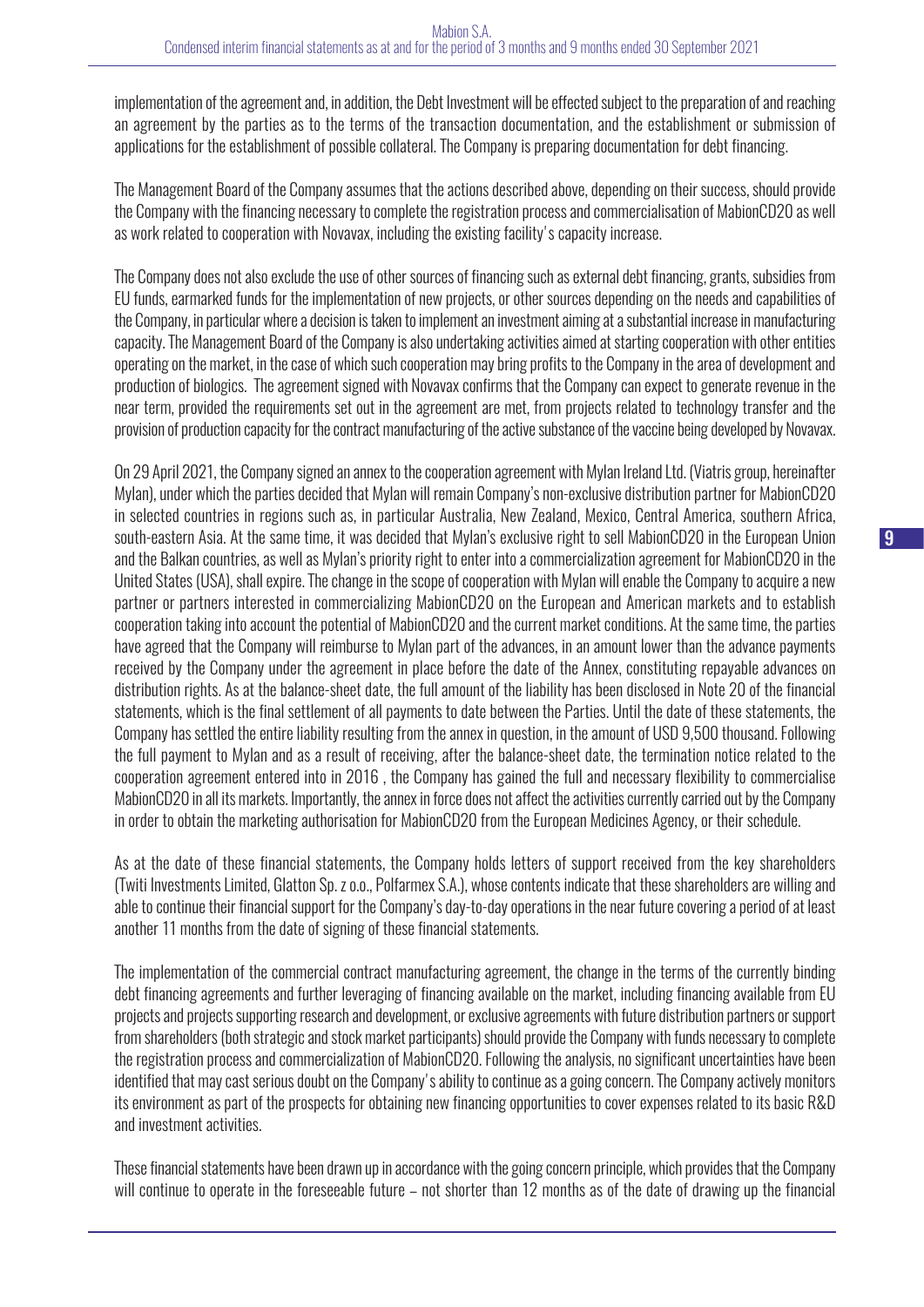statements. Therefore, no adjustments have been made to the financial statements which might be necessary should the going concern assumption be unjustified.

## 4. Key accounting principles

## a) Functional and presentation currency

The functional and presentation currency of the Company is Polish zloty. The financial statements are presented in thousands of Polish zloty, rounded to the nearest whole thousand, unless indicated otherwise.

## b) Transactions and balances in foreign currencies

Transactions expressed in foreign currencies have been presented as at the transaction date in PLN using the exchange rate applicable as at that date. Cash assets and liabilities in foreign currencies were translated into PLN at the end of the reporting period using the exchange rate for that date set by the National Bank of Poland (NBP).

Foreign exchange gains and losses on the settlement of transactions in foreign currencies, as well as those resulting from the periodic conversion of cash assets and liabilities, are recognised in the financial result.

Foreign currency non-cash items measured at historical cost are translated into PLN using the exchange rate of the National Bank of Poland as at the date of initial recognition of the item in question.

## c) Recognition of income

The Company recognises income from research services, mainly concerning drug development procedures. The total remuneration resulting from such agreements is allocated to individual elements of the order, which constitute separate service obligations. Income is recognised in the period in which the specific service obligation was performed.

For revenue from the sales of distribution rights, the Company has initially identified two service performance obligations, i.e. a licence to use the intellectual property (rights to the medicine) and manufacturing services. The transaction price will be allocated to these obligations on the basis of the relative separate selling prices of these services. The transaction price includes both fixed and variable elements (including licence payments based on the volume of sales of the medicine).

The transaction price allocated to production services will be recognised as revenue as at the moment of the service performance.

The licence to use intellectual property meets the criteria for revenue recognition at a point in time. However, a restriction applies to recognition of income under licence fees, which are based on the volume of sales of the medicine in question, i.e. licence fees depending on the volume of sales of a medicine are recognised when such sales occur, thus in effect they are recognised over the term of the agreement.

Payment of the non-returnable part of the remuneration for research and development work carried out as part of the technology transfer process until its completion or commencement of contracted commercial production does not constitute revenue from core activities and is recognised under deferred income presented in the Company's balance sheet.

## d) Grants

The Company receives financial assistance in the form of grants for the development and production of medicines. The grants are received in the form of cash provided in return for meeting, in the past and in the future, certain conditions relating to the Company's operations. Income from grants is disclosed when the Company has sufficient certainty that it will be able to meet the conditions for using the grants and that it will receive them.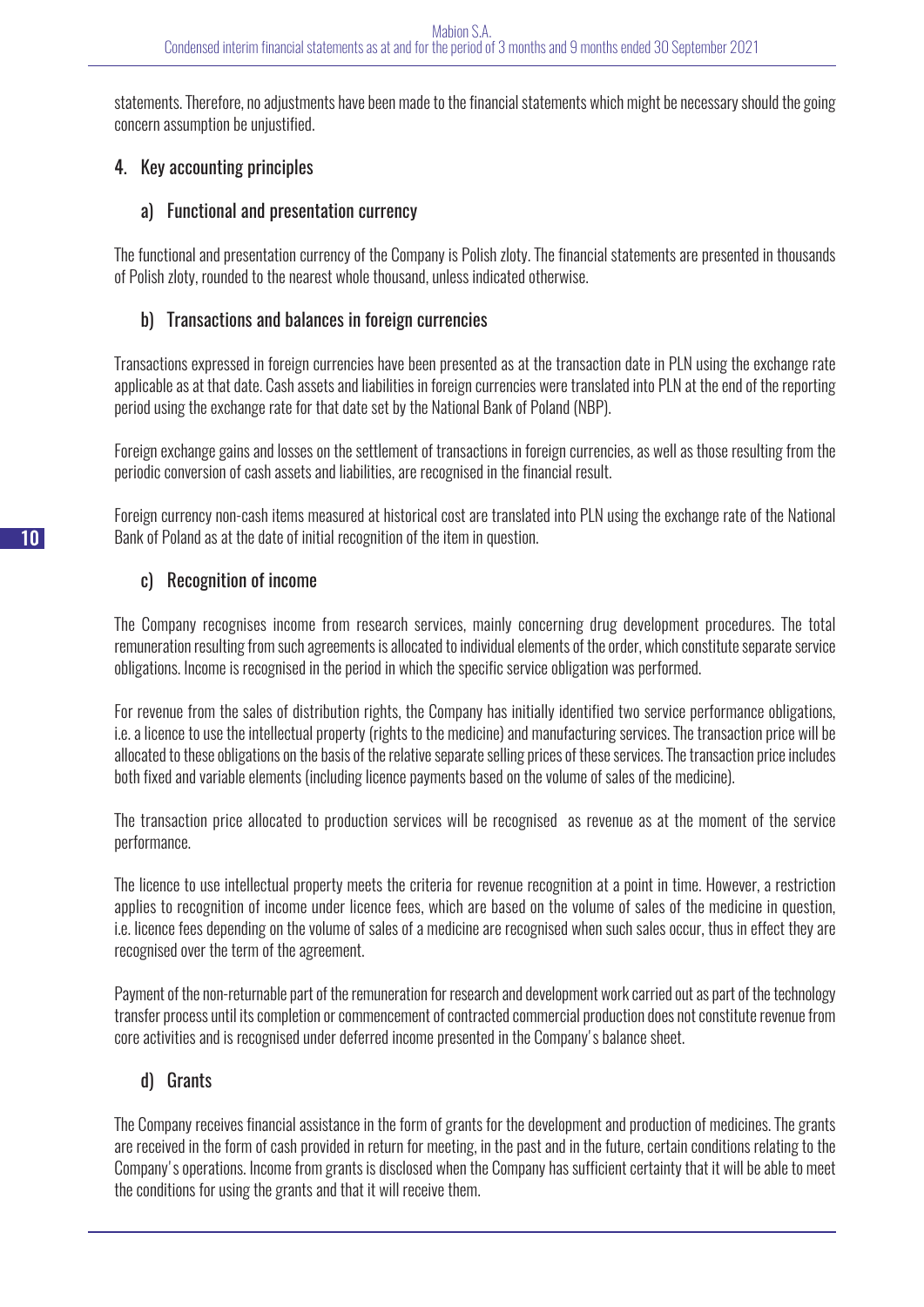If the conditions are not met, cash received from government authorities is reported as deferred income unless the terms of the grant agreement provide for an obligation to return the grant in the event of the occurrence or non-occurrence of future uncertain events beyond the Company's control.

Typically, such grants are linked to audit requirements imposed by the intermediary bodies. The Company's experience shows that the intermediary bodies disbursing the grants exercise audit rights. The Company generally defers the recognition of the received grants as income until all aspects of the audit requirements have been met.

The Company receives grants for the acquisition of property, plant and equipment and for research and development work.

Grants relating to research and development costs are recognised in other operating income on a systematic basis over the period for which the entity recognises as costs the related expenditure to be compensated by the grant.

Grants relating to depreciable property, plant and equipment are initially accounted for as deferred income and then recognised in other operating income over the depreciation period of the assets.

A situation in which a grant becomes repayable results in a change of estimates, and the reimbursement is recognised immediately first by decreasing the undepreciated deferred income, if any, and if the reimbursement amount exceeds the amount of deferred income, the excess is presented in the current period's financial result.

#### e) Research and development costs

The costs of research are recognised as a cost of the period in the financial result when incurred and no intangible asset is recognised as a result of research activities in accordance with IAS 38.

Costs related to a later development phase are also charged to the financial result when incurred, unless all conditions listed below are met, in which case the costs of development work are activated in intangible assets: (i) it is technically possible to complete the intangible asset so that it is capable of being used or sold; (ii) the entity intends to complete the intangible asset and use or sell it; (iii) the intangible asset will generate probable future economic benefits; (iv) it is ensured that technical, financial and other resources are available to complete the development work and use or sell the intangible asset; (v) it is possible to determine reliably the expenditures incurred during the development work that are attributable to the intangible asset.

The criterion of technical feasibility shall be deemed not to have been met until the Company obtains approval of the medicine by the competent regulatory authority.

## f) Repayable advances on distribution rights

The Company has entered into a number of strategic agreements on the commercialisation of its drugs by granting the contractor the exclusive right to sell the drug on specific markets. The parties to these agreements make advance payments to the Company on account of rights and licenses to be obtained after the drug has been admitted to trading. The Company classifies these advances as financial liabilities because it does not have the unconditional right to avoid the delivery of cash to settle the liability, as the reimbursement of these amounts depends on the occurrence or non-occurrence of certain future events or the resolution of uncertain circumstances that are beyond the Company's control. Such liabilities are measured initially at fair value, and subsequently at amortised cost. As the event that may trigger a repayment may occur at any time, the amortised cost is equal to the amount payable on demand. When the uncertainty is resolved, the related amounts will be reclassified to deferred income and recognised as part of the remuneration for the sale of distribution rights in accordance with the accounting policy presented in Note 4(c).

#### g) Income tax

Income tax in the statement of comprehensive income includes the current part and the deferred part. Current and deferred tax is charged to the financial result of the period, except for situations when it concerns items recognised directly in equity or in other comprehensive income.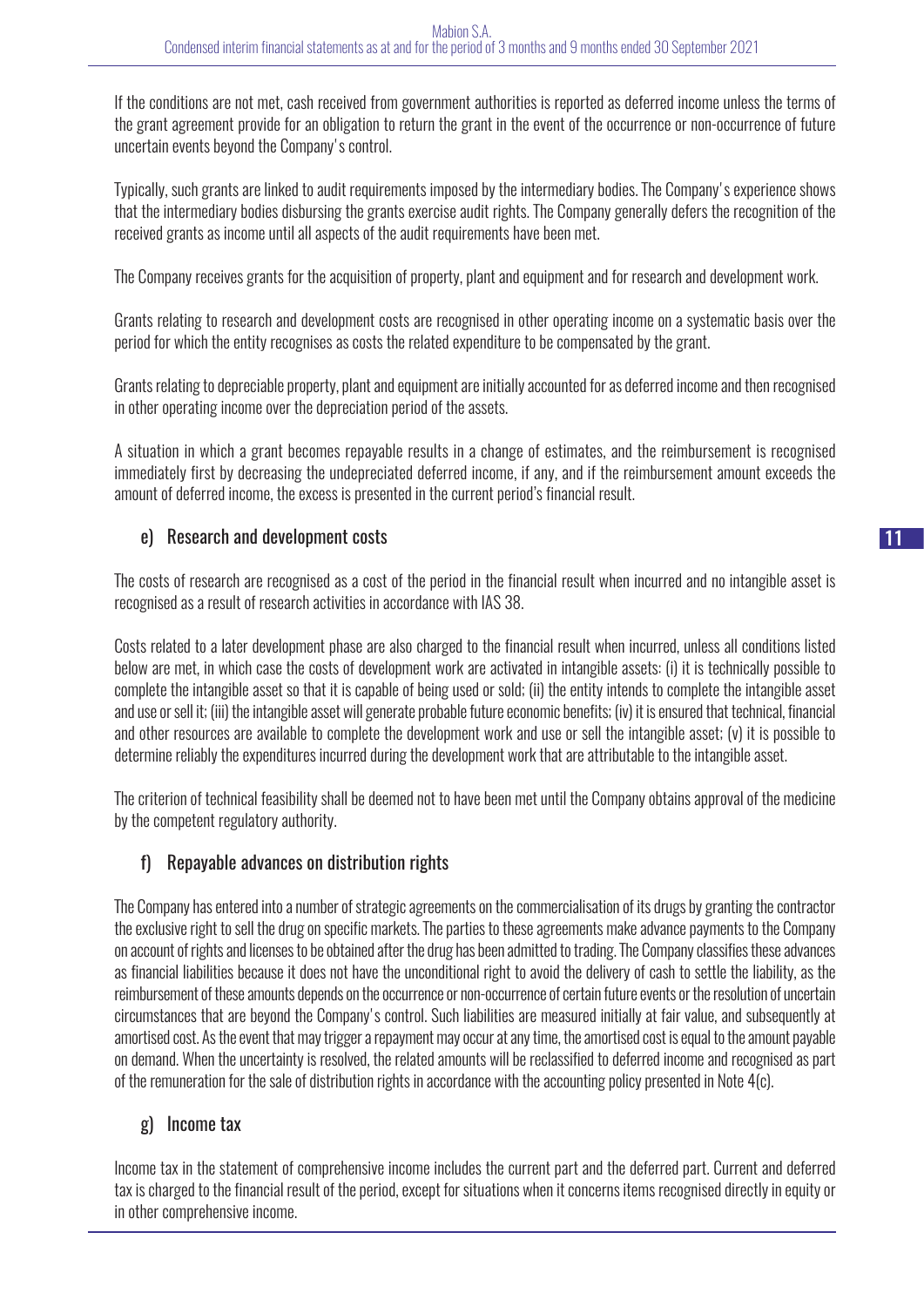Current tax is the expected amount of income tax liability or receivable for a given year, calculated using tax rates applicable as at the reporting date.

Deferred tax is recognised in respect of temporary differences between the carrying amount of assets and liabilities and their tax base. The amount of deferred tax is determined using the tax rates that are expected to apply at the time of realisation of an asset or settlement of a liability under tax regulations that have come into force or are generally effective at the end of the reporting period.

Deferred tax assets and liabilities are offset when the Company has an enforceable legal title to offset current tax assets and liabilities and if the deferred income tax assets and liabilities relate to income taxes imposed on the Company by the same tax authority.

Deferred tax assets on tax losses to be settled, unused tax relief, and negative temporary differences are recognised up to the amount of probable future tax income, which will enable their realisation.

#### h) Property, plant and equipment and intangible assets

Property, plant and equipment are measured at cost less depreciation and impairment losses.

Intangible assets are measured at cost less amortisation and impairment losses.

The cost includes the purchase price of the asset and costs directly attributable to its purchase and preparation for its intended use.

Purchased software necessary for the proper functioning of operated equipment is capitalized as a part of the equipment.

Where an item of property, plant and equipment consists of separate significant parts with different useful lives, those parts are depreciated separately. When such part of an item of property, plant and equipment is replaced, the carrying amount of the removed part is derecognised and the new part is recognised in the cost of the asset.

Expenditures on property, plant and equipment are capitalised after their initial recognition if their cost can be reliably estimated and it is probable that the Company will obtain economic benefits from this item.

Expenditure incurred in connection with current repairs and maintenance is recognised in the financial result when incurred.

The basis for depreciation (i.e. the depreciable amount) is the cost of the asset less its residual value (for property, plant and equipment). Depreciation is calculated on a straight-line basis using depreciation rates that reflect the estimated useful life of the assets.

The Company adopted the following useful lives for particular categories of property, plant and equipment and intangible assets:

| Land                                | not subject to depreciation |
|-------------------------------------|-----------------------------|
| <b>Buildings and structures</b>     | $20 - 40$ years             |
| Machinery and equipment             | $2 - 14$ years              |
| Other property, plant and equipment | $5 - 7$ years               |
| Intangible assets                   | $2 - 15$ years              |

Fixed assets used under leases are depreciated over the lease term or the term of use, whichever is shorter.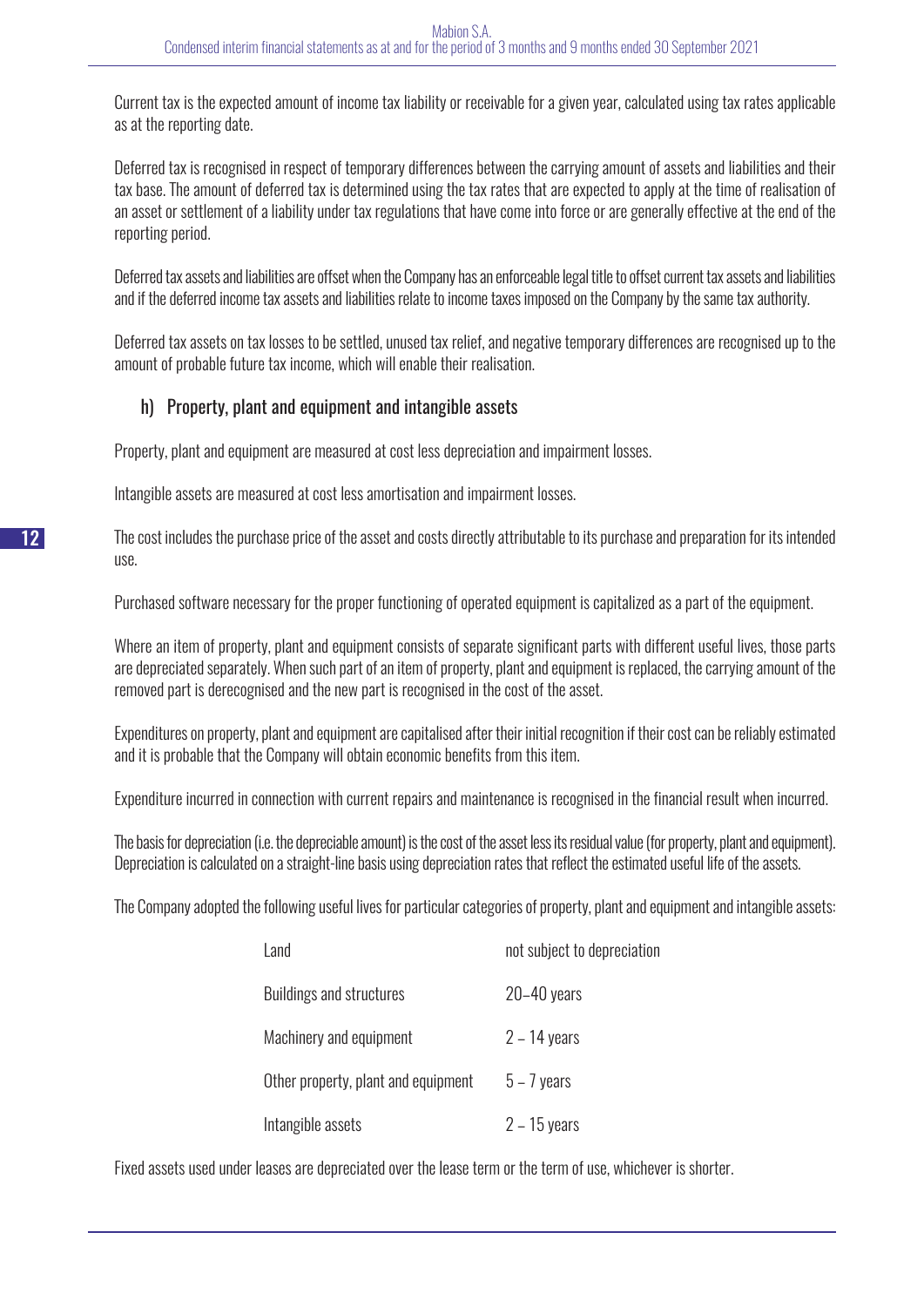Useful lives, depreciation methods and residual values of property, plant and equipment are updated at each balance-sheet date and adjusted prospectively if necessary.

## i) Impairment of property, plant and equipment and intangible assets

The carrying amount of property, plant and equipment and intangible assets is assessed at the end of each reporting period for objective evidence of impairment. If there is such evidence, the Company estimates the recoverable value of individual assets or, if an asset does not generate cash inflows independently of other assets, the recoverable value of the cash-generating unit (CGU). At the current stage of its operations, the Company is a single operating entity focusing on the development and commercialization of MabionCD20, therefore the entire Company is considered a single cash-generating unit.

The recoverable amount of an asset or a cash-generating unit is the fair value of assets/CGU less costs to sell or value in use, whichever is higher.

An impairment loss is recognised for the amount by which the carrying amount of an asset or a cash-generating unit exceeds its recoverable amount. The amount of the impairment loss is allocated pro rata to each asset within the cash-generating unit and recognised in profit or loss for the period.

## j) Inventories

The Company is not yet engaged in production or sales of its products, hence the inventories include only materials that are used for research and development work. Materials are measured at the purchase price (i.e. the purchase price plus transaction costs), which corresponds to their net sales value. Inventories purchased for the purposes of research and development are not recognised in profit or loss at the time of purchase but at the time of use, because they are not specific to research and development activities and have other alternative uses. Short-term inventories are written off and their cost is recognised in profit or loss for the period.

The cost of inventories as at the balance-sheet date is determined using the "first-in, first-out" method (FIFO).

## k) Long-term receivables

Long-term receivables include deposits paid by the Company to the lessor under a lease agreement and deposits forming collateral for payments under concluded supply or service agreements. These receivables are non-interest bearing and therefore they are measured at fair value at the initial recognition. Deposits are held to collect contractual cash flows that include Solely Payment of Principal and Interest (SPPI) and therefore after initial recognition, these receivables are recognised at amortised cost including allowance for expected credit losses (the accounting policy for allowances for expected credit losses is set out in section  $4(v)$ ).

The Company applies simplified methods of measurement for long-term receivables measured according to amortised cost if it does not distort the information contained in the statement of financial position, in particular when the period until the repayment of receivables is not long and the impact of discounting at the initial recognition is not significant. In such situations, the amortised cost is equal to the nominal value of the deposit.

## l) Trade and other receivables

Trade receivables are initially measured at fair value. Trade receivables are held for collection and meet the SPPI test and therefore, after initial recognition, such assets are measured at amortised cost using the effective interest method, less allowance for expected credit losses (the accounting policy for allowances for expected credit losses is set out in section 4(v)). Impairment losses are charged to the financial result for the period in consideration and reduce the carrying amount of the receivables.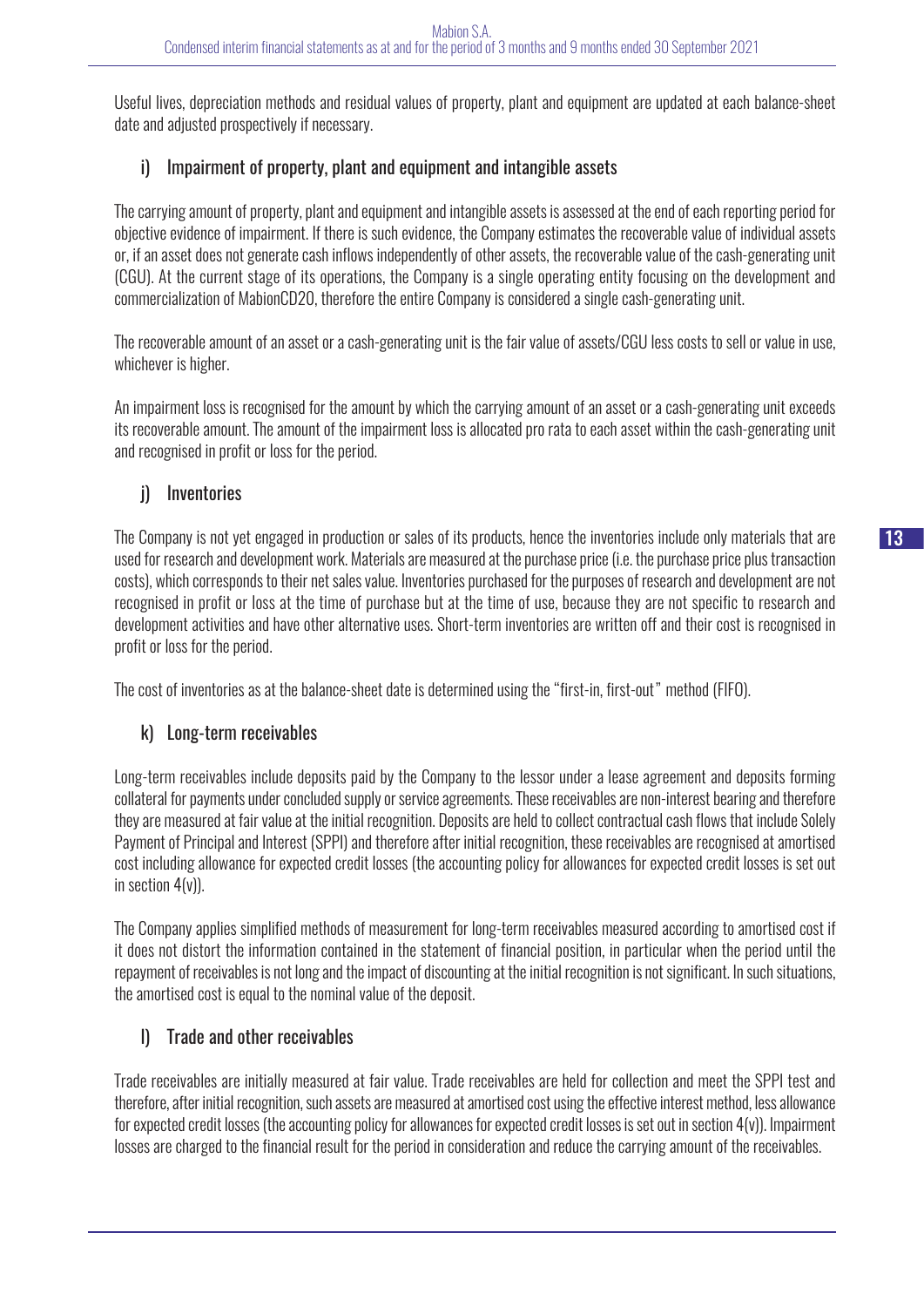The Company applies simplified methods of measurement of receivables measured at amortized cost if it does not distort the information contained in the statement of financial position, in particular when the period until the repayment of the receivables is not long and does not exceed 12 months from the date of their occurrence. Such receivables are measured at their nominal value.

Receivables not constituting financial assets (e.g. VAT receivables) are measured at the amount due.

Advance payments for materials and services are recognised initially and at the balance-sheet date in the amount of the payment made.

#### m) Prepayments and accrued income

Prepayments are recognised as assets at their nominal value at the time of payment. They are recognised in the financial result over the period of consuming economic benefits arising from the terms of the agreements.

#### n) Cash and cash equivalents

Cash and cash equivalents comprise cash in hand, deposits payable on demand and deposits with an initial maturity of up to 12 months. Cash in bank accounts meets the SPPI test and the 'held for collection' business model test, and is therefore measured at amortised cost with an impairment loss determined in accordance with the expected loss model (in accordance with the policy outlined in  $4(v)$ ).

#### o) Share capital

The share capital is included in the nominal value of issued shares. Shares are presented in the 'share capital' item only after they have been entered in the court register. Any share premium received or receivable on the issue of shares is reported under the 'share premium' item.

Issued but unregistered shares are included in the capital in a separate item as 'issued but unregistered share capital'.

Each issue of Company's capital instruments addressed to creditors for the purpose of waiving all or part of the Company's financial liabilities, where the creditors are (direct or indirect) shareholders who at the same time act as shareholders, is settled by exchanging the carrying amount of the debt to the Company's equity. Debt recognition is discontinued if and only if the Company is relieved of its obligation to pay funds as a result of the issue of treasury shares to creditors. The share capital is recognised in the amount resulting from the applicable local law, and the difference between the amount recognised as share capital and the carrying value of the derecognised contractual liability is presented in the Company's equity.

## p) Deferred income

Deferred income includes mainly grants received (the relevant policy is presented in Note 4d) and non-returnable partial remuneration for services provided or non-returnable advances on distribution rights.

## q) Trade and other liabilities

Trade and other liabilities constituting financial liabilities are initially measured at fair value. After initial recognition, they liabilities are recognised at amortised cost.

Other liabilities that are not financial liabilities are measured at the amount due.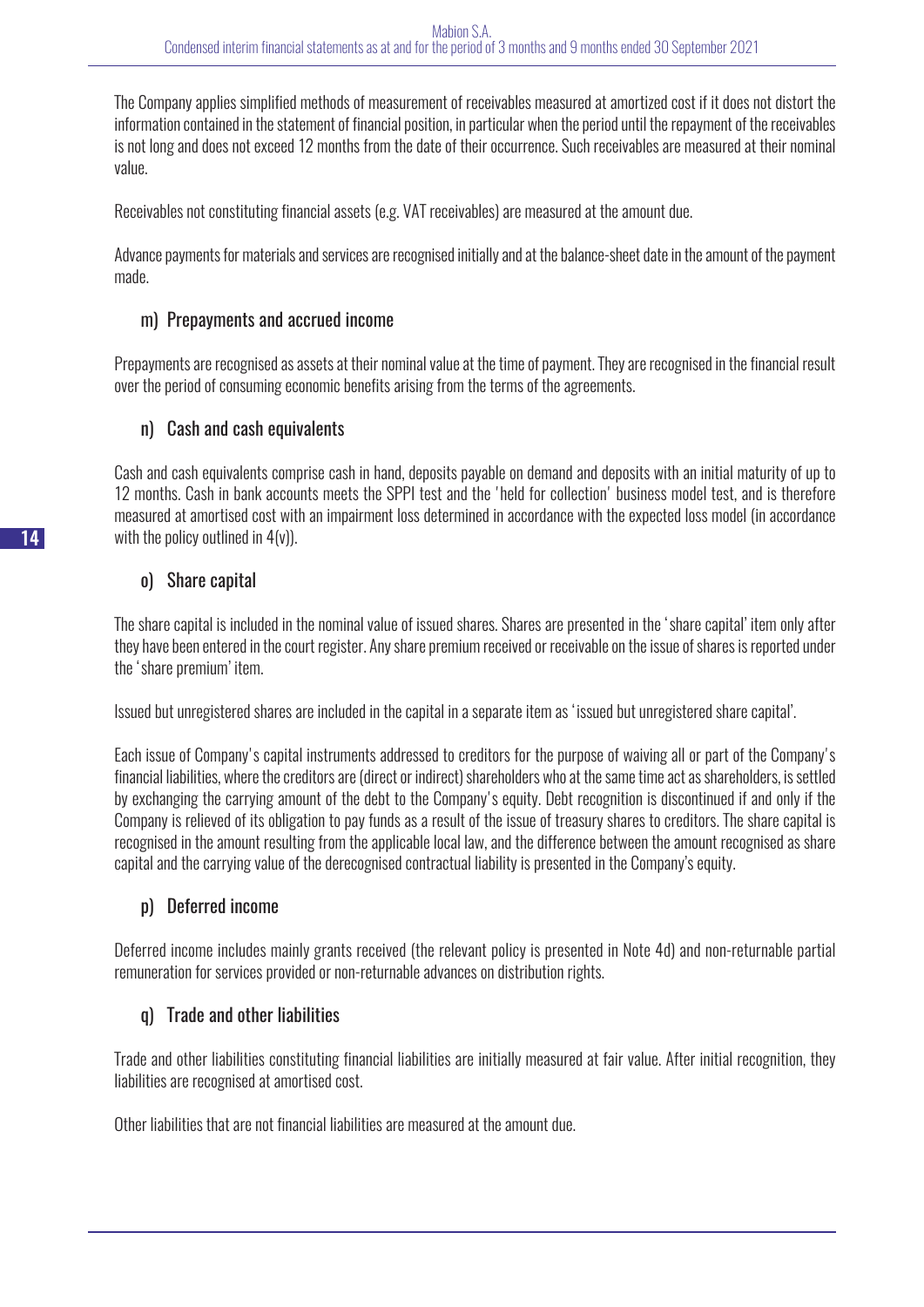## r) Loans and borrowings

Loans and borrowings are initially recognised at fair value, less transaction costs. After initial recognition, these liabilities are recognised at amortised cost.

#### s) Lease

The Company is a lessee under lease agreements.

Leases are recognised as right-of-use assets and liabilities to pay for those rights on the date the leased assets are available for use by the Company.

The right-of-use assets are presented under 'property, plant and equipment' in the statement of financial position.

At the lease inception date, lease liabilities are measured at an amount equal to the present value of the following lease payments for the right to use the underlying asset over the lease term:

- » fixed payments (including substantially fixed payments), less any lease incentives payable;
- » variable lease payments which depend on an index or a rate;
- » amounts expected to be paid by the lessee under the guaranteed residual value;
- » strike price of the call option if it can be assumed with reasonable certainty that the lessee will exercise the option;
- » financial penalties for terminating a lease if the lease conditions provide that the lessee may exercise the option to terminate the lease.

Lease payments are discounted using the lease interest rate, if that rate is readily determinable, or the lessee's incremental borrowing rate.

Each lease payment is allocated between the liability and the finance cost. After initial recognition, lease liabilities are measured using the effective interest rate. The carrying amounts of the liabilities are updated to reflect the change in the estimated lease term, call option, change in lease payments and guaranteed residual value, and modification of the lease agreement.

The lease term is a non-cancellable lease term; periods covered by renewal and early termination options are included in the lease term if there is a reasonable certainty that the lease will be renewed or the agreement will not be terminated early.

The right-of-use assets are initially measured at cost which includes:

- » initial measurement amount of the lease liability;
- » any lease payments paid on or before the commencement date, less any lease incentives received;
- » any initial direct costs incurred by the lessee;
- » estimated costs of dismantling, removing the underlying asset and carrying out the refurbishment.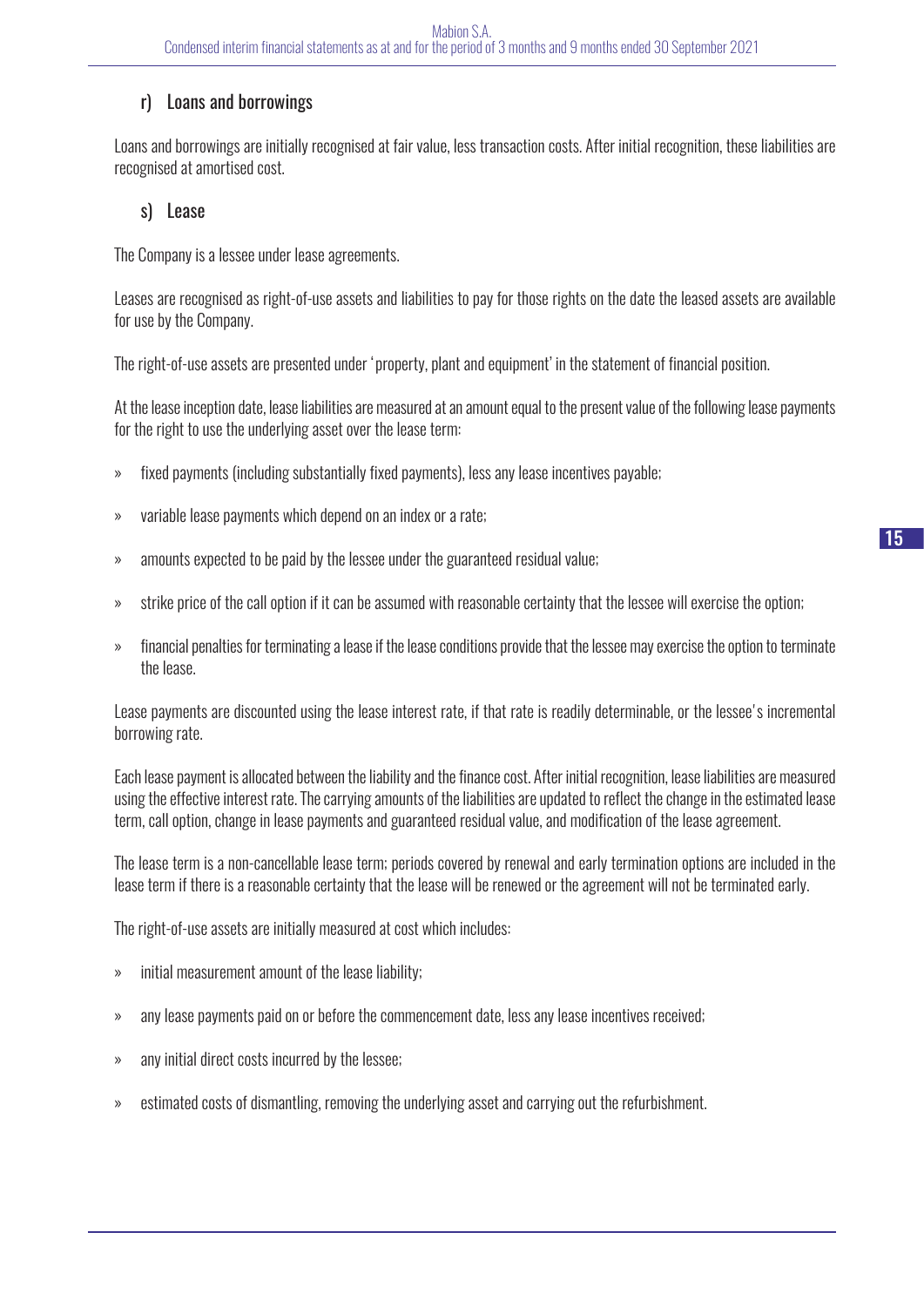After initial recognition, right-of-use assets are measured at cost less accumulated depreciation and any accumulated impairment losses, and adjusted for remeasurement of the lease liability due to reassessment or modification of the lease.

The right-of-use assets are depreciated over the asset's useful life or the lease term, whichever is shorter, using the straightline method. Depreciation periods for right-of-use assets are generally 4 or 5 years.

The Company has used simplifications concerning short-term leases (up to 12 months) and leases where the underlying asset is of low value (up to PLN 20 thousand) and does not recognise financial liabilities and related assets under the right of use for these agreements. Lease payments on this account are recognised as costs on a straight-line basis over the lease term.

## t) Share-based payments

The Company has introduced a remuneration programme based on and regulated by own shares. The Company recognises the costs of the equity remuneration plan (payments in the form of equity instruments) in the costs of the Company's operations and, on the other hand, as an increase in equity.

Share-based benefits settled in the form of equity instruments (warrants) are measured at fair value at the grant date. In the fair value measurement of the warrants, the market condition for vesting (i.e. shares reaching a specified minimum price) is taken into account.

If the employee's service in respect of the benefits offered by the Company commences prior to the grant date, the fair value of the warrants is remeasured at each reporting date to their current fair value up to the grant date, as of which date the fair value determined does not change.

The value of share-based benefits is recognised as an expense over the vesting period. The total cost is recognised over the vesting period, i.e. the period during which all specified vesting conditions must be satisfied. At the end of each reporting period, the entity revises its estimates of the expected number of warrants that will be vested in employees following the satisfaction of non-market vesting conditions (i.e. the employment condition). The entity recognises the effect of any revision to the original estimate in profit or loss, with a corresponding adjustment to equity. In the case of incentive schemes for employees which are related to remuneration for their work, the value of warrants is charged to operating costs, respectively: a) in the comparative variant – to remuneration costs, b) in the calculation variant – to general administration costs. The issued warrants are presented on a separate account, "Issue of warrants under the share-based incentive scheme", which is presented in the financial statements together with other reserves. The exercise of warrants by employees involves the issue of shares and settling the value of warrants disclosed in equity. Cash received as payment of the exercise price of warrants is recognised by the Company in equity. The Company discloses information in the financial statements to enable the readers to understand the nature and scope of share-based payment agreements that were in force in the period.

## u) Cash flow statement

The Company recognises interest paid and interest received from operating activities in the cash flow statement.

## v) Impairment of financial liabilities measured at amortised cost

The Company assesses expected credit losses (ECL) associated with financial assets measured at amortised cost (including trade receivables, deposit receivables, cash and cash equivalents) irrespective of any indication of impairment.

For trade receivables, the Company applies the simplified approach and measures impairment losses in the amount of credit losses expected over the life of the receivable from its initial recognition. The Company uses an allowance matrix in which allowances are calculated for trade receivables classified into different age ranges or past due periods.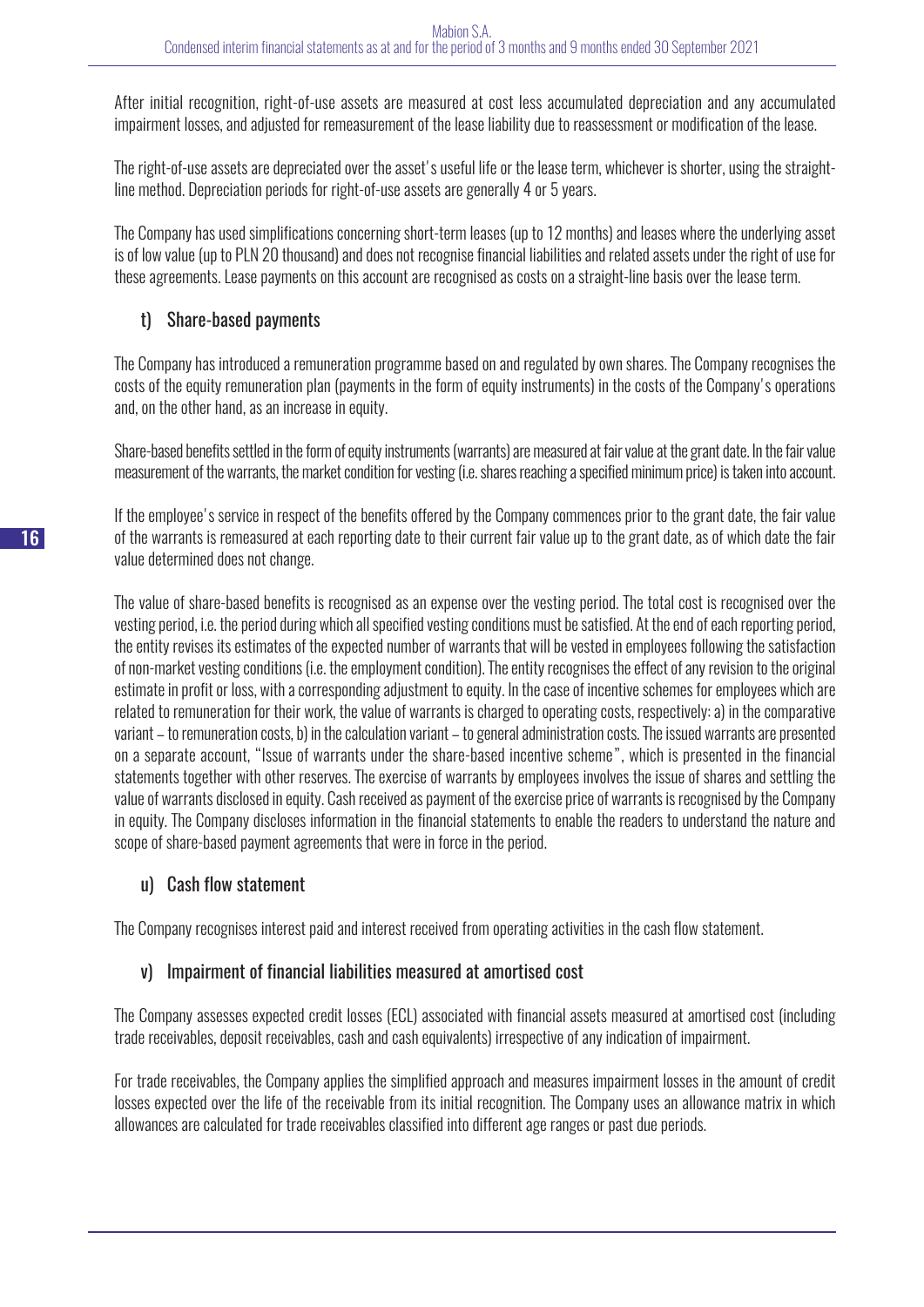The Company employs a three-grade impairment model for financial assets other than trade receivables:

- » Grade 1 balances for which credit risk has not increased significantly since initial recognition; Expected credit losses are determined based on the probability of default over 12 months (i.e. the total expected credit loss is multiplied by the probability that the loss will occur within the next 12 months);
- » Grade 2 balances for which there has been a significant increase in credit risk since initial recognition but no objective evidence of impairment exists; expected credit losses are determined based on the probability of default over the contractual life of the asset;
- » Grade 3 balances with objective evidence of impairment.

In the Company's view, there is a significant increase in credit risk, particularly when the balance is past due for 30 days or more.

Financial assets are written off, in whole or in part, when the Company has exhausted virtually all collection efforts and considers that recovery of the receivable can no longer be reasonably expected. This usually occurs when an asset is at least 360 days past due.

## 5. Major estimates and judgements

The Company's Management makes estimates, judgements and assumptions relating to the recognition and measurement of particular assets and liabilities. The estimates and related assumptions are based on past experience, the Management's expectations, or other factors considered relevant. Actual results may differ from the estimates. Estimates and related assumptions require regular review.

In the period covered by these condensed interim financial statements, no changes occurred in the areas, scope, or methodology of significant estimates.

## 6. Operating segments

At the present stage, the Company's Management has identified a single business segment for Mabion, i.e. research and development of new biotechnology-based and biosimilar drugs through the use of modern genetic engineering techniques. There has been no change in this respect since the Company's last annual financial statements.

## 7. Seasonal nature of the Company's operations

The Company's business is not seasonal or cyclical.

## 8. Costs by type

The table below shows the categories of generic costs: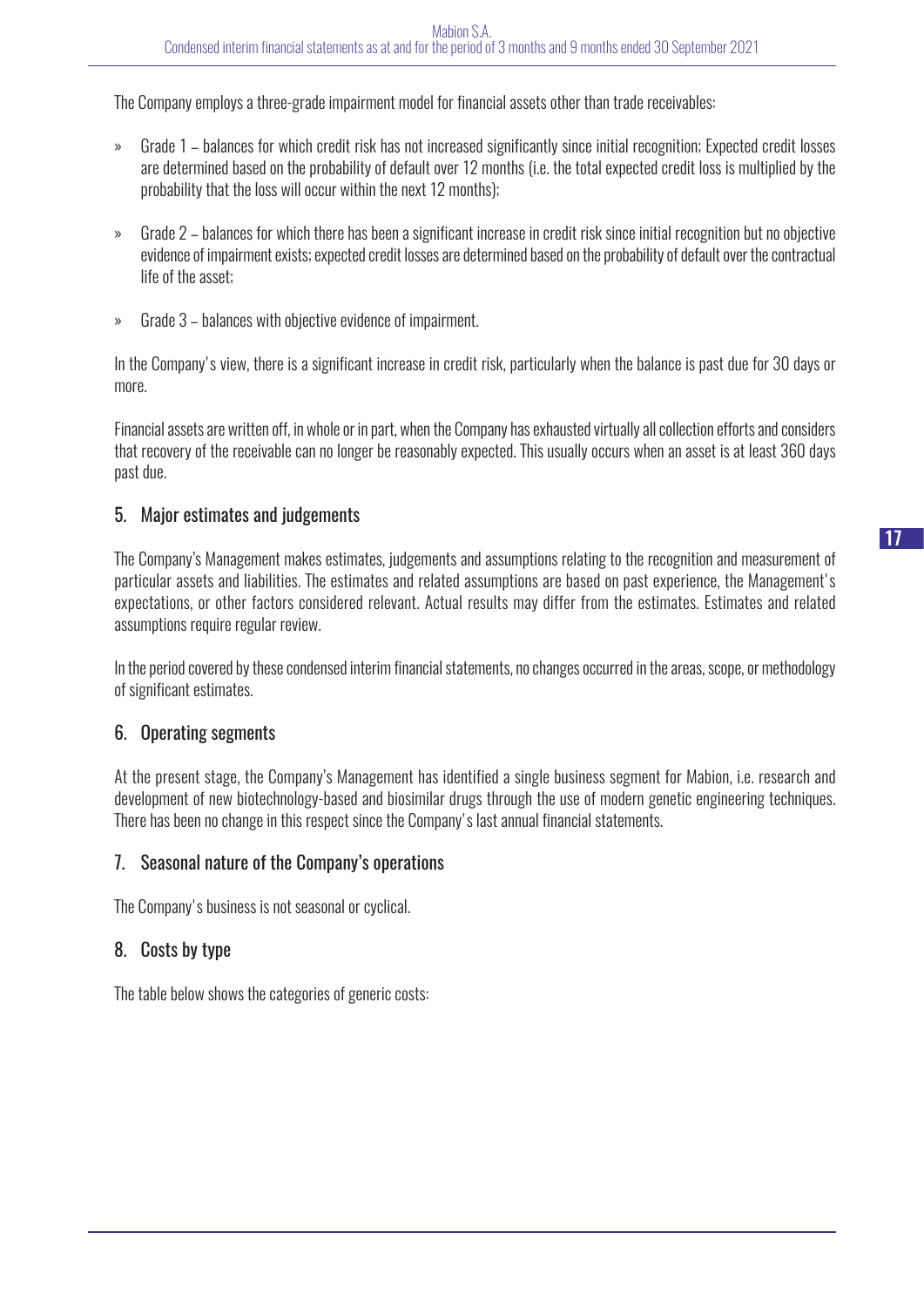| in PLN thousand                                                           | 1.07.2021<br>$-30.09.2021$<br>(not audited) | 1.01.2021<br>$-30.09.2021$<br>(not audited) | 1.07.2020<br>$-30.09.2020$<br>(not audited) | 1.01.2020<br>$-30.09.2020$<br>(not audited) |
|---------------------------------------------------------------------------|---------------------------------------------|---------------------------------------------|---------------------------------------------|---------------------------------------------|
| Outsourced services, including:                                           | 1,952                                       | 1,289                                       | 1,186                                       | 4,227                                       |
| waste removal and disposal                                                | 80                                          | 243                                         | 32                                          | 173                                         |
| repair services                                                           | 799                                         | 1,707                                       | 304                                         | 1,072                                       |
| analytical services                                                       | 278                                         | 499                                         | 45                                          | 219                                         |
| research services                                                         |                                             | 190                                         | 171                                         | 478                                         |
| advisory services                                                         | 536                                         | (1,866)                                     | 433                                         | 1,304                                       |
| legal services                                                            | 12                                          | 30                                          | 64                                          | 324                                         |
| other                                                                     | 247                                         | 486                                         | 136                                         | 657                                         |
| <b>Costs of materials</b>                                                 | 2,896                                       | 6,579                                       | 1,149                                       | 8,869                                       |
| <b>Staff remuneration costs</b>                                           | 3,293                                       | 8,391                                       | 2,415                                       | 8,216                                       |
| Depreciation and amortisation                                             | 1,189                                       | 3,565                                       | 1,256                                       | 3,799                                       |
| Drug registration costs                                                   | 114                                         | 319                                         | 115                                         | 1,016                                       |
| Other costs                                                               | 34                                          | 123                                         | 22                                          | 66                                          |
| Research and development costs by type                                    | 9,478                                       | 20,266                                      | 6,143                                       | 26,193                                      |
| Consumption of materials, energy, utilities                               | 1,404                                       | 3,563                                       | 943                                         | 3,189                                       |
| <b>Staff remuneration costs</b>                                           | 3,307                                       | 7,529                                       | 1,490                                       | 4,716                                       |
| Depreciation and amortisation                                             | 925                                         | 2,876                                       | 1,011                                       | 3,746                                       |
| Advisory services related to the conclusion<br>of distribution agreements | 163                                         | 492                                         | 168                                         | 527                                         |
| Share-based management scheme                                             | 5                                           | 29                                          | 10                                          |                                             |
| Outsourced equipment maintenance services                                 | 288                                         | 439                                         | 114                                         | 297                                         |
| <b>Taxes and charges</b>                                                  | 187                                         | 589                                         | 178                                         | 561                                         |
| Audit and other advisory services                                         | 305                                         | 1,333                                       | 312                                         | 843                                         |
| Other costs                                                               | 309                                         | (389)                                       | 81                                          | 314                                         |
| General administration costs by type                                      | 6,893                                       | 16,461                                      | 4,321                                       | 14,193                                      |

As a result of the Company's signing an annex to the Development and Commercialization Agreement (Agreement) with Mylan on 29 April 2021, the provision of the Agreement with respect to Mabion's obligation to reimburse to Mylan an amount of USD 1,000 thousand for expenses incurred by Mylan in connection with the implementation of regulatory and development activities is no longer in force, and therefore the provision created for the aforementioned anticipated costs (cost of consulting services in research and development costs by type) has been dissolved.

As a result of the settlement of mutual cooperation under the existing agreement of 7 May 2018 and subsequent agreements with advisers providing legal services in capital increase transactions, the Company has correspondingly recognised the release of the provision established in previous reporting periods, reflecting the legal costs of the issue in equity (in the item of share premium). The release of the provision for anticipated costs, resulting from the agreement concluded in prior reporting periods, was recognised in the item of other general administration costs by type.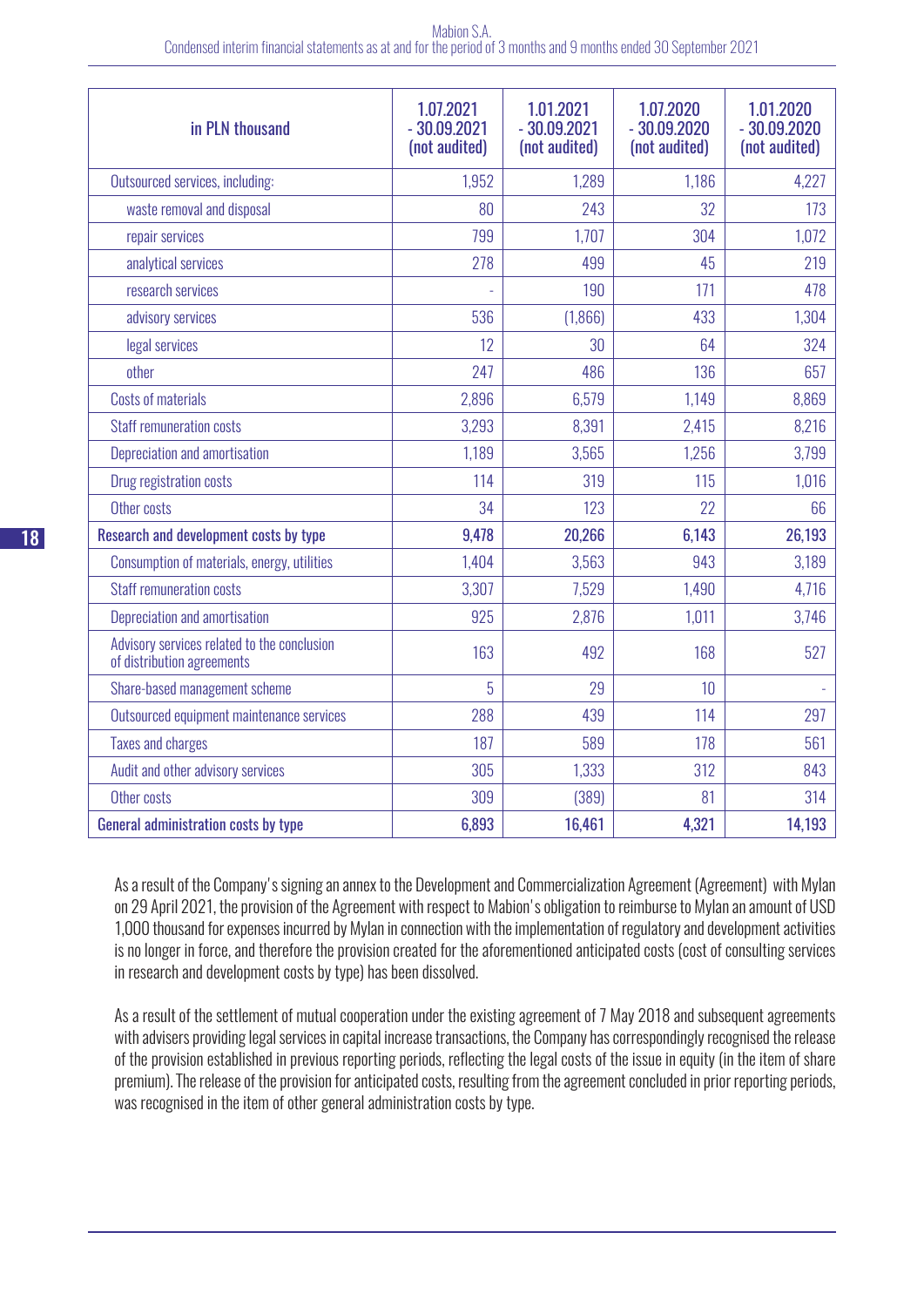#### 9. Research and development costs

| in PLN thousand                             | 1.07.2021<br>$-30.09.2021$<br>(not audited) | 1.01.2021<br>$-30.09.2021$<br>(not audited) | 1.07.2020<br>$-30.09.2020$<br>(not audited) | 1.01.2020<br>$-30.09.2020$<br>(not audited) |
|---------------------------------------------|---------------------------------------------|---------------------------------------------|---------------------------------------------|---------------------------------------------|
| MabionCD20                                  | 7,326                                       | 16,848                                      | 5,883                                       | 25,151                                      |
| <b>MabionEGFR</b>                           | 364                                         | 1,422                                       | 259                                         | 928                                         |
| Other projects                              | 1,788                                       | 1,996                                       |                                             | 114                                         |
| <b>Total research and development costs</b> | 9,478                                       | 20,266                                      | 6,143                                       | 26,193                                      |

Research and development costs are recognised as cost of the period in profit or loss when incurred, in accordance with IAS 38. Development costs may be capitalised and recognised as an intangible asset once the criteria set out in paragraph 57 of IAS 38 are met.

In the period covered by these financial statements, the only R&D projects in progress that received EU funding were MabionCD20 and MabionEGFR.

On 30 July 2021, following a round of interactions with the European regulatory agencies as part of the Scientific Advice procedure (two consulting sessions with the EMA and two consulting sessions with PEI, the German national regulator that closely cooperates with the EMA) and with the FDA, the Company established a strategy for the co-development of MabionCD20 for registration in the European and US markets. The essential elements of the Company's regulatory strategy have not changed and include:

- 1. A three-arm bridging clinical trial in patients with rheumatoid arthritis ("RA");
- 2. A three-arm analytical bridging trial;
- 3. Implementing the aforementioned tasks using MabionCD20 originating from the target, i.e. large, commercial production scale (5,000L);
- 4. Including, in the registration procedure for the European market, the results of the already completed Phase III clinical trial with MabionCD20 originating from a small manufacturing scale (500L); the trial was carried out with 709 patients for the RA indication and 143 patients with NHL (non-Hodgkin's lymphoma).

At the same time, following a round of interactions with the regulators over the past several months, the Company has completed the reconciliation process and developed the final scope of data (including the scope of the bridging clinical trial) for the application for registration and marketing authorisation of MabionCD20 under the central procedure for the European market. Considering the outcome of the arrangements with the European regulators, the Company's Management Board expects – under the base scenario – to maintain the assumed schedule, i.e. to complete the trials and submit the registration dossier to the EMA for the European market in the second half of 2022. The three-arm clinical and analytical bridging trials referred to above include: (a) MabionCD20 originating from large-scale production, (b) MabThera, being the European reference, and (c) Rituxan, being the US reference, which all in all is the basic assumption of the co-development strategy for MabionCD20. At a further stage, the Company will clarify with the FDA the scope of additional trials (which may, as expected by the Company, include a clinical trial in an oncology indication) required for MabionCD20 to be approved for the US market and will report on these arrangements once they have been made.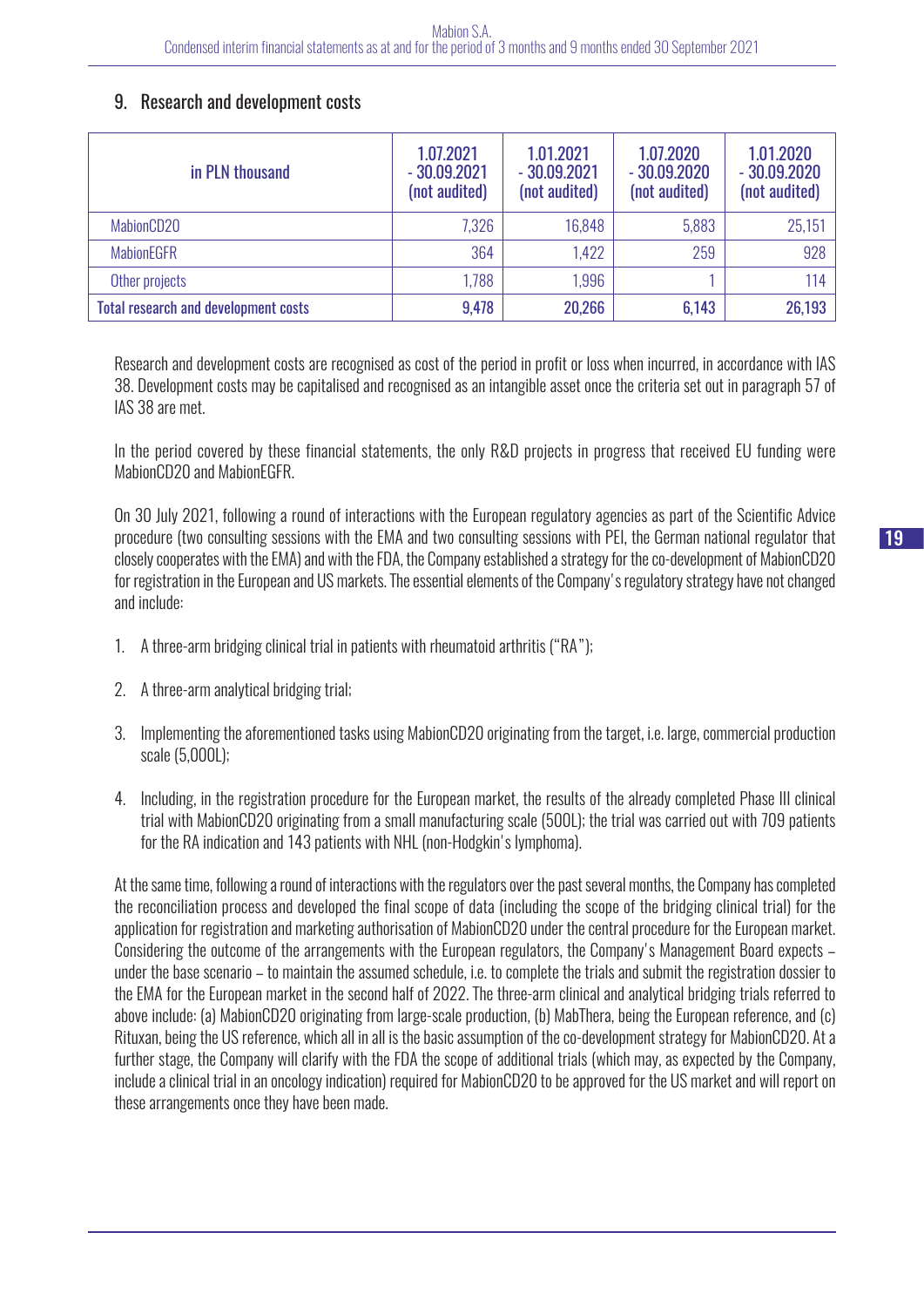10. Other operating income and costs

| in PLN thousand                           | 1.07.2021<br>$-30.09.2021$<br>(not audited) | 1.01.2021<br>$-30.09.2021$<br>(not audited) | 1.07.2020<br>$-30.09.2020$<br>(not audited) | 1.01.2020<br>$-30.09.2020$<br>(not audited) |
|-------------------------------------------|---------------------------------------------|---------------------------------------------|---------------------------------------------|---------------------------------------------|
| Profit on sales of fixed assets           | ۰                                           |                                             | ٠                                           |                                             |
| Revaluation write-downs on current assets | ۰                                           |                                             | ٠                                           | 4                                           |
| Grants                                    | 318                                         | 953                                         | 319                                         | 1,254                                       |
| <b>Other</b>                              | 11                                          | 80                                          | 4                                           | 39                                          |
| <b>Total other operating income</b>       | 329                                         | 1,033                                       | 323                                         | 1,298                                       |
| Loss on liquidation of fixed assets       | 14                                          | 20                                          | ٠                                           |                                             |
| Write-downs on tangible current assets    | 196                                         | 359                                         | 36                                          |                                             |
| Disposal of materials                     | 12                                          | 213                                         | 6                                           | 103                                         |
| <b>Other</b>                              | 66                                          | 144                                         | 3                                           | 26                                          |
| <b>Total other operating costs</b>        | 288                                         | 736                                         | 45                                          | 129                                         |

Income from grants relates in particular to the part of grants received in previous years to purchase fixed assets in projects co-financed from EU funds, in the amount of PLN 953 thousand in the period of 9 months ended 30 September 2021, and in the amount of PLN 1,254 thousand in the analogous period ended 30 September 2020 (Note 16), respectively, which were included in the financial result in particular periods in proportion to the value of depreciation of assets financed from grants.

The Company recognised in other operating costs an amount of PLN 359 thousand as an impairment loss on inventories of materials which were created in accordance with the accounting policy.

The disposal of materials in the amount of PLN 213 thousand relates to the liquidation of materials after their expiry date, for materials that are not suitable for alternative use.

## 11. Financial income and costs

| in PLN thousand                        | 1.07.2021<br>$-30.09.2021$<br>(not audited) | 1.01.2021<br>$-30.09.2021$<br>(not audited) | 1.07.2020<br>$-30.09.2020$<br>(not audited) | 1.01.2020<br>$-30.09.2020$<br>(not audited) |
|----------------------------------------|---------------------------------------------|---------------------------------------------|---------------------------------------------|---------------------------------------------|
| Interest income                        | ٠                                           |                                             |                                             | 34                                          |
| Net positive exchange rate differences | 801                                         | 362                                         | 1,166                                       |                                             |
| Other financial income                 | 174                                         | 223                                         | 251                                         | 668                                         |
| <b>Total financial income</b>          | 975                                         | 585                                         | 1,417                                       | 702                                         |
| Interest costs, including:             | 276                                         | 947                                         | 325                                         | 863                                         |
| on loans and borrowings                | 156                                         | 602                                         | 163                                         | 468                                         |
| on lease liabilities                   | 66                                          | 205                                         | 95                                          | 276                                         |
| on trade liabilities                   | 54                                          | 136                                         | 33                                          | 82                                          |
| budgetary                              | ٠                                           | 4                                           | 34                                          | 37                                          |
| Net negative exchange rate differences | ٠                                           | $\overline{a}$                              | $\overline{\phantom{a}}$                    | 495                                         |
| Other financial costs                  | ٠                                           |                                             | 25                                          | 75                                          |
| <b>Total financial costs</b>           | 276                                         | 948                                         | 350                                         | 1,433                                       |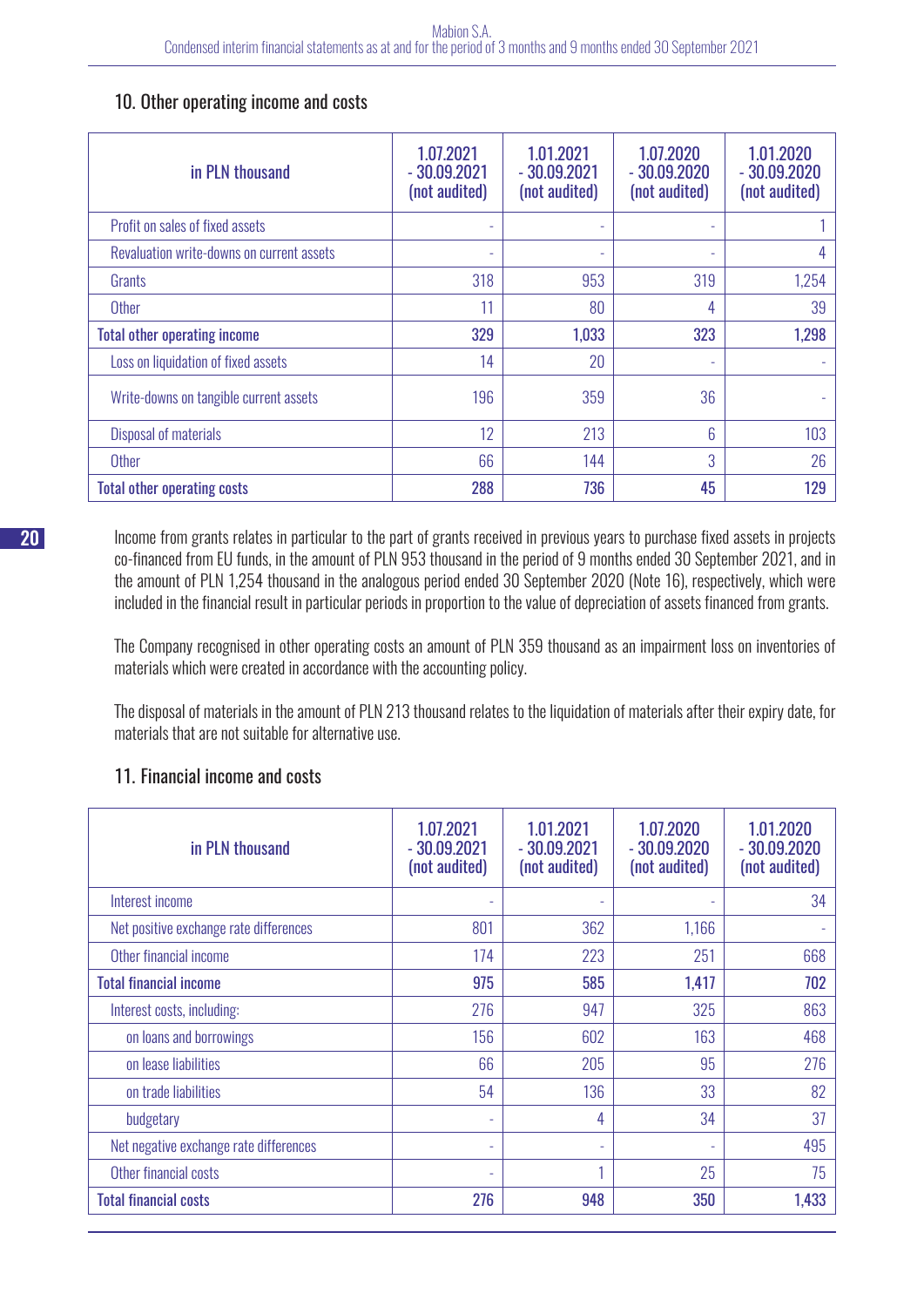As a result of the applied manner of presentation of net exchange rate differences, the total of the third quarter of the year and the first quarter at the level of financial income and costs, separately, may differ from financial income and costs in total for the entire 9-month period.

## 12. Property, plant and equipment

In the period covered by these condensed interim financial statements, the Company incurred expenditures on property, plant and equipment and intangible assets (including those not put to use) in the amount of PLN 13,694 thousand, of which PLN 10,551 thousand relate to expenditure associated with the extension of the production plant with production lines which can significantly increase the manufacturing capacity.

Commissioned property, plant and equipment and intangible assets during the period of 9 months of 2021 represent PLN 1,750 thousand, part of which was financed under the lease agreements which are presented in Note 19.

Except for a leaseback transaction relating to laboratory equipment worth PLN 319 thousand (Note 18), the Company did not sell any other property, plant and equipment in the current reporting period, while it liquidated property, plant and equipment with a net book value of PLN 20 thousand.

The Company's Management has not identified any indication of impairment of property, plant and equipment as at 30 September 2021.

#### 13. Inventories

The inventory balance comprises materials and amounted to PLN 19,405 thousand as at 30 September 2021 (as at 30 September 2020: PLN 6,062 thousand).

The value of used-up inventories reported in the costs of research and development for the period of 9 months ended 30 September 2021 totalled PLN 6,579 thousand (PLN 8,869 thousand for the period of 9 months ended 30 September 2020).

The increased inventory balance as at 30 September 2021 in comparison with the balance as at 31 December 2020 is attributable to:

- a) procurement of reference products, i.e. MabThera and Rituxan to secure availability of the drugs to conduct a three-arm, double-blind, randomized clinical trial of MabionCD20 in parallel groups, in patients diagnosed with rheumatoid arthritis, and to carry out analytical panels.
- b) the completion of orders for materials required for laboratory scale and production scale work in connection with Mabion's conclusion of a framework agreement, on 3 March 2021, with Novavax under which the Company, with Novavax's participation, has undertaken activities related to the transfer of process technology for the production of an antigen – a COVID-19 vaccine candidate called Nuvaxovid (formerly NVX-CoV2373). On 23 June 2021, The Company received a second order from Novavax (Statement of Work No. 2, SOW no. 2) under the existing Framework Agreement, allowing the Company to commence procuring production materials and raw materials within a budget agreed by the parties and funded by Novavax. On 25 June 2021, the Company issued a pre-payment invoice for USD 15,226 thousand under order SOW no. 2, which on 15 July 2021 was settled by Novavax. Contracting production raw materials in advance will enable the Company to carry out future commercial manufacturing more swiftly.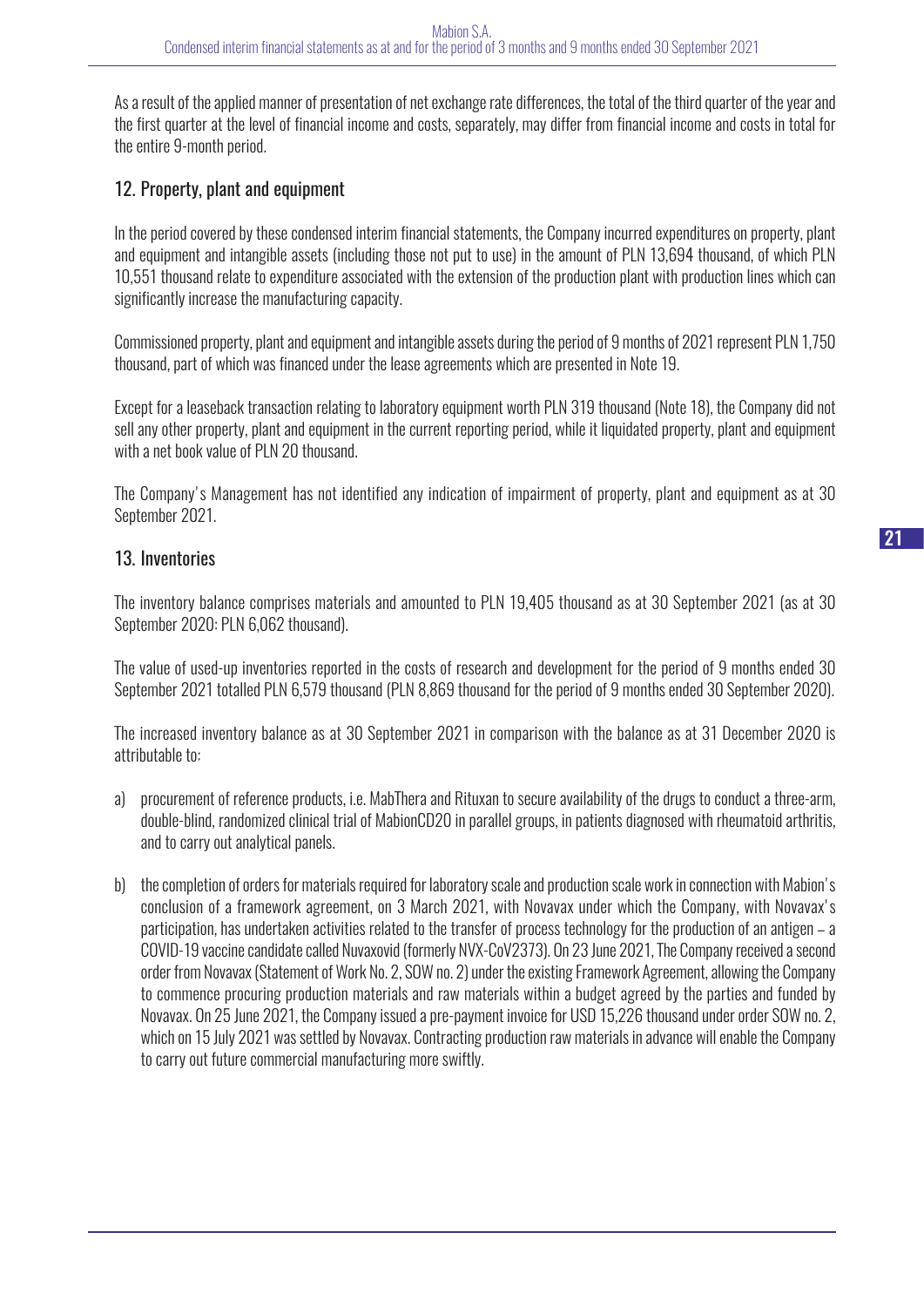## 14. Trade and other receivables

| in PLN thousand                    | <b>30 September</b><br>2021<br>(not audited) | 31 December<br>2020 |
|------------------------------------|----------------------------------------------|---------------------|
| <b>VAT receivables</b>             | 5,010                                        | 1,840               |
| <b>Trade receivables</b>           | 872                                          |                     |
| Advances on materials and services | 1,372                                        | 775                 |
| <b>Deposits</b>                    | 20                                           | 22                  |
| Other receivables                  | 10                                           | 4                   |
| <b>Trade and other receivables</b> | 7,284                                        | 2,641               |

#### 15. Equity

#### a) Issue of U series ordinary bearer shares

On 23 February 2021, the Extraordinary General Meeting (EGM) of the Company adopted a resolution on increasing the Company's share capital by not less than PLN 0.10 and not more than PLN 243,055.40 up to not less than PLN 1,373,077.30 and not more than PLN 1,616,132.60 through issuing not less than 1 but not more than 2,430,554 ordinary bearer shares with a par value of PLN 0.10 each.

The purpose of the U series share issue was to generate the necessary financing for the Company's working capital, in particular for the development of MabionCD20 and activities aimed at carrying out the registration procedure at the EMA as soon as possible.

On 3 March 2021, the Company's Management Board adopted a resolution on determining the principles of the offering, the principles of bookbuilding, subscription, taking up, and allotment of U shares, and the principles of conducting the bookbuilding process for these shares, adopting models of agreements for taking up U shares (subscription agreements for U shares) and consenting to the conclusion by Mabion S.A. of a placement agreement for the purposes of the offering and subscription of U shares.

On 4 March 2021, the Company and mBank S.A. (Offering Manager) entered into a conditional share placement agreement (Placement Agreement) and commenced a book-building process by way of a private placement of up to 2,430,554 U series ordinary bearer shares (U Series Shares, New Issue Shares) issued by the Company (Offering). Pursuant to the Placement Agreement, the Offering Manager has undertaken to provide services to the Company for the purposes of the placement of the New Issue Shares on the terms and conditions set out therein, in particular to exercise due diligence to solicit potential investors and to ensure that such investors subscribe for and pay for the shares.

The book-building process was carried out from 4 to 9 March 2021. Following the completion of the accelerated book-building process for the U Series Shares on 9 March 2021, the Company's Management Board resolved that the issue price of the U Series Shares shall be PLN 55.00 per New Issue Share and the Company shall make offers to investors to acquire a total of 2,430,554 U Series Shares. The issue of the U Series Shares was effected upon the execution of agreements for the takingup of all the U Series Shares and upon payment in full of the contributions to cover the U Series Shares (no allotment of shares within the meaning of the Commercial Companies Code was necessary). The process of concluding the take-up agreements for the U Shares was completed on 12 March 2021. Contributions for the U Series Shares were made in full by 15 March 2021. 2,430,554 U Shares were taken up. Under the Offering, the U Series Shares were taken up by 65 investors.

The Company's share capital increase through the issue of U Series Shares was registered with the National Court Register on 2 April 2021.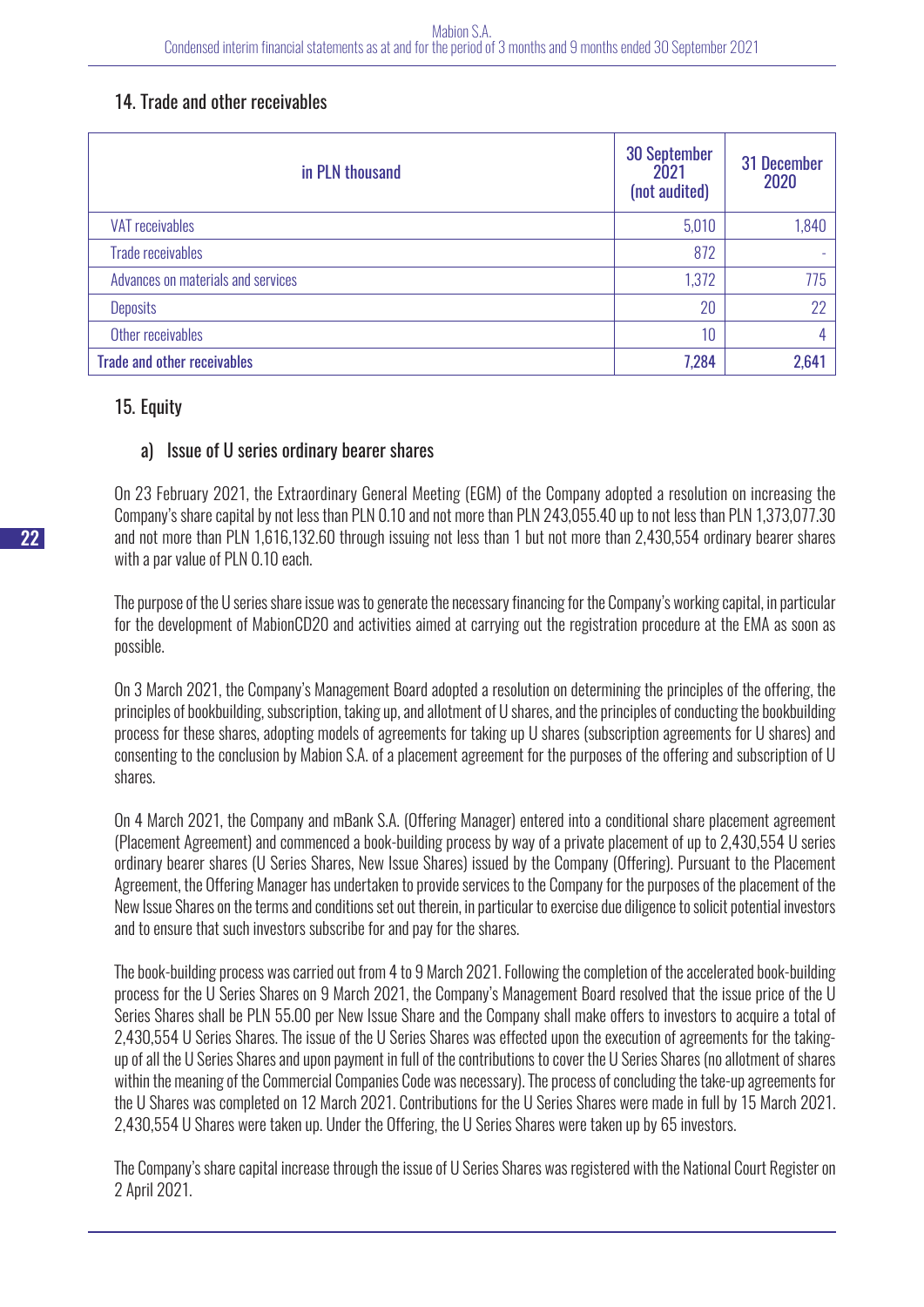On 14 April 2021, Krajowy Depozyt Papierów Wartościowych S.A. (KDPW) issued a statement on the conditional registration in the securities depository with ISIN code PLMBION00016 of 2,430,554 U series ordinary bearer shares of the Company. The condition for the registration of the U shares was their introduction to trading on the regulated market. On 14 April 2021, the Board of the Warsaw Stock Exchange (WSE) adopted a resolution on the admission and introduction to trading on the WSE Main Market of the U series shares of the Company, pursuant to which it stated that 2,430,554 U series ordinary bearer shares of the Company are admitted to trading on the main market, and decided to introduce as of 19 April 2021 to trading on the main market the aforementioned shares of the Company, provided that the KDPW, on 19 April 2021, has registered these shares. On 15 April 2021, the KDPW published a notice on the registration, as of 19 April 2021, in the depository of securities, of 2,430,554 U series ordinary bearer shares of the Company, and therefore the condition for the listing of the shares on the WSE main market on 19 April 2021 has been met.

The Company recognised transaction costs related to the issue of U series shares in the amount of PLN 4,917 thousand as a decrease in the supplementary capital created from the share premium of the issued shares.

Concurrently with the issue of U shares, in early 2021 the Company started preparations related to the prospectus and the offering of the Company's shares on the basis of the prospectus. On 22 February 2021, the Company's Management Board convened an EGM for 22 March 2021 to adopt a resolution on increasing the Company's share capital by an amount not less than PLN 0.10 and not more than PLN 1,050,000 by way of an issue of at least one and not more than 10,500,000 V series ordinary bearer shares with a par value of PLN 0.10 each. To implement the above decision, concurrently with the issue of U shares, the Company started preparations related to the prospectus and the offering of the Company's shares on the basis of the prospectus, the parameters of the offering, and its schedule. The prospectus-based issue is possible subject to the approval of the prospectus by the Polish Financial Supervision Authority and the fulfilment of other legal requirements.

On 22 February 2021, the Company's Management Board convened an EGM for 22 March 2021 to adopt a resolution on increasing the Company's share capital by an amount not less than PLN 0.10 and not more than PLN 1,050,000 by way of an issue of at least one and not more than 10,500,000 V series ordinary bearer shares with a par value of PLN 0.10 each.

On 16 March 2021, the Company's Management Board notified of the cancellation of the EGM scheduled for 22 March 2021. The decision of the Management Board of the Issuer to cancel the General Meeting resulted from the need to verify available sources of funding necessary to cover financing needs, inter alia, following the successful issue of U shares and the conclusion of a framework agreement together with the first order for contractual services with Novavax regarding the COVID-19 vaccine programme.

## b) Share-based payments

In accordance with the Resolution no 25/VI/2018 of 28 June 2018, the Ordinary General Meeting authorised the Supervisory Board of the Company to issue no more than 125 000 A and B subscription warrants, granting eligible employees the right to acquire 114,000 R series ordinary shares and 11,000 S series ordinary shares, excluding the pre-emptive rights of the Company's current shareholders.

On 29 December 2018, on the basis of the mandate given in the Resolution No. 24/VI/2018 of the Company's Ordinary General Meeting, the Supervisory Board approved the Rules and Regulations for the Incentive Scheme for 2018-2021. The taking-up of the shares and the exercise of rights carried by the warrants will be possible upon conditions listed in the Rules and Regulations. Alternatively, warrants may be purchased by the Company in order to be redeemed.

On 12 February 2019, by passing appropriate Resolutions, the Supervisory Board approved the list of employees eligible to subscribe for A and B warrants for the years 2018 and 2019, and stated that the market condition (minimum price) for A warrants for the year 2018 was not met. The Supervisory Board also confirmed that the employment condition for A and B warrants for the year 2018 was met.

On 18 of November 2019, all B warrants granted for the year 2018 (9,500 warrants) were taken up by the eligible persons.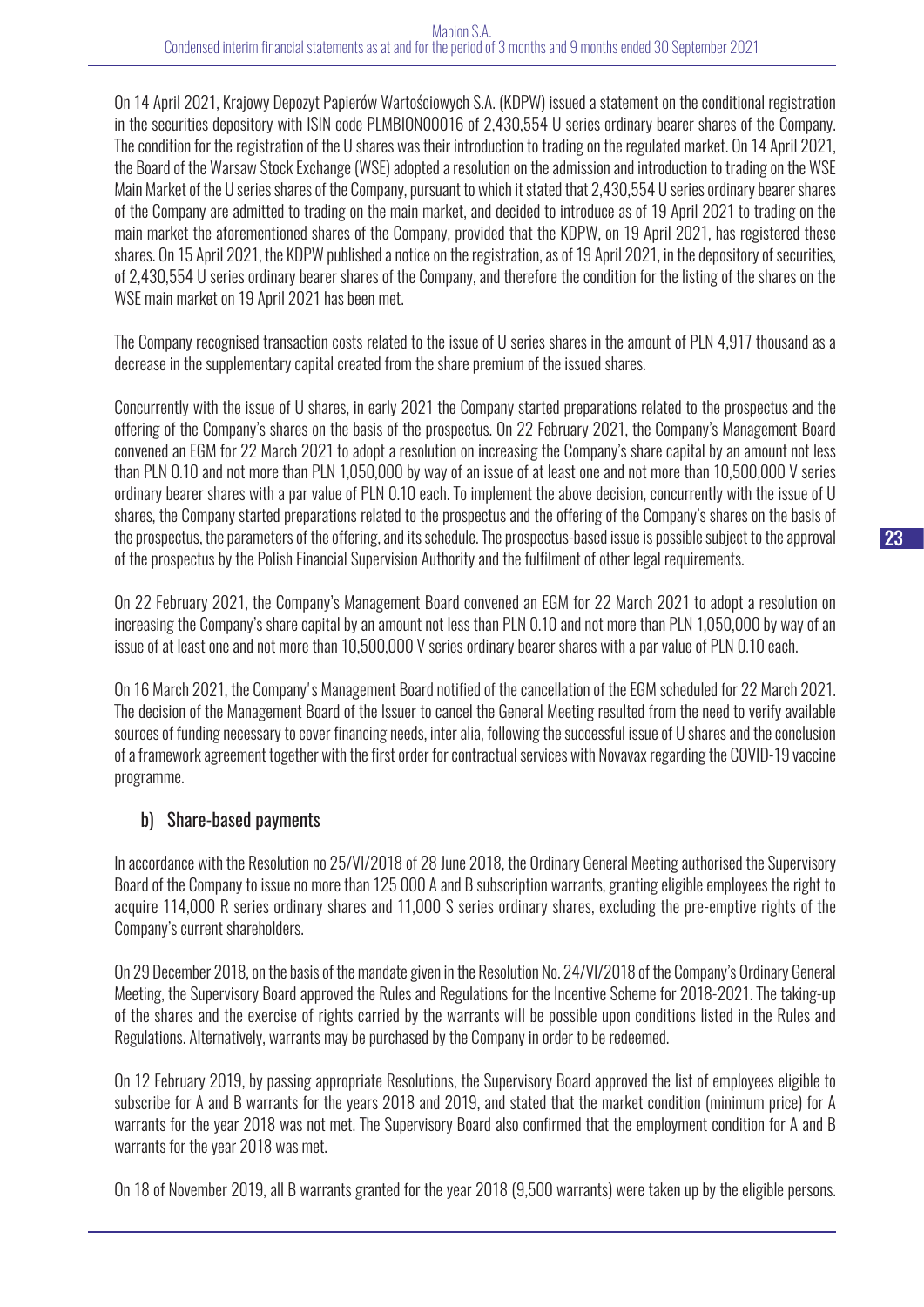On the same day, all eligible persons submitted declarations of subscription for all S series shares (9,500 shares) for which they were entitled due to warrants taken up. The shares were taken up by the eligible person on the same day.

On 30 January 2020, by passing appropriate Resolutions, the Supervisory Board stated that the market condition (minimum price) for A warrants for the year 2019 was not met. The Supervisory Board also confirmed that the employment condition for A and B warrants for the year 2019 was met. On 27 February 2020, by passing appropriate Resolutions, the Supervisory Board accepted the list of employees eligible to subscribe for A and B warrants for the year 2020.

On 23rd June 2020, all B warrants granted for the year 2019 (500 warrants) were taken up by all eligible persons. On the same day, all eligible persons submitted declarations of subscription for all S series shares (500 shares) for which they were entitled due to warrants taken up. The shares were taken up by the eligible person on the same day.

On 25 January 2021, by passing appropriate Resolutions, the Supervisory Board stated that the market condition (minimum price) for A warrants for the year 2020 was not met. The Supervisory Board also confirmed that the employment condition for A and B warrants for the year 2020 was met.

On 29 April 2021, by Resolution no. 10/IV/2021, the Supervisory Board accepted the list of employees eligible to subscribe for A and B warrants for the year 2021.

The table below shows the details of the Scheme and its valuation as at 30 September 2021:

|                                                                                                                                      | <b>A Warrants</b><br><b>B</b> Warrants                                                                                                                                                                                                               |                        |                        |  |
|--------------------------------------------------------------------------------------------------------------------------------------|------------------------------------------------------------------------------------------------------------------------------------------------------------------------------------------------------------------------------------------------------|------------------------|------------------------|--|
| <b>Tranche for year</b>                                                                                                              | 2021                                                                                                                                                                                                                                                 | 2020                   | 2021                   |  |
| Scheme's approval date<br>(the beginning of the vesting period)                                                                      | 28 June 2018                                                                                                                                                                                                                                         |                        |                        |  |
| <b>Grant date</b>                                                                                                                    | 29 April 2021                                                                                                                                                                                                                                        | 27 February 2020       | 29 April 2021          |  |
| End of vesting period                                                                                                                | <b>31 January 2022</b>                                                                                                                                                                                                                               | <b>25 January 2021</b> | <b>31 January 2022</b> |  |
| Number of instruments granted                                                                                                        | 28,215                                                                                                                                                                                                                                               | 500                    | 500                    |  |
| <b>Exercise Price</b>                                                                                                                | <b>PLN 91.00</b>                                                                                                                                                                                                                                     | <b>PLN 0.10</b>        |                        |  |
| Share price as at 30 September 2021                                                                                                  | <b>PLN 72.10</b>                                                                                                                                                                                                                                     |                        |                        |  |
| Market vesting condition                                                                                                             | Reaching a minimum price defined as the arithmetic<br>average of the stock prices of the Company on the<br>Warsaw Stock Exchange, calculated on the basis<br>of daily average prices weighted with trading volume,<br>in the last month of each year |                        |                        |  |
| <b>Minimal price</b>                                                                                                                 | <b>PLN 400.00</b>                                                                                                                                                                                                                                    |                        |                        |  |
| Non-market vesting condition                                                                                                         | The employee has to maintain a business relationship or continue to provide services<br>for the Company for a period of at least 183 days in a given year during the Scheme                                                                          |                        |                        |  |
| <b>Settlement</b>                                                                                                                    | <b>Shares</b>                                                                                                                                                                                                                                        |                        |                        |  |
| Expected volatility (based on the historic<br>volatility of the Company's share prices<br>in 24 months preceding the Valuation Date) | 92.92%<br>55.22%                                                                                                                                                                                                                                     |                        | 92.92%                 |  |
| First possible exercise date                                                                                                         | 14 February 2022                                                                                                                                                                                                                                     | 14 July 2021           | 14 July 2022           |  |
| Last possible exercise date                                                                                                          | 31 July 2022                                                                                                                                                                                                                                         |                        |                        |  |
| Risk-free rate                                                                                                                       | $0.14\% - 0.25\%$                                                                                                                                                                                                                                    | 1.23%-1.84%            | $0.14\% - 0.25\%$      |  |
| Dividend rate                                                                                                                        | 0%                                                                                                                                                                                                                                                   |                        |                        |  |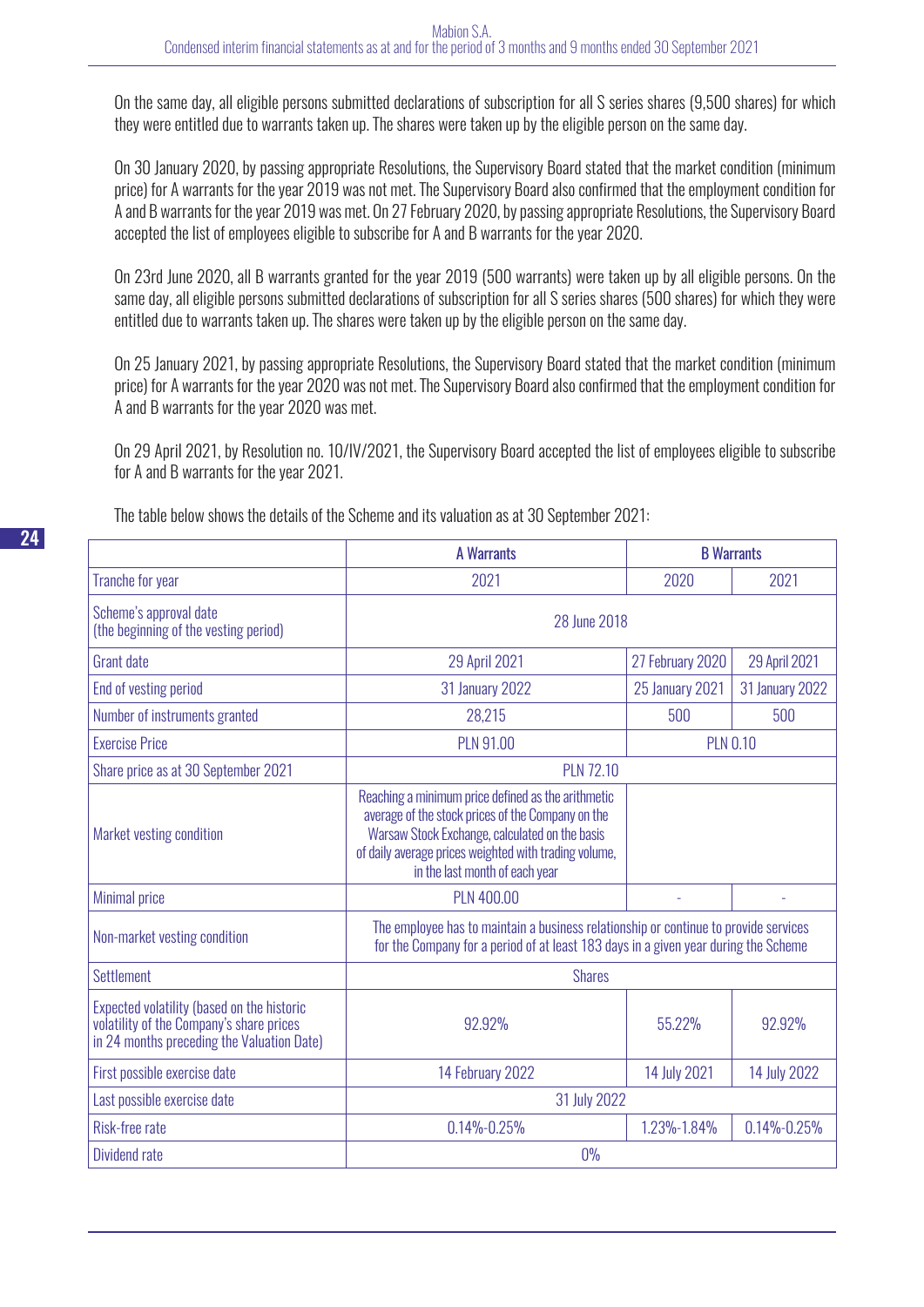|                                               | <b>B</b> Warrants<br>A Warrants |                  |                  |  |
|-----------------------------------------------|---------------------------------|------------------|------------------|--|
| Tranche for year                              | 2021<br>2020                    |                  | 2021             |  |
| Departure probability                         | 21.58% per annum                |                  |                  |  |
| Warrant's fair value Valuation Date           | 29 April 2021                   | 27 February 2020 | 29 April 2021    |  |
| Warrant's fair value as at the Valuation Date | <b>PLN 0.55</b>                 | <b>PLN 46.24</b> | <b>PLN 63.08</b> |  |
| <b>Valuation model</b>                        | <b>Binominal model</b>          |                  |                  |  |

On 27 February 2020, the Company's Supervisory Board approved the list of employees eligible to take up A and B warrants for the year 2020. Accordingly, the fair value valuation of the above-mentioned warrant tranches was drawn up as at 27 February 2020. In a valuation as at 30 December 2021, only the number of warrants to which the eligible persons acquired rights was updated.

On 29 April 2021, the Company's Supervisory Board approved the list of employees eligible to take up A and B warrants for the year 2021. Accordingly, the fair value valuation of the warrants was drawn up as at 29 April 2021. As at 30 September 2021, only the expected number of warrants to which the eligible persons will acquire rights was updated.

The fair value of warrants has been determined based on the binominal stock option valuation model. For the valuation purposes, a share price tree was built as a representation of possible future paths the Company's share price can follow (monthly change in the share price), based on the historical volatility of the Company's share prices. The measurement was carried out using backward induction including the market condition (reaching the minimum price) and the possibility of an earlier execution of the option in line with the Rules and Regulations of the Scheme (based on the assumptions on the eligible employees' expected minimum rate of return).

The total cost of the Scheme for different balance-sheet dates will be estimated based on the most current measurements of the fair value of the warrants and the probability of eligible employees' departure. The cost of the Scheme will be allocated proportionally during the vesting period for each tranche of warrants.

If the market condition for A warrants for a specific year is not met, the Supervisory Board may grant these warrants alongside A warrants for the year in which the market condition is met. Due to the uncertainty concerning the future decisions made by the Supervisory Board in this matter, the estimate of the Scheme's cost as at 30 September 2021 does not include the effect of rolling the warrants for which the market condition was not met. This does not exclude the possibility of these warrants being granted in the following years, as per the Rules and Regulations of the Scheme.

| in PLN thousand                                                                                   | <b>30 September</b><br>$2021$ (not<br>audited) | 31 December<br>2020 |
|---------------------------------------------------------------------------------------------------|------------------------------------------------|---------------------|
| Grants on property, plant and equipment                                                           | 7,933                                          | 8,886               |
| Grants on research and development costs                                                          | 26,827                                         | 26,373              |
| Liabilities under contracts with customers, including:                                            | 23,303                                         | 15,597              |
| advance payment from Mylan for distribution rights to MabionCD20                                  | 20,810                                         | 14,007              |
| advance payment from Celon Pharma for services<br>(development of antibody production technology) | ۰                                              | 1,590               |
| advance on technology transfer services                                                           | 2,493                                          |                     |
| <b>Deferred income</b>                                                                            | 58,063                                         | 50,856              |

## 16. Deferred income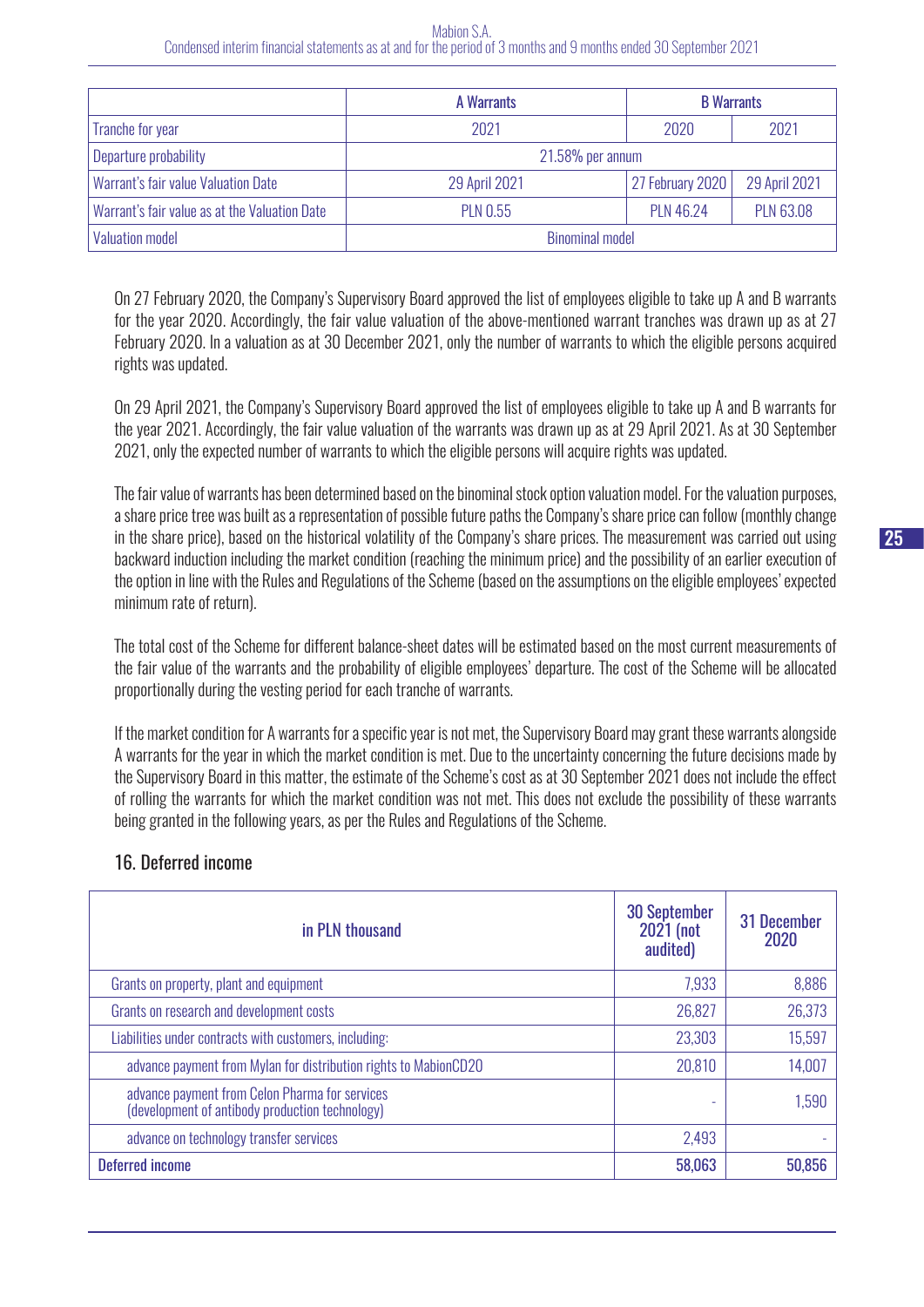In the past, the Company financed part of its operations with grants from the European Regional Development Fund managed by the following government institutions in Poland: the Regional Development Agency of Łódź (ŁARR), the Polish Agency for Enterprise Development (PARP), and the National Centre for Research and Development (NCBiR).

These were three projects to fund R&D and/or implementation of MabionCD20, a technology to produce analogues of human hormone insulin (double cutting technology), and MabionHER2 medicine, which have been completed.

Fixed assets for which the grant was obtained were put into use in 2015 and their depreciation started at that date. The relevant part of deferred income (grants) was also recognised in the financial result, as other operating income, in parallel to the writedowns on these assets (PLN 935 thousand in the first nine months of 2021 and PLN 1,254 thousand in the analogous period ended 30 September 2020 – see also Note 10).

In the period covered by these condensed interim financial statements, the Company received grant payments for research and development costs under the Operational Programme Smart Development 2014–2020:

- » MabionCD20 "fast track" sectoral programme (which ended on 29 December 2020) in the amount of PLN 351 thousand.
- » InnoNeuroPharm sectoral programme in the amount of PLN 103 thousand.

In accordance with the terms and conditions of the agreement with Mylan (Annex of 29 April 2021), part of the advances received on distribution rights is no longer refundable in the total amount of PLN 20,810 thousand and as at 30 September 2021, it is recognised under long-term deferred income.

In the reporting period, the income from the performance of services (development of the antibody production technology) for Celon Pharma S.A. was recognised in the amount of PLN 1,590 thousand. Pursuant to an arrangement entered into on 10 June 2021 between the companies, it was decided to close the project and settle the cooperation as of 17 June 2021.

On 3 March 2021, the Company entered into a framework agreement (Framework Agreement) with Novavax based in the United States, pursuant to which the Company, with the participation of Novavax, has undertaken activities related to the technology transfer related to the manufacturing process of the vaccine candidate antigen for COVID-19 called Nuvaxovid (formerly NVX-CoV2373) and carried out technical runs of the process on a commercial scale at the Company's plant. With the conclusion of the Framework Agreement, the parties agreed on the scope and budget of the work contracted to the Company to carry out the technology transfer and technical runs for the Nuvaxovid protein antigen. The scope of contracted work under the first order (Statement of Work No. 1, SOW no. 1) includes a technology transfer from Novavax to the Company. In addition, it includes: qualification of analytical methods after the transfer, with the implementation of the transferred methods and documentation related to the manufacturing process into the Company's quality system, production a relevant number of batches to confirm the repeatability in batch production of the product in the Company's plant. On 25 March 2021, the Company received the first payment from Novavax, amounting to USD 1,030 thousand, as part of the execution of order SOW no. 1 placed under the Framework Agreement in place, on account of advance payment for the purchase of materials and raw materials in the amount of USD 500 thousand and the first part of the remuneration for the order being executed in the amount of USD 530 thousand. In August and September 2021, the Company completed, as part of the technology transfer process, the transfer of analytical methods and the activities related to the preparation of the quality system for the implementation of the new process and product, and as a result received payments from Novavax in the total amount of USD 120 thousand. The payments received will be duly recognised as revenue upon completion of the technology transfer process, with account taken of the terms and conditions of future cooperation with Novavax in terms of commercial production. The Company expects that an appropriate cooperation concept will be developed in the foreseeable future, which will allow the accounting policy for revenue recognition and presentation to be properly implemented before the closure of the current reporting period. The payments already received in the amount of USD 650 thousand, in line with the accounting policy in place, until the completion of research and development work as part of the technology transfer process or the continuation of cooperation as part of the contracted commercial manufacturing, constitute deferred income presented in the Company's balance sheet.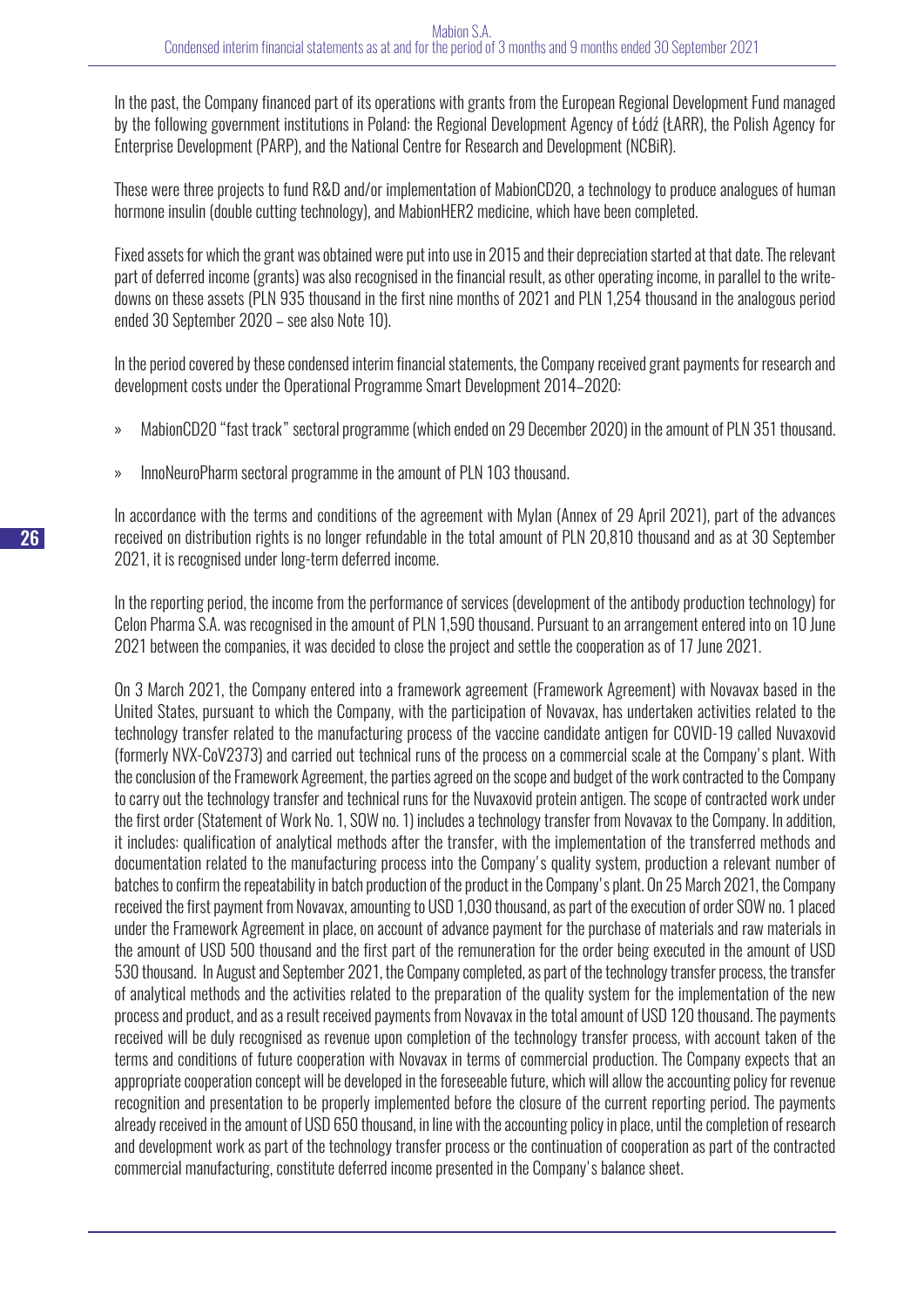## 17. Repayable advances on distribution rights

In accordance with the information provided in the financial statements of the Company for the financial year ended 31 December 2020, such advance payments may be repayable and are treated by the Company as current liabilities.

## a) Repayable advances on distribution rights

The table below presents a list of all advance payments received from partners with whom the Company has entered into distribution cooperation agreements:

| in PLN thousand                                 | <b>30 September</b><br>2021<br>(not audited) | 31 December<br>2020 |
|-------------------------------------------------|----------------------------------------------|---------------------|
| Mylan                                           | ٠                                            | 42,282              |
| <b>FARMAK</b>                                   | 1,158                                        | 1,154               |
| <b>ONKO</b>                                     | 510                                          | 507                 |
| Sothema Laboratories                            | 106                                          | 106                 |
| Lyfis                                           | 28                                           | 28                  |
| Total repayable advances on distribution rights | 1,802                                        | 44,077              |

On 29 April 2021, the Company signed an annex (Annex) to the cooperation agreement (Agreement, Development and Commercialization Agreement), of which the Company informed in Current Report no. 31/2016 of 8 November 2016. The parties have agreed that the Company will reimburse to Mylan part of the presented repayable advances, in an amount lower than the advance payments received by the Company under the Agreement before the date of the Annex, constituting repayable advances for distribution rights, which is tantamount to the final settlement of all payments made so far between the Parties. Owing to the Annex, the Company has obtained the necessary flexibility in the commercialization of MabionCD20 in its key markets in Europe and in the USA.

The change in the balance of refundable advances on distribution rights during the period of nine months ended 30 September 2021 is attributable to:

- a) changes in exchange rates as all the advances were denominated in foreign currencies (EUR or USD).
- b) reclassification of the advances on distribution rights received from Mylan to the deferred income (Note 16) and the liabilities (Note 20), in accordance with the terms and conditions of the Annex to the cooperation agreement with Mylan.

## b) Repayable advances on future services

| in PLN thousand                                                                   | <b>30 September</b><br>2021<br>(not audited) | 31 December<br>2020 |
|-----------------------------------------------------------------------------------|----------------------------------------------|---------------------|
| Novavax – advance payment on account of commercial active substance manufacturing | 59.752                                       |                     |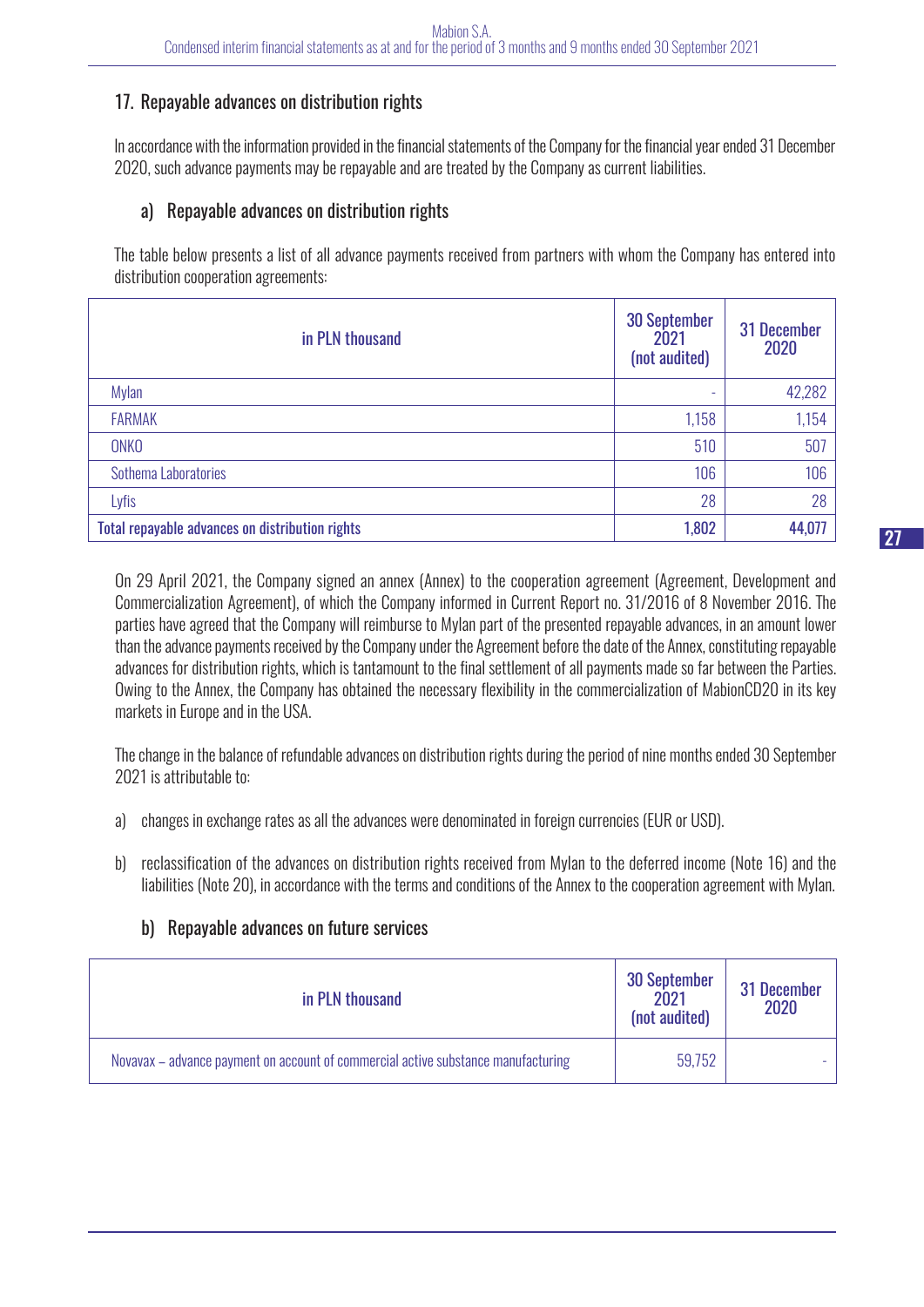On 3 March 2021, the Company entered into a framework agreement (the Framework Agreement) with Novavax established in the United States, pursuant to which the parties agreed on the scope and budget of the work contracted to the Company to carry out the transfer of technology, analytics of the vaccine candidate antigen for COVID-19 under the working name of Nuvaxovid (formerly NVX-CoV2373) and to perform laboratory and commercial scale technical trial runs of the process at the Company's facility (standard activities when entering into a contract manufacturing collaboration). On 23 June 2021, The Company received a second order from Novavax (Statement of Work No. 2, SOW no. 2) under the existing Framework Agreement, allowing the Company to commence procuring production raw materials within a budget agreed by the parties and funded by Novavax. On 25 June 2021, the Company issued a pre-payment invoice for USD 15,226 thousand under order SOW no. 2, which on 15 July 2021 was settled by Novavax. Contracting production raw materials in advance will enable the Company to carry out future commercial manufacturing more swiftly.

On 8 October 2021 (an event after the balance-sheet date), the Company entered into a commercial contract manufacturing agreement with Novavax, accompanied by a Statement of Work, under which the Company will commercially manufacture the Nuvaxovid antigen, based on GMP standard, for Novavax. The parties' intention will be to cyclically place similar orders for the procurement of raw materials according to separately agreed budgets and schedules in successive periods.

#### 18. Loans and borrowings

#### a) Bank loans

On 24 October 2019, the Company concluded with the European Investment Bank (EIB) an unsecured loan agreement for financing the implementation of investment and research and development projects, including the development of the Company's research and development infrastructure and production capacity, for a maximum period of 5 years from the date of disbursement of individual tranches. The amount of the Loan is EUR 30 million and may be disbursed in three tranches once specific conditions are met, which include the achievement of registration and commercialisation milestones for MabionCD20. The interest rate on the Loan is fixed at may amount to 2.7% per annum at most. The drawing period of the Loan is 36 months from the date of the Financing Agreement. The Agreement contains numerous obligations of the Company towards the EIB and stipulates situations constituting a breach of the Agreement resulting, inter alia, in the possibility of its termination by the EIB. Taking into account the change in MabionCD20's regulatory strategy, the Company has taken steps to adapt the existing agreement to the Company's current strategy, including in particular agreeing on new conditions for releasing individual tranches as well as their timing.

On 29 November 2019, the Extraordinary General Meeting of the Company adopted Resolution No. 3/XI/2020 on the conditional increase of the share capital through the issue of 402,835 T series ordinary bearer shares with a nominal value of PLN 0.10 each, with a total nominal value not exceeding PLN 40,283.50. The conditional share capital increase was effected in order to grant rights to take up T series shares to the European Investment Bank in connection with signing, on 24 October 2019, the loan agreement for EUR 30 million. The right to take up T series shares may be exercised until 29 November 2029. All T series shares may be paid up only by contribution in cash. The issue price of T series shares is PLN 0.10 per share.

As at 30 September 2021, the Company has not drawn any tranche of the EIB loan and its debt on this account is PLN 0 (zero).

As at the balance-sheet date, the Company also did not issue any subscription warrants in connection with the implementation of this agreement.

## b) Borrowings from shareholders and related parties

On 15 July 2020, the Company entered into a borrowing agreement with Glatton Sp. z o.o. (Borrowing), amounting to PLN 15,000 thousand, to refinance the revolving credit facility granted to the Company in 2018 by Santander Bank Polska S.A. ("Loan" and "Bank", respectively). The Company utilised the amount of PLN 15,000 thousand under the Loan.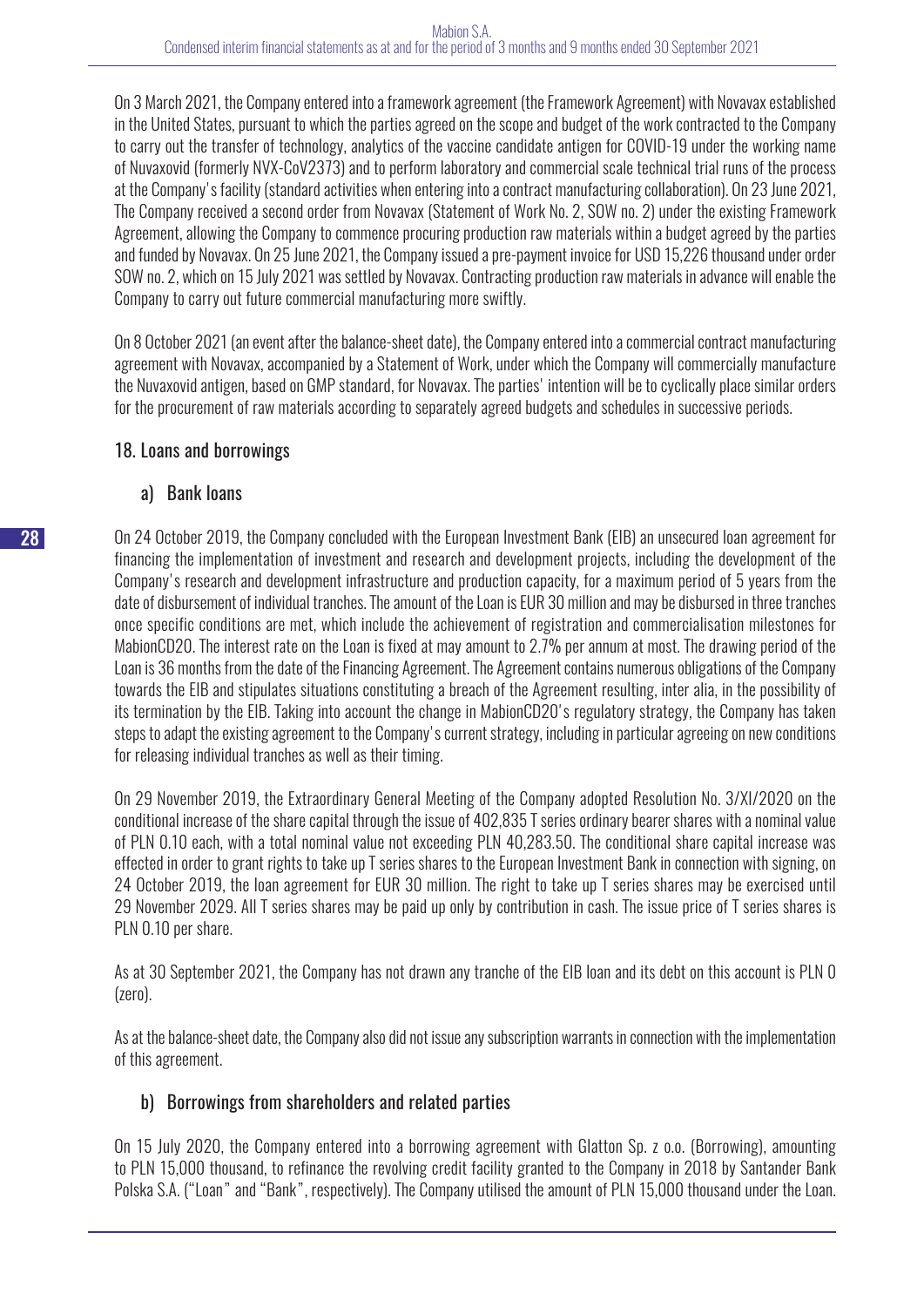The borrowing agreement entered into force on 16 July 2020. The interest rate on the Borrowing has been agreed on an arm's length basis as a variable interest rate based on WIBOR 3M plus a margin.

On 10 December 2020, the parties concluded an Annex to the Agreement, pursuant to which the repayment date of the Borrowing was extended to 31 December 2021.

On 12 August 2020, the Company concluded borrowing agreements with Twiti Investments Ltd. and Glatton Sp. z o.o. up to the total amount of PLN 15,000 thousand each. The interest rate on the borrowings, the same for each of the Agreements, was agreed on an arm's length basis as a variable interest rate based on WIBOR 3M plus a margin.

As at 31 December 2020, the Company has used the entire amount of PLN 30,000 thousand of the limit granted under the agreements on the above borrowings. As at the date of publication of the statements, after the partial conversion of the borrowings due to Twiti Investment Ltd. and Glatton Sp. z o.o. into shares as part of an accelerated book-building transaction (ABB), the Company has drawn the borrowing from Glatton Sp. z o.o. in the amount of PLN 15,000 thousand.

On 5 February 2021, the Company entered into a borrowing agreement with Twiti Investments Ltd. for a total amount of up to PLN 10,000 thousand (Borrowing). The interest rate on the Borrowing has been agreed on an arm's length basis as a variable interest rate based on WIBOR 3M plus a margin. Under the agreement, the Borrowing could be repaid by conversion into U series ordinary bearer shares, or in cash no later than 31 December 2021 (depending on the arrangements made by the parties to the agreement).

As at 15 March 2021, the Company has utilised the entire amount of PLN 3,500 thousand as part of the limit granted under the above-mentioned borrowing agreement. As at the date of publication of the statements, the Company, having made a partial conversion and repaid the remaining amount, has not used the borrowing and its indebtedness on this account amounts to PLN 0 (zero).

The borrowings from the shareholders have been repaid by way of conversion into U series shares issued under the terms and conditions set out in resolution No. 4/II/2021 of the Extraordinary General Meeting of Mabion S.A. of 23 February 2021. On 15 March 2021, borrowings in the amount of PLN 16,200 thousand were converted into capital through the issue of U series shares:

- » The entire issue price of 90,909 U Series Shares taken up by Glatton, in the amount of PLN 5,000 thousand, was paid by way of offsetting the Company's claim against Glatton for payment of the issue price with Glatton's claim against the Company in the amount of PLN 5,000 thousand (principal amount) under the borrowing agreement concluded by the Company and Glatton on 12 August 2020 (Glatton's Claim).
- » The issue price of 203,636 U Series Shares taken up by Twiti, in the amount of PLN 11,200 thousand, was paid by way of offsetting of the Company's claim against Twiti for payment of the issue price of 203,636 U Series Shares with the entire claim of Twiti against the Company in the total amount of PLN 10,000 thousand (principal amount) under the borrowing agreement concluded by the Company and Twiti on 12 August 2020 (Twiti's Claim) and part, equal to PLN 1,200 thousand, of Twiti's claim against the Company in the total amount of PLN 3,500 thousand (principal amount) under the borrowing agreement up to the maximum of PLN 10,000 thousand concluded by the Company and Twiti on 5 February 2021.

The conversion of receivables is for a fixed amount (i.e. the carrying amount of the debt), but with a variable number of shares (the Company's Management Board, following the accelerated book-building process for the U Series Shares completed on 9 March 2021, has determined the issue price at PLN 55.00 per share). Due to the fact that, under the terms and conditions of the borrowing agreement, the liabilities payable to Glatton and Twiti may be settled in cash or by issuing a variable amount of the Company's equity instruments – the above borrowings have been classified as a financial liability rather than an equity instrument.

Pursuant to the applicable regulations, the conversion report was subject to verification by an independent Auditor.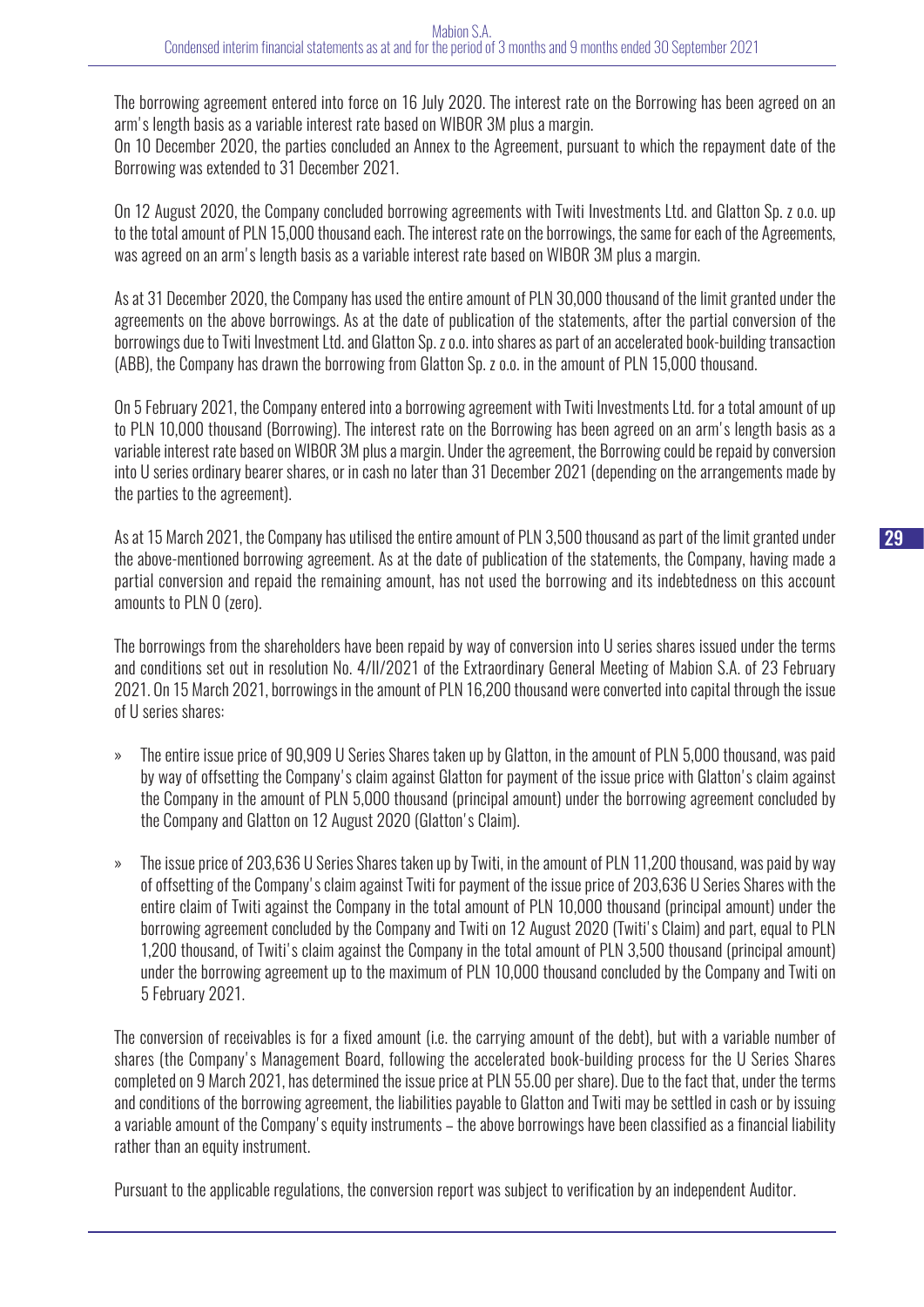## c) Loans secured on assets

The Company is a party to leaseback agreements to finance the purchase of laboratory equipment, which are treated as loans due to the fact that the purchases of equipment financed in this way was first fully paid for by the Company, and the lease agreements contain irrevocable offers to buy back the equipment being the subject of the agreement at the end of the lease period. These agreements have been concluded for 4 to 5 years and are secured with blank promissory notes. The lessor has the right to fill in a promissory note up to the amount equivalent to all due but unpaid receivables to which the lessor is entitled under a given lease agreement, in particular receivables from lease payments, damages, contractual penalties or reimbursement of costs, including due interest, in case the Company fails to pay any of these receivables on the due date.

On 15 September 2021, the Company entered into a leaseback agreement with PKO Leasing S.A. to finance the purchase of laboratory equipment amounting to PLN 319 thousand.

As at 30 September 2021, the total value of outstanding loans secured on assets was PLN 728 thousand.

## 19. Leases

The Company is a user of cars and laboratory equipment under lease agreements.

On 17 December 2019, the Company entered into a lease agreement for office space in Łódź for the years 2020–2023 and recognised the related lease as at 31 December 2020.

The lease agreements concluded by the Company provide for a 3 to 5-year lease period. They are secured by blank promissory notes. The lessor has the right to fill in a promissory note up to the amount equivalent to all due but unpaid receivables to which the lessor is entitled under a given leasing agreement, in particular receivables under lease payments, compensations, contractual penalties or reimbursement of costs, including due interest, in the event that the Company fails to pay any of these receivables on the due date.

Changes in the interest rate taken into account in the calculation of the lease instalment amount result in changes in the amount of lease instalments. All lease agreements include an option to purchase the leased item after the end of the lease period.

Due to the persisting COVID-19 pandemic, one item of property, plant and equipment was not accepted for use in the fourth quarter of 2020 due to inability to qualify it. The lease liability incurred for its purchase amounted to PLN 325 thousand. In the first quarter of 2021, following qualification, the Company recognised a new item of property, plant and equipment of PLN 325 thousand. In the reporting period, the Company entered into a number of new lease agreement as a result of which it recognised new items of property, plant and equipment of PLN 106 thousand and a lease liability of PLN 516 thousand, as one item of property, plant and equipment, due to a delay in delivery, was not put into service in the third quarter of 2021.

Depreciation of leased fixed assets in the reporting period amounted to PLN 1,996 thousand, and lease interest amounted to PLN 205 thousand.

The total gross carrying amount of leased items as at 30 September 2021 totals PLN 11,835 thousand.

The table below presents information on the amount of future minimum lease payments and the current value of minimum lease payments as at 30 September 2021 and 31 December 2020.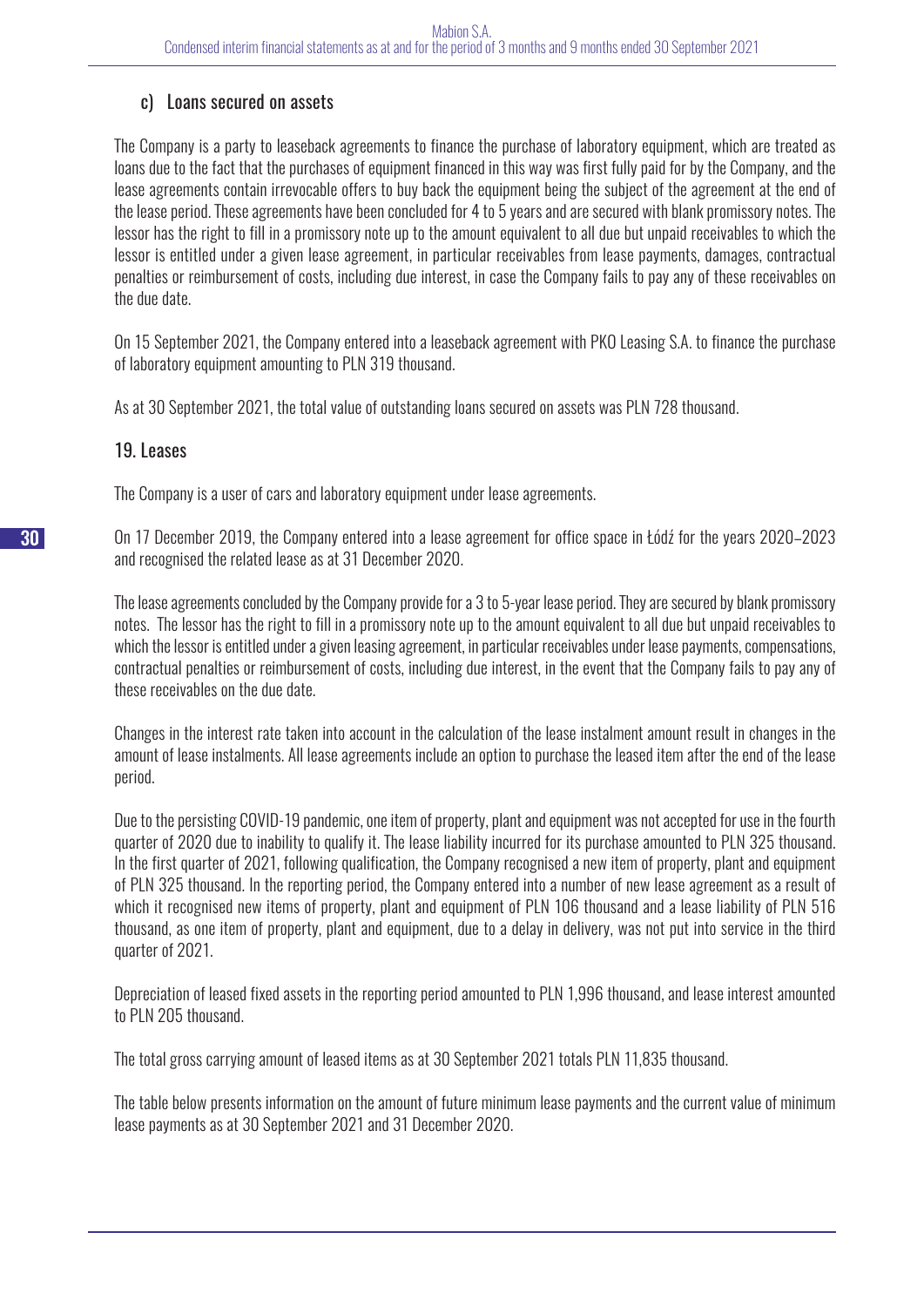| in PLN thousand   | <b>Future minimum lease</b><br>payments as at<br>30 September 2021<br>(not audited) | <b>Current value of</b><br>minimum lease<br><b>payments</b><br>as at 30 September<br>2021 (not audited) | <b>Future minimum</b><br>lease payments as at<br>31 December 2020 | <b>Current value of</b><br>minimum lease<br>payments as at 31<br>December 2020 |
|-------------------|-------------------------------------------------------------------------------------|---------------------------------------------------------------------------------------------------------|-------------------------------------------------------------------|--------------------------------------------------------------------------------|
| Up to 1 year      | 1,857                                                                               | 1,856                                                                                                   | 2,421                                                             | 2,358                                                                          |
| From 1 to 5 years | 2,362                                                                               | 2,010                                                                                                   | 3,198                                                             | 2,943                                                                          |
| <b>Total</b>      | 4,219                                                                               | 3,866                                                                                                   | 5,619                                                             | 5,301                                                                          |

## 20. Trade and other liabilities

| in PLN thousand                                                        | <b>30 September</b><br>2021<br>(not audited) | 31 December<br>2020 |
|------------------------------------------------------------------------|----------------------------------------------|---------------------|
| <b>Trade liabilities</b>                                               | 16,841                                       | 18,124              |
| Liabilities under advances received from distribution partners - Mylan | 13,974                                       |                     |
| Social insurance and income tax on wages                               | 1,191                                        | 1,598               |
| Provision for unused leave                                             | 803                                          | 541                 |
| Liabilities under remunerations                                        | 3,391                                        | 3,168               |
| Other liabilities                                                      | 440                                          | 557                 |
| <b>Company Social Benefits Fund</b>                                    | 68                                           | 107                 |
| <b>Total trade and other liabilities</b>                               | 36,708                                       | 24,095              |

A portion of the advances received from Mylan in the amount of PLN 36,134 thousand has been reclassified from repayable advances on distribution rights (Note 17) to the liabilities (Note 20), in accordance with the terms and conditions of the Annex to the cooperation agreement with Mylan as concluded on 29 April 2021. On 20 July 2021, the Company settled the first part of the liability under the said annex in the amount of USD 6,000 thousand and on 29 October 2021 (an event after the balancesheet date), the Company settled the second (last) part of the liability in the amount of USD 3,500 thousand and as at the date of these statements the value of the liability to Mylan amounts to 0 (zero).

On 17 November 2021, the Company received from Mylan a statement of termination of the cooperation agreement entered into in 2016. The Agreement was terminated subject to 90 days' notice. At present, the termination of the Agreement do not involve any payments or additional financial liabilities on the part of the Company.

The Management Board of Mabion S.A., by Resolution No. 11/I/2021 of 28 January 2021, decided that in 2021, the Company will not establish a Company Social Benefits Fund and will not pay leave allowance.

## 21. Effective income tax rate

In the current reporting period, the Company did not generate profits that would give rise to income tax payments and did not meet the criteria for recognition of deferred tax assets. Therefore, the effective income tax rate was 0 (zero).

As of 30 September 2021, the Company was conducting business in Poland, under two permits issued by the ŁSSE. In 2021, there were no significant changes to the amounts or conditions of the Company's tax reliefs, i.e. the Company is entitled to benefit from relief until 31 December 2026 by reducing the amount of its corporate tax liability.

In the period of 9 months ended 30 September 2021, the Company incurred a tax loss of PLN 10,438 thousand. The Company has not recognised a deferred tax asset on this loss due to the conditions of IAS 12 not being met as to the probability of taxable income allowing the loss to be utilised before the expiry of the period for its utilisation.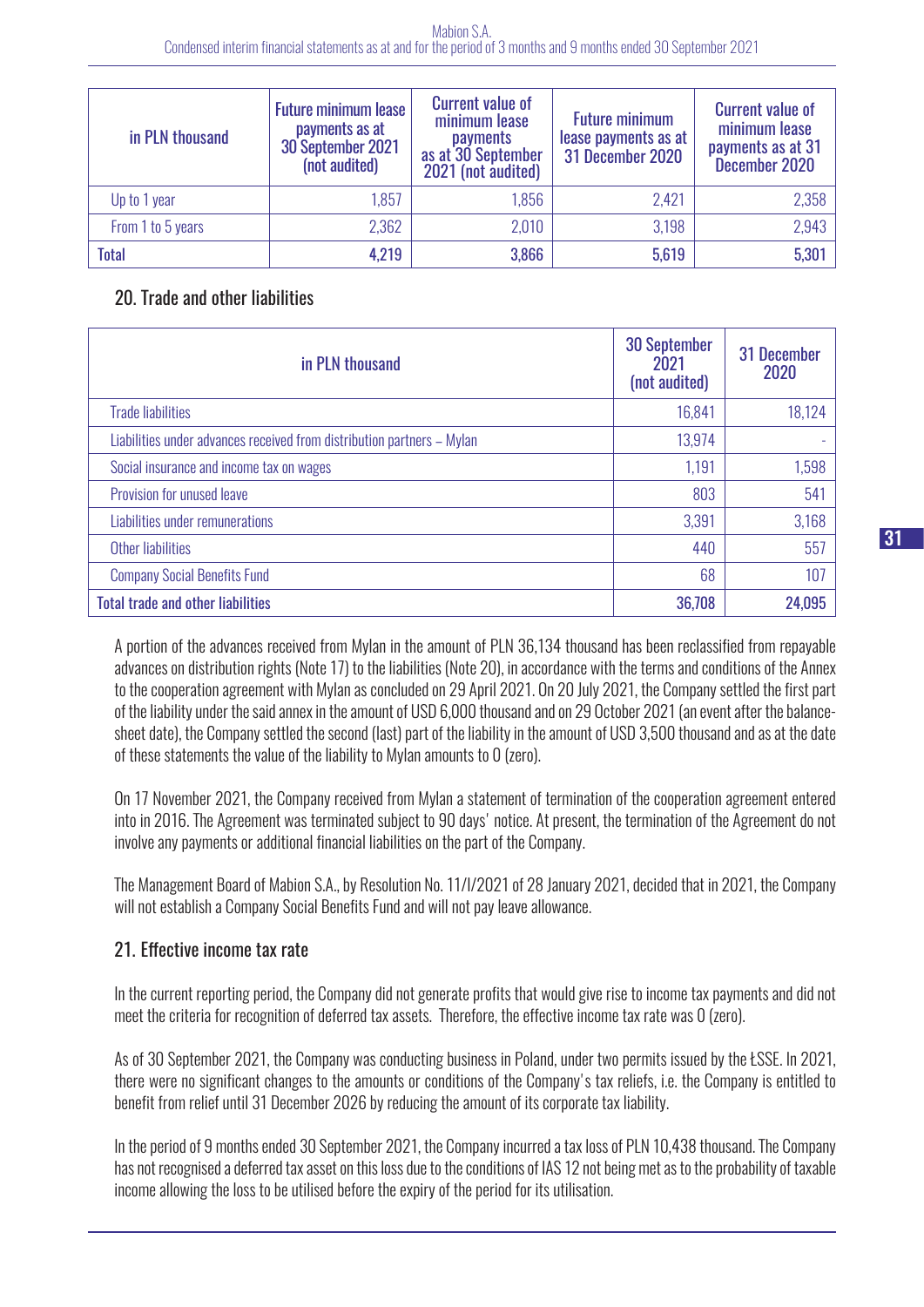The amount of tax losses carried forward is presented in the financial statements for the financial year ended 31 December 2020.

## 22. Financial risk management

As regards the type of financial risks to which the Company is exposed, the amount of exposure, and the management of these risks, there have been no significant changes since the last annual financial statements.

## 23. Fair value of financial instruments presented at amortised cost

The Company does not recognise any financial instruments measured at fair value. For the purpose of disclosing the fair values in relation to the financial instruments measured at amortized cost, the Company has used the method based on discounted cash flows.

The main items of financial instruments measured at amortized cost are: short-term bank loans and refundable prepayments for distribution rights. The Company's Management assessed that the fair value of these items approximates or equals their carrying values.

## 24. Related party transactions

There is no direct or ultimate controlling party in the Company.

In the period covered by these condensed interim financial statements, the Company has neither recorded sales to nor purchases from the related parties on conditions materially different from arm's length terms.

Services contracted previously with Celon Pharma S.A. and relating to the development of a drug production process or drug prototypes for use by Celon Pharma S.A. were deferred by mutual consent into future periods due to the extraordinary workload necessary for completion of research and development of MabionCD20. In the reporting period, the income from the performance of services for Celon Pharma S.A. was recognised in the amount of PLN 1,590 thousand. Pursuant to an arrangement entered into on 10 June 2021 between the companies, it was decided to close the project and settle the cooperation as of 17 June 2021.

On 5 February 2021, the Company entered into a borrowing agreement with Twiti Investments Ltd. for a total amount of up to PLN 10,000 thousand (Borrowing). The Borrowing could be disbursed in tranches, in amounts and on dates agreed by the parties in a separate disbursement schedule, and the Lender disbursed each tranche at the written request of the Borrower. The borrowing agreement did not specify the purpose of the funds, and the Company's intention was to use the funds raised to cover current expenses. The interest rate on the Borrowing has been agreed on an arm's length basis as a variable interest rate based on WIBOR 3M plus a margin. Under the agreement, the Borrowing could be repaid by conversion into U series ordinary bearer shares, or in cash no later than 31 December 2021 (depending on the arrangements made by the parties to the agreement). As at 15 March 2021, the Company has utilised the entire amount of PLN 3,500 thousand as part of the limit granted under the above-mentioned borrowing agreement. As at the date of publication of the statements, the Company, having made a partial conversion and repaid the remaining amount, has not used the borrowing and its indebtedness on this account amounts to PLN 0 (zero).

In the current reporting period, the Company purchased SARS-CoV-2 antigen tests from Genexo Sp. z o.o. for a gross amount of PLN 52 thousand for internal testing needs of the Company's employees. The transaction was at arm's length.

## Key Management remuneration (including share-based payment and remuneration)

The remuneration of members of the key management staff of the Company and its Supervisory Board is presented below: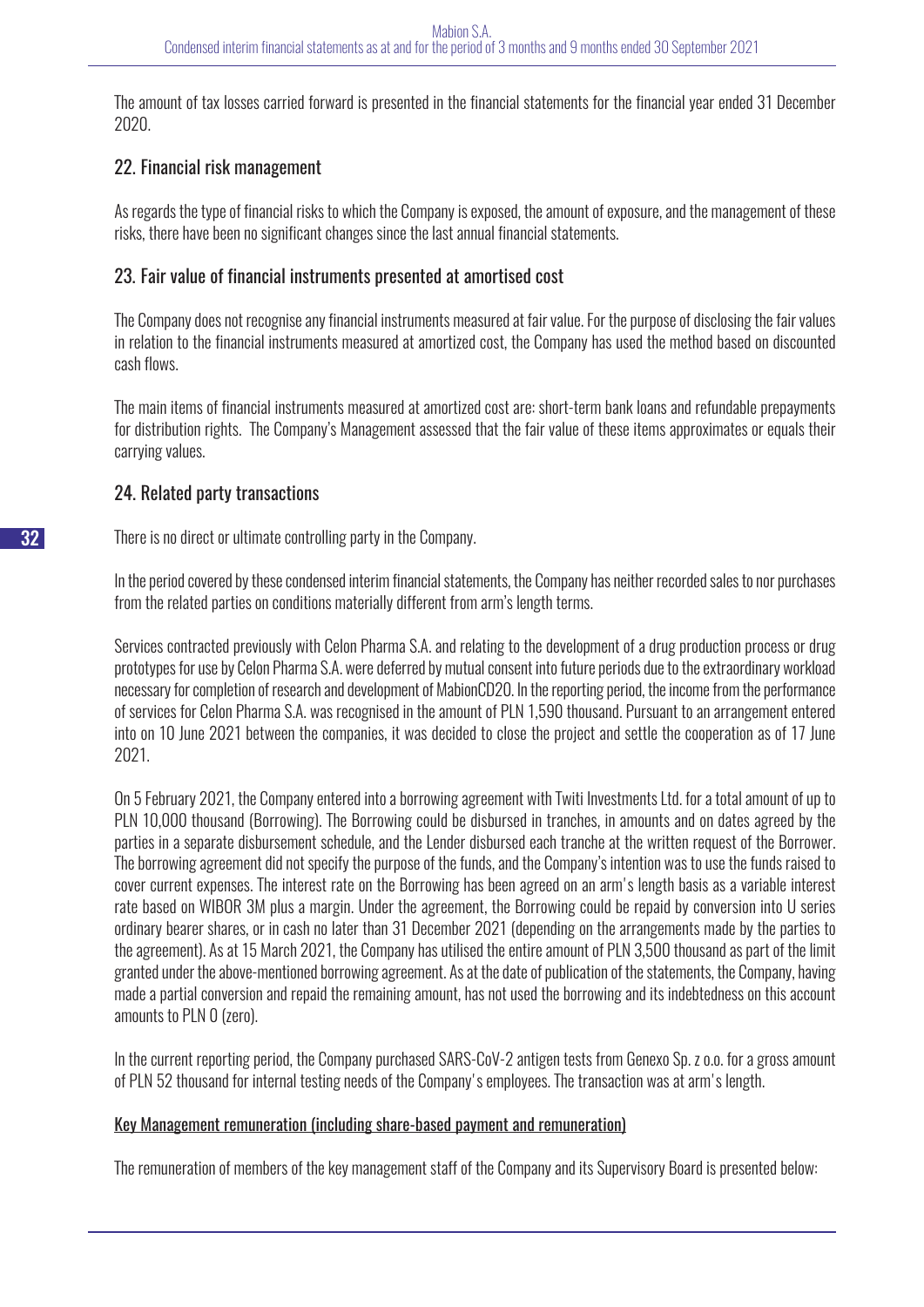In the item 'Remuneration of Management Board members', the Company presents both remuneration under employment contracts as well as appointment.

| in PLN thousand                                  | 1 January 2021<br>-30 September<br>2021<br>(not audited) | 1 January 2020<br>$-30$ September<br>2020<br>(not audited) |
|--------------------------------------------------|----------------------------------------------------------|------------------------------------------------------------|
| <b>Remuneration of Supervisory Board members</b> | 329                                                      | 353                                                        |
| <b>Remuneration of Management Board members</b>  | 1,767                                                    | 1,080                                                      |
| Share-based payments                             | 12                                                       |                                                            |
| Provisions for awards                            | 1,222                                                    | 39                                                         |
| <b>Total short-term remuneration</b>             | 3,330                                                    | 1,465                                                      |

## 25. Contingent liabilities and contractual obligations

## a) Contractual obligations

As at 30 September 2021, there is a contractual obligation of the Company regarding the acquisition of property, plant and equipment, towards IMA S.p.A. with its registered office in Italy (IMA) arising from the fulfilment of certain conditions provided for in the agreement, pursuant to which IMA undertakes to manufacture, for the Company, a packaging line – a device intended for the purposes of the "Expansion of the Research and Development Centre of Mabion S.A. – research on a new generation of medicines" ("CBR") under Measure 2.1 Support for investment in R&D infrastructure of enterprises of the Operational Programme Smart Development 2014–2020 co-financed by the European Regional Development Fund. The value of the liability as at the balance-sheet date amounts to EUR 275 thousand.

As at 30 September 2021, there is a contractual obligation of the Company regarding the acquisition of property, plant and equipment, towards EbeTech GmbH with its registered office in Germany (EbeTech) arising from the fulfilment of certain conditions provided for in the agreement, pursuant to which EbeTech undertakes to manufacture, for the Company, a vial filling line. The value of the liability as at the balance-sheet date amounts to EUR 2,839 thousand.

As at 30 September 2021, there is a contractual obligation of the Company regarding the acquisition of development work, towards Parexel International (IRL) Limited with its registered office in Ireland (Parexel) arising from the fulfilment of certain conditions provided for in the agreement, pursuant to which Parexel undertakes to conduct a three-arm, double-blind, randomised clinical trial. The value of the liability as at the balance-sheet date amounts to EUR 4,645 thousand.

## b) Contingent liabilities

As at 30 September 2021, the Company does not have any contingent liabilities which would be expected by the management to have a material adverse effect on the Company's financial position or operations and/or cash flow.

## 26. Court litigation settlements

The Company was not a party to any litigation, regulatory actions or arbitration which is expected by the Management to have a material adverse effect on the Company's financial position or operations and/or cash flow.

## 27. Events after the balance-sheet date

On 8 October 2021, the Company entered into a commercial contract manufacturing agreement (Manufacturing Agreement, Master Contract Manufacturing Agreement) with Novavax, together with a Statement of Work, pursuant to which the Company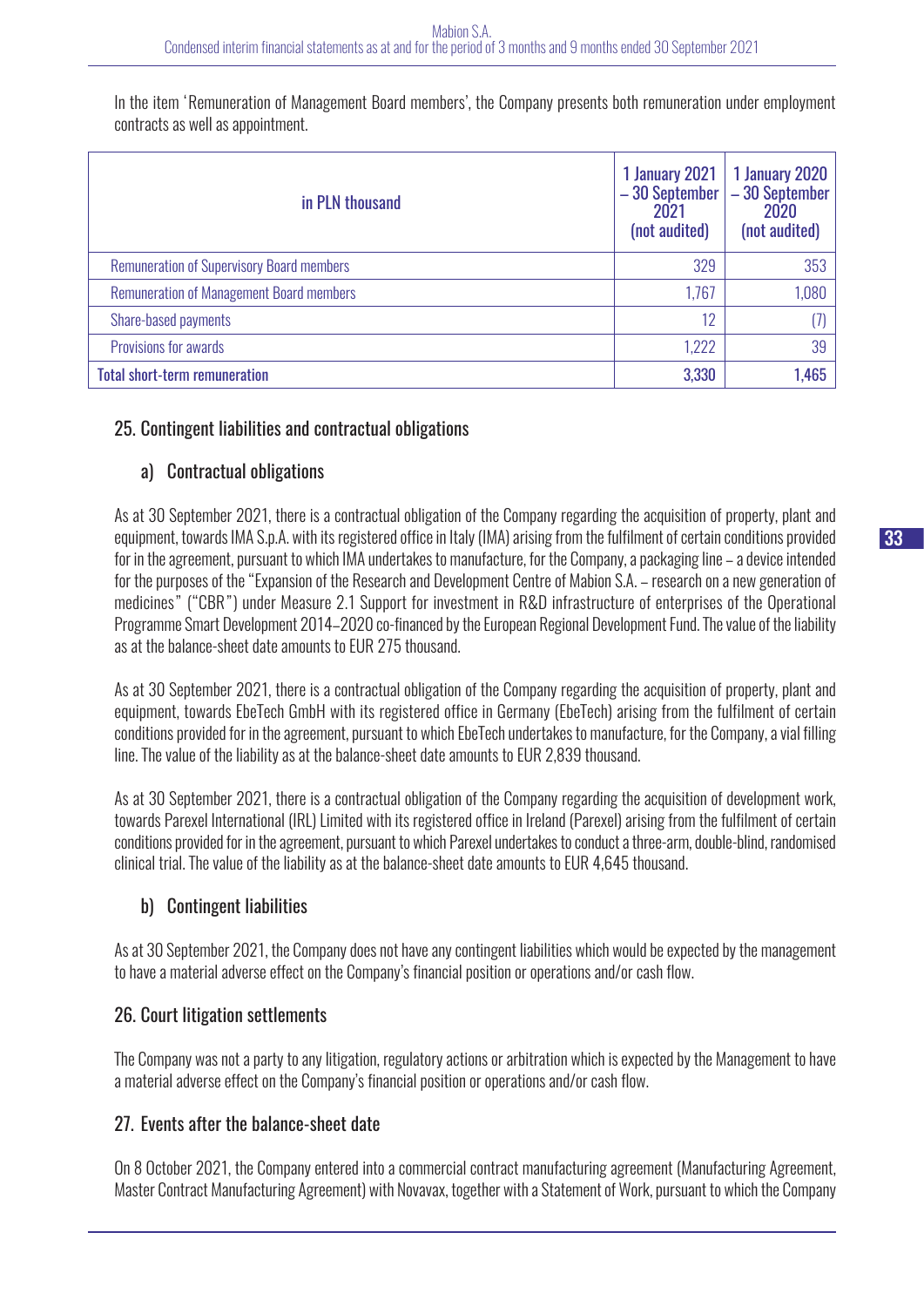will manufacture on a commercial scale, on a GMP standard basis, a vaccine candidate antigen for COVID-19 under the name of Nuvaxovid (formerly NVX-CoV2373), for Novavax. The resolution approving the substantially agreed provisions of the Agreement and the Statement of Work was adopted by the Management Board of the Company on 6 October 2021. The Order was commenced as a result of the Company's activities in respect of the work related to the transfer of the manufacturing process and analytical methods based on Novavax's procedures and requirements, as well as the preparation of the Company's quality system for the implementation of the new process and product, as provided for in the framework agreement with Novavax of 3 March 2021, whose conclusion was announced by the Company in Current Report no. 15/2021. The Agreement in place is unconditional, and its conclusion and commencement are independent of the registration procedure of the Nuvaxovid $\circledR$ vaccine candidate in the respective markets. The Agreement has been concluded for a fixed period of time until the end of 2025, with an option for renewal. The total value of the Agreement during its term was estimated at USD 372 million i.e. PLN 1.46 billion based on the average exchange rate of the National Bank of Poland as at 7 October 2021 (the Agreement's value was estimated on the theoretical assumption of future zero inflation during the entire term of the Agreement). The Agreement will be implemented and settled per batch of the Product, at the unit price per batch specified in the Agreement (unit prices are subject to indexation based on future inflation). Under the Agreement, the parties have agreed on the volume and production schedule for each year in the period 2022–2025, based on which Mabion will manufacture the number of product batches required by Novavax. The production schedule has been set for the entire duration of the Agreement, but the parties may agree on modifications to the schedule and volume of deliveries. The possibility of completing the agreed scope of work under the Agreement in the future years depends on the Company's available production capacity, therefore the Management Board's objective will be to expand the production capacity in late 2022 and early 2023 and equipping the facility with new bioreactors, which will result in the Company having four bioreactors in the years 2023–2025. The Company's Management Board estimates that during the first two years of commercial manufacturing covered by the Agreement (i.e. 2022–2023), the Company may realise approximately 40% of the total value of the Agreement, and in the following two years, including as a result of increased production capacity, approximately 60% of the total value of the Agreement. The parties expect the commercial-scale GMPcompliant manufacturing to commence in December 2021. Until that time, the Company will carry out the preparatory work specified in the Order, including, among other things, the installation of additional systems and equipment, the acquisition and quality control of materials, and updating documentation specific to commercial manufacturing.

On 11 October 2021, the Company became aware that on 6 October 2021 the President of the Office for Registration of Medicinal Products, Medical Devices and Biocidal Products issued a permit for the Company to conduct a clinical trial of MabionCD20 in Poland in patients with rheumatoid arthritis, entitled "A double-blind, parallel-group, randomized clinical trial to evaluate the pharmacokinetics and clinical similarity of MabionCD20 (manufactured commercially) with MabThera® approved in the European Union and Rituxan® approved in the United States in patients with moderate-to-severe rheumatoid arthritis" ("Trial").

On 14 October 2021, the Company became aware that the President of the Medical and Pharmaceutical Regulatory Agency of Georgia had issued a permit for the Company to conduct the Trial in Georgia.

On 22 October 2021, the Company became aware that the Federal Agency for Medicines and Health Products in Belgium has issued a permit for the Company to conduct the Trial in Belgium.

The above-mentioned permits enabled the Company to commence the clinical trial necessary for MabionCD20's authorisation, in the first instance, in the EU, including the cooperation with clinical sites in Poland, Georgia, and Belgium and the recruitment of patients to the trial. The Company is currently awaiting the relevant approval to conduct the Trial in Ukraine.

On 17 November 2021, the Company received, from Mylan Ireland Ltd., a statement of termination of the Development and Commercialization Agreement entered into in 2016, of which the Company informed in Current Report no. 31/2016 of 8 November 2016. The Agreement was terminated subject to 90 days' notice. Pursuant to the Agreement, as amended, inter alia, by an annex of 29 April 2021, Mylan was only a non-exclusive distribution partner of the Company for MabionCD20, only in selected countries, in areas such as, among other things, Australia, New Zealand, Mexico, Central America, southern Africa, south-eastern Asia. Accordingly, the essential rights to sell MabionCD20 in the European Union and the United States remained and remain the property of the Company and may be commercialised in the future depending on the needs and decisions of the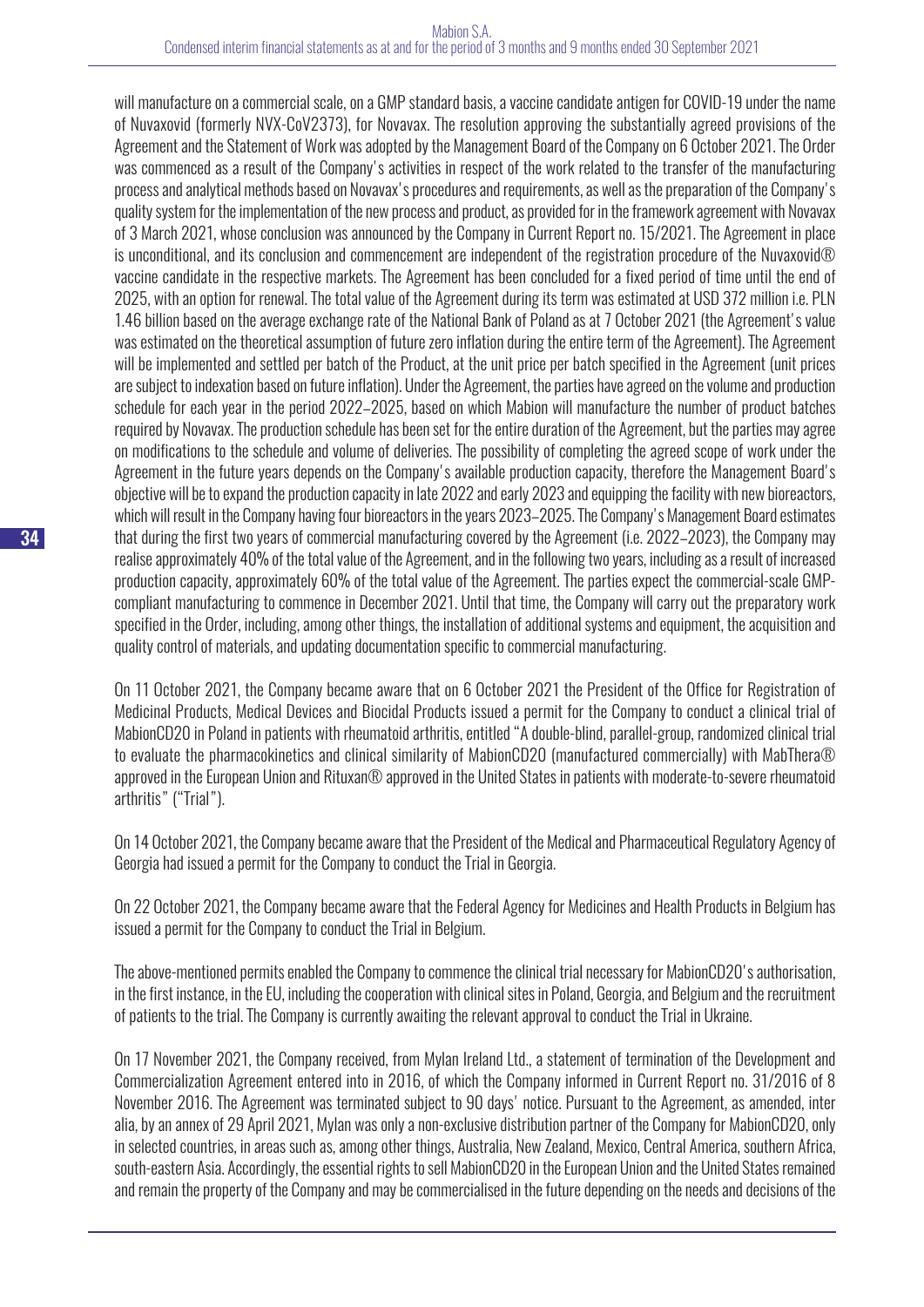Company. The termination of the Agreement did not involve any payments or additional financial liabilities on the part of the Company. All payments between the parties to date have been settled pursuant to the aforementioned annex of 29 April 2021. On 20 July 2021, the Company settled the first part of the liability under the said annex in the amount of USD 6,000 thousand and on 29 October 2021 (an event after the balance-sheet date), the Company settled the second (last) part of the liability in the amount of USD 3,500 thousand. At present, the Company has the full and necessary flexibility to commercialise MabionCD20 in all markets.

On 19 November 2021, the Company entered into the Quality Agreement with Novavax, covering technical and regulatory arrangements for the production of Nuvaxovid antigen, including relevant GMP standards. The Quality Agreement remains in force until the end of the term of the Manufacturing Agreement, subject to updating if required. The Quality Agreement sets forth the obligations and technical and regulatory arrangements required for the manufacture, testing, storage and shipment of the product. It also sets out the principles of cooperation between the departments involved in the implementation of the Agreement. The Quality Agreement represented an important step in the implementation of the Manufacturing Agreement.

On the same day, the Company submitted a notification to the Chief Pharmaceutical Inspectorate (GIF) concerning the conclusion of the aforementioned agreement. Another step will consist in a notification to the GIF of a change in the manufacturing conditions, on the basis of which the Company will be able to commence manufacturing operations.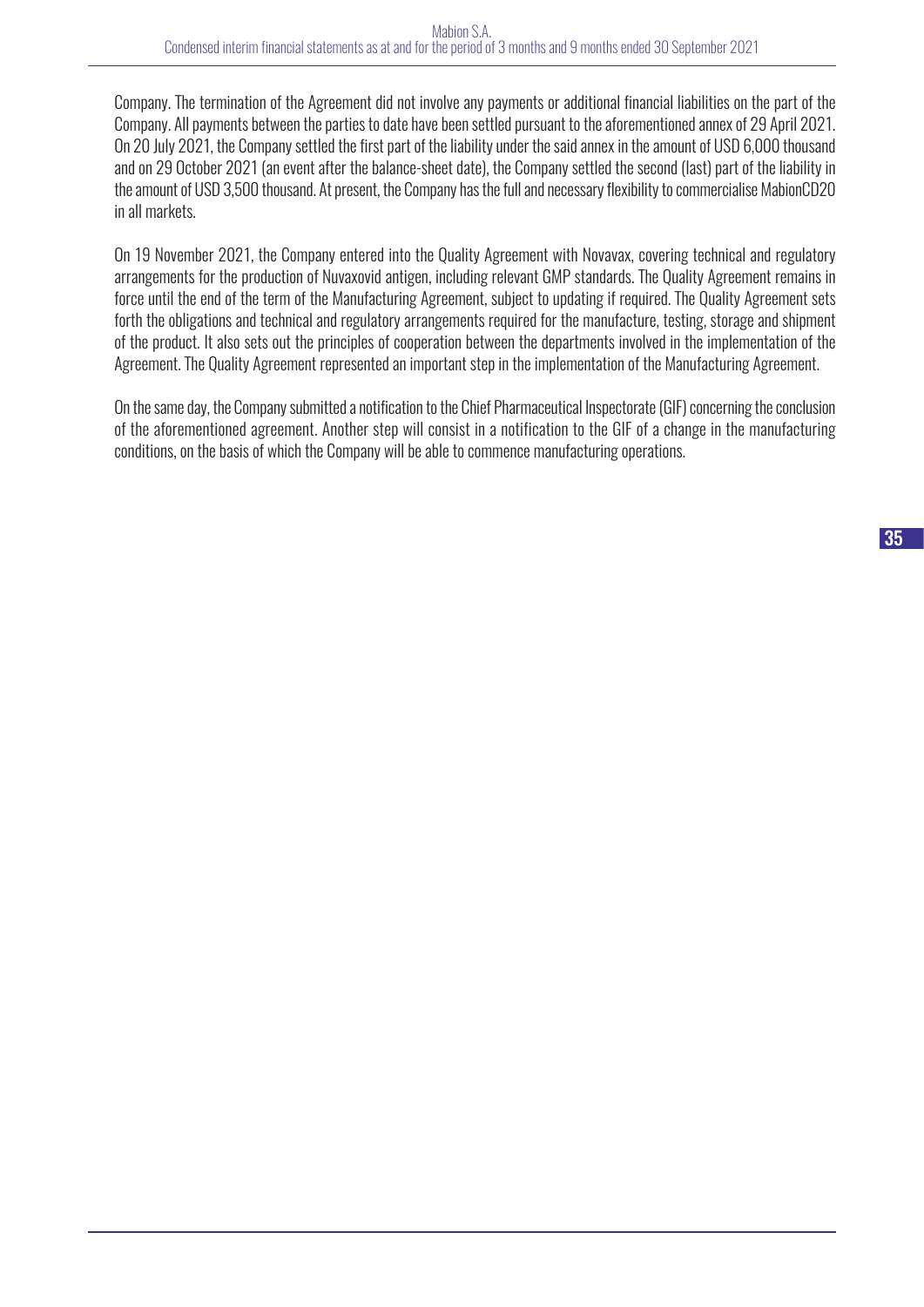## The Management Board

Krzysztof Kaczmarczyk President of the Management Board

Member of the Management Board Member of the Management Board Member of the Management Board

Sławomir Jaros **Grzegorz Grabowicz Grammatical Adam Pietruszkiewicz** 

Katarzyna Kutera-Wasiak Chief Accountant

Konstantynów Łódzki, 29 November 2021